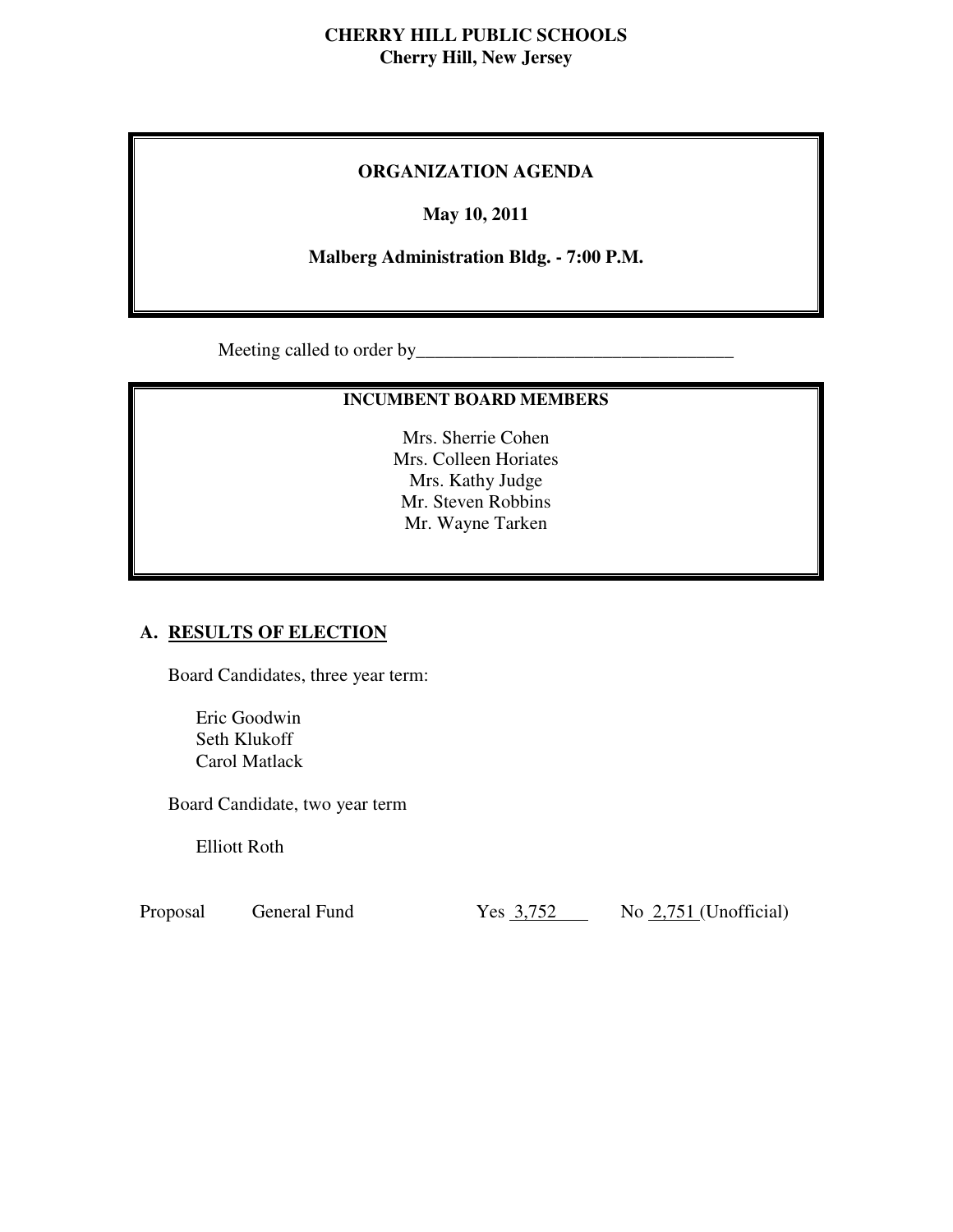### **B. ORGANIZATION**

- 1. Administering Oath of Allegiance
- 2. Roll Call

### **C. ELECTION OF OFFICERS**

 $1.$ President

### **NOMINATION VOTE**

### **ADMINISTERING OATH OF ALLEGIANCE TO PRESIDENT**

2. Vice President

### **NOMINATION VOTE**

 **ADMINSTERING OATH OF ALLEGIANCE TO VICE PRESIDENT**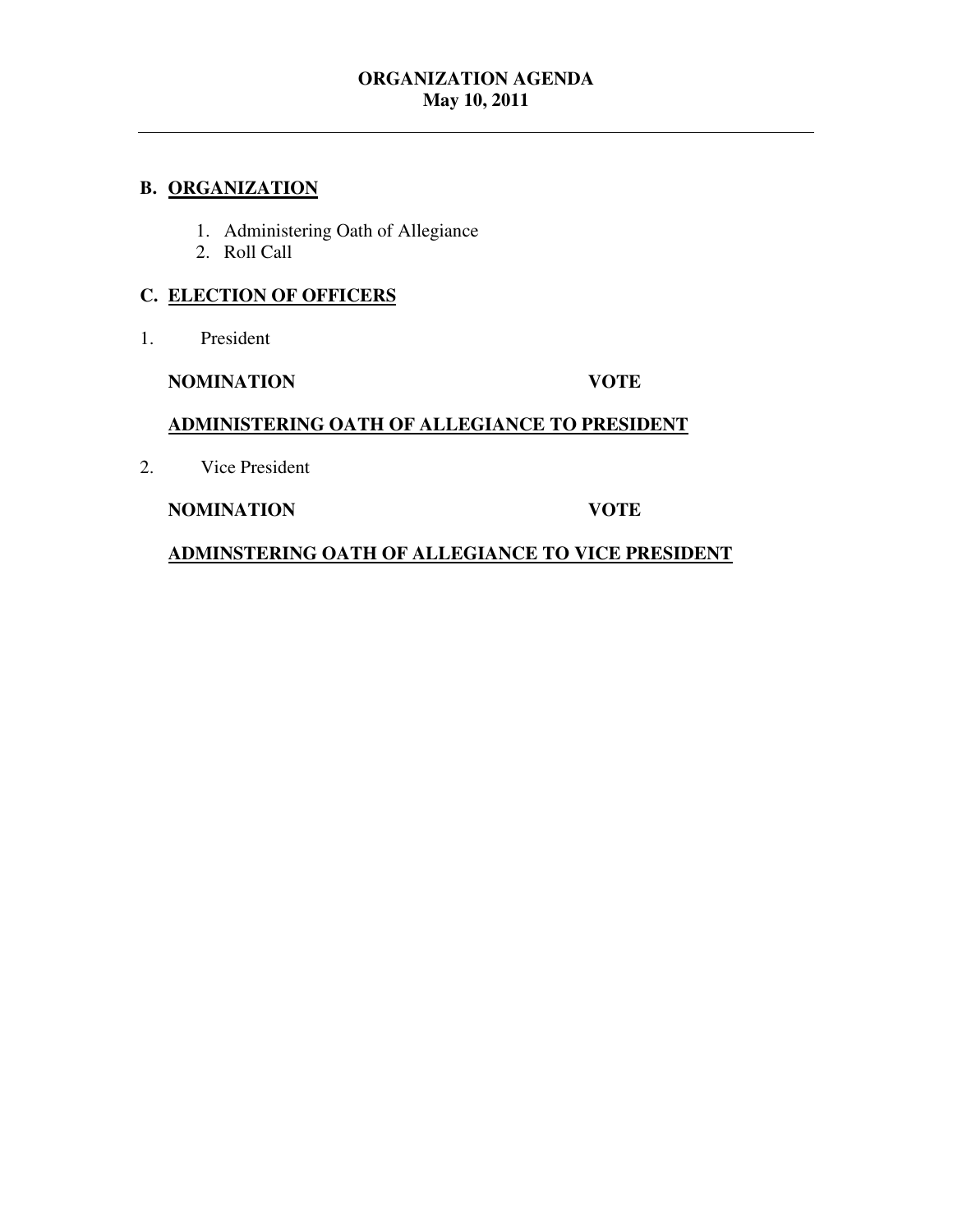Mr. Devereaux entertains nominations for **Board of Education President**.

| nominates 1000 months and the contract of the contract of the contract of the contract of the contract of the contract of the contract of the contract of the contract of the contract of the contract of the contract of the  |
|--------------------------------------------------------------------------------------------------------------------------------------------------------------------------------------------------------------------------------|
| for Board of Education President.                                                                                                                                                                                              |
| seconds nomination of resolution of the seconds in the second seconds in the second second second second second second second second second second second second second second second second second second second second secon |
| Vote Ayes No                                                                                                                                                                                                                   |
|                                                                                                                                                                                                                                |
|                                                                                                                                                                                                                                |
|                                                                                                                                                                                                                                |
| Board of Education President entertains nominations for <b>Board of Education Vice</b><br><b>President</b>                                                                                                                     |
| <u>nominates</u> <u>nominates</u>                                                                                                                                                                                              |
| for Board of Education Vice President.                                                                                                                                                                                         |
| seconds nomination of                                                                                                                                                                                                          |
| Vote Ayes No                                                                                                                                                                                                                   |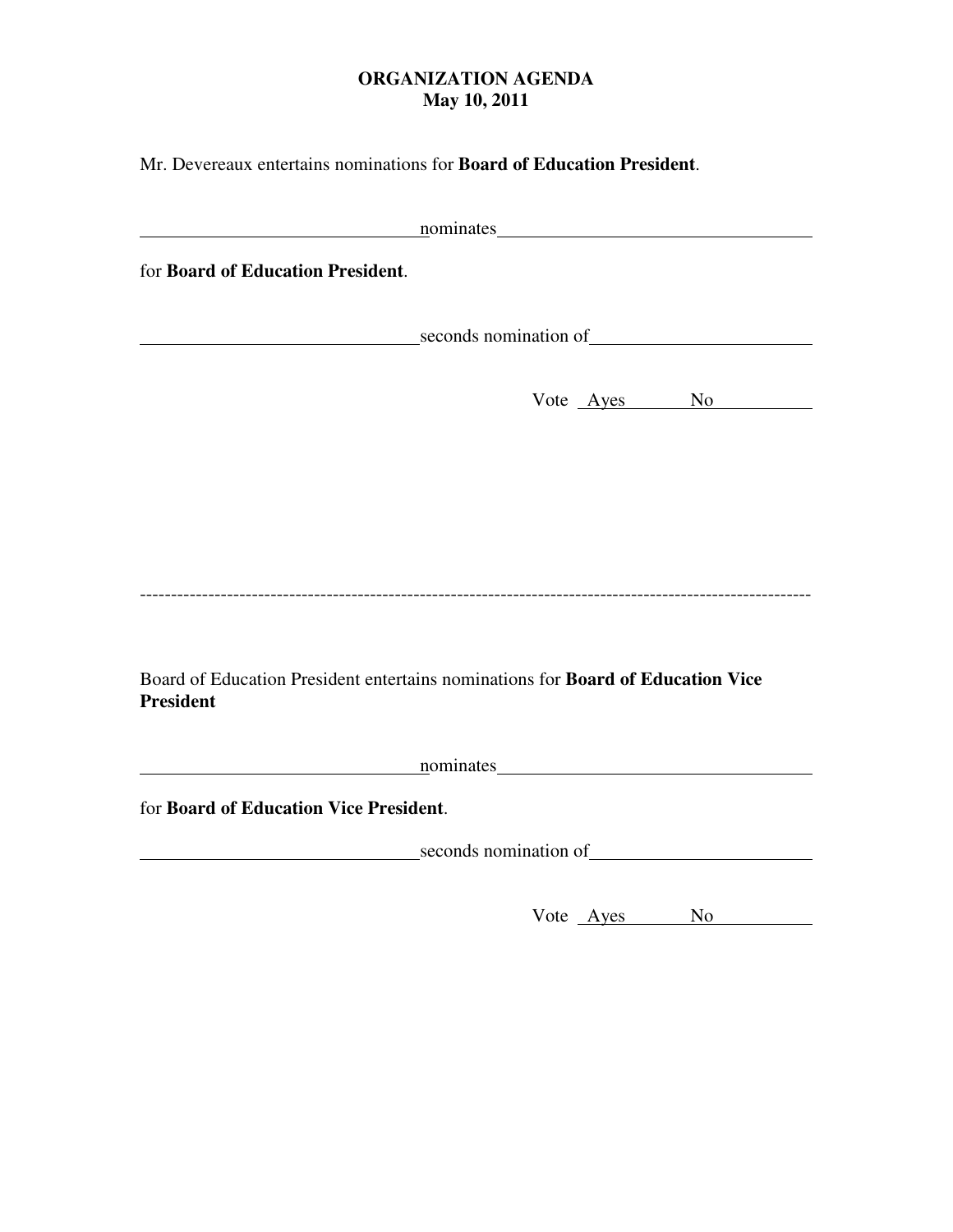# **D. APPOINTMENTS**

### **1. Appointment of Board Secretary/Assistant Board Secretary**

 It is recommended that James Devereaux be appointed Board Secretary and Paul Todd be appointed Assistant Board Secretary for the Board of Education for a term commencing May 10, 2011 until the Organization Meeting in 2012.

# **2. Treasurer of School Monies**

 It is recommended that Debra Campbell be appointed Treasurer of School Monies for the Board of Education for a term commencing May 10, 2011 until the Organization Meeting in 2012 and to receive such compensation as may be reasonable for such services.

# **3. Affirmative Action Officers**

 It is recommended that James Riordan, Director of Guidance, be appointed Affirmative Action Officer for this Board of Education for a term commencing May 10, 2011, until the Organization Meeting in 2012.

### **4. Public Agency Compliance Officer**

 It is recommended that the Assistant Superintendent/Business, Board Secretary be appointed Public Agency Compliance Officer for this Board of Education for bid specifications, construction contracts and procurement, and professional and service contracts for a term commencing May 10, 2011, until the Organization Meeting in 2012.

# **5. Handicapped 504 Officer**

 It is recommended that Marta Audino, Supervisor of Special Education, be appointed as Handicapped 504 Officer for this Board of Education for a term commencing May 10, 2011, until the Organization Meeting in 2012.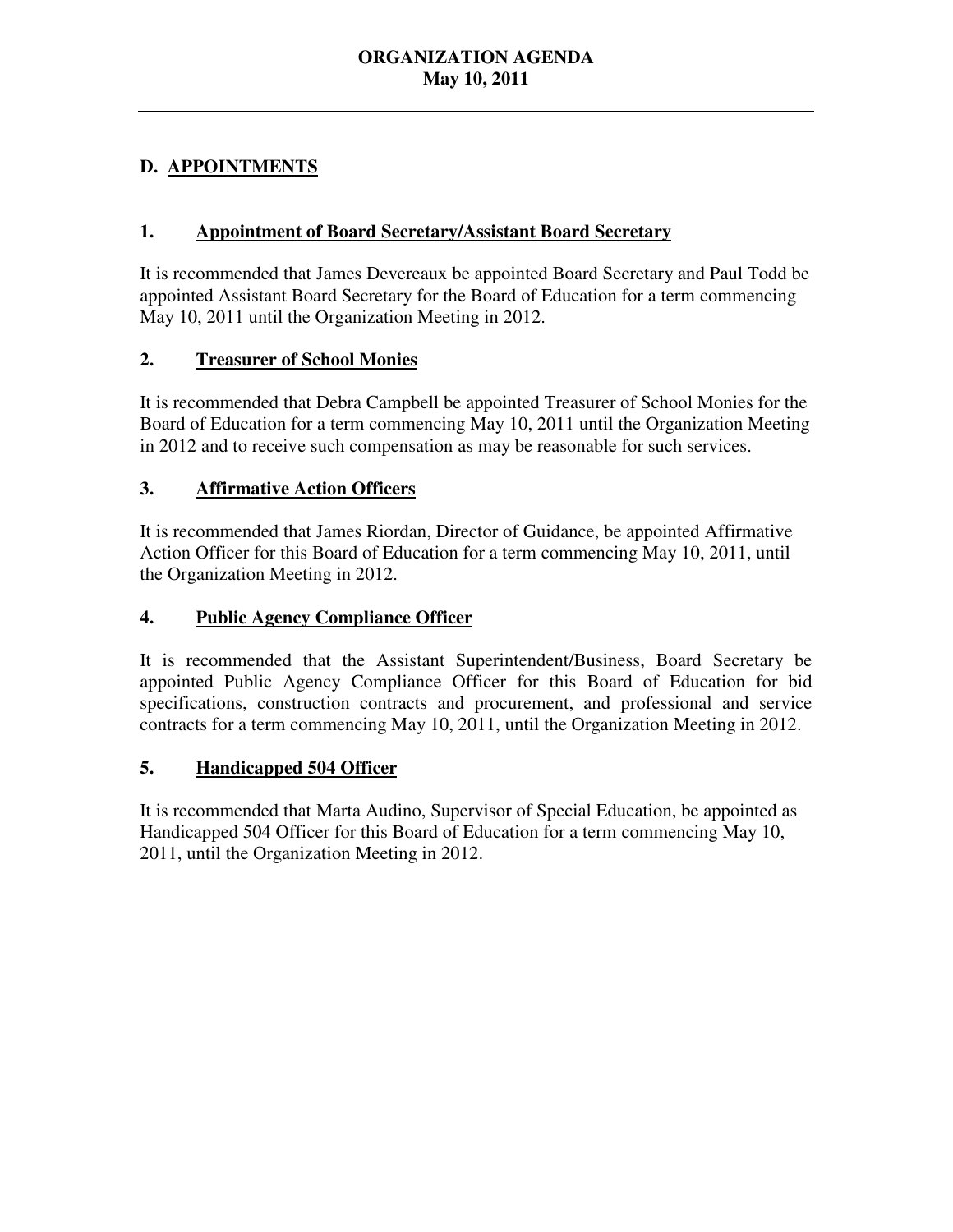### **D. APPOINTMENTS - continued**

#### **6. Custodian of Records**

 It is recommended that the Assistant Superintendent Business/Board Secretary be appointed as the District's Custodian of Records NJSA47:1A-1 et seq.

### **7. Purchasing Agent**

18A:18A-1 et seq), the Assistant Superintendent, Business/Board Secretary, shall serve as the "Contracting Agent" of this school district for the 2011-2012 school year. IT IS RESOLVED that pursuant to the Public School Contracts Law (N.J.S.A.

 Assistant Superintendent, Business/Board Secretary, is hereby empowered to make, negotiate, and award any and all purchases, contracts, and agreements for the performance of any work or services, or the furnishing or hiring of materials or supplies where the cost or price thereof does not exceed \$36,000.00 and \$17,200.00 for pupil transportation contracts (as amended from time to time) in a fiscal year, without public advertising for bids and bidding, and in accordance with the provisions of this resolution. BE IT FURTHER RESOLVED that pursuant to N.J.S.A. 18A: 18A-3, the

 BE IT FURTHER RESOLVED that pursuant to N.J.S.A. 18A:18A-37c., the Assistant Superintendent, Business/Board Secretary is authorized to award any contract or agreement, the aggregate cost or price of which is estimated at less than fifteen percent (15%) of the required bidding threshold, without soliciting competitive quotations.

### **8. Solicitor**

 **WHEREAS**, the Public School Contracts Law (N.J.S.A. 18A: 18A-1, et seq) authorized the awarding of a contract for "Professional Services" without competitive bidding.

 **NOW, THEREFORE, BE IT RESOLVED** by the Board of Education of the Township of Cherry Hill, County of Camden, that Paul Green, of the law firm of Schenck, Price, Smith & King, LLP ("SPSK"), 220 Park Avenue, Florham Park, New Jersey 07932, be appointed the Solicitor of this Board for the period July 1,2011 through June 30,2012 to provide comprehensive legal services ordinarily provided by an Attorney at Law of the State of New Jersey in accordance with the terms and conditons more specifically set forth in the Retainer Agreement between the parties. Said Paul Green, is a person authorized by law to practice a recognized profession in the State of New Jersey, which practice is regulated by the laws of this State, to wit; the profession of law. These professional services are necessary and are required by the Board of Education; and be it

 **FURTHER RESOLVED**, that a copy of this Resolution and the requisite summary of the contract award shall be published once in an official newspaper of record for the District in accordance with the requirements of *N.J.S.A.* 18A:18A-5a.(1).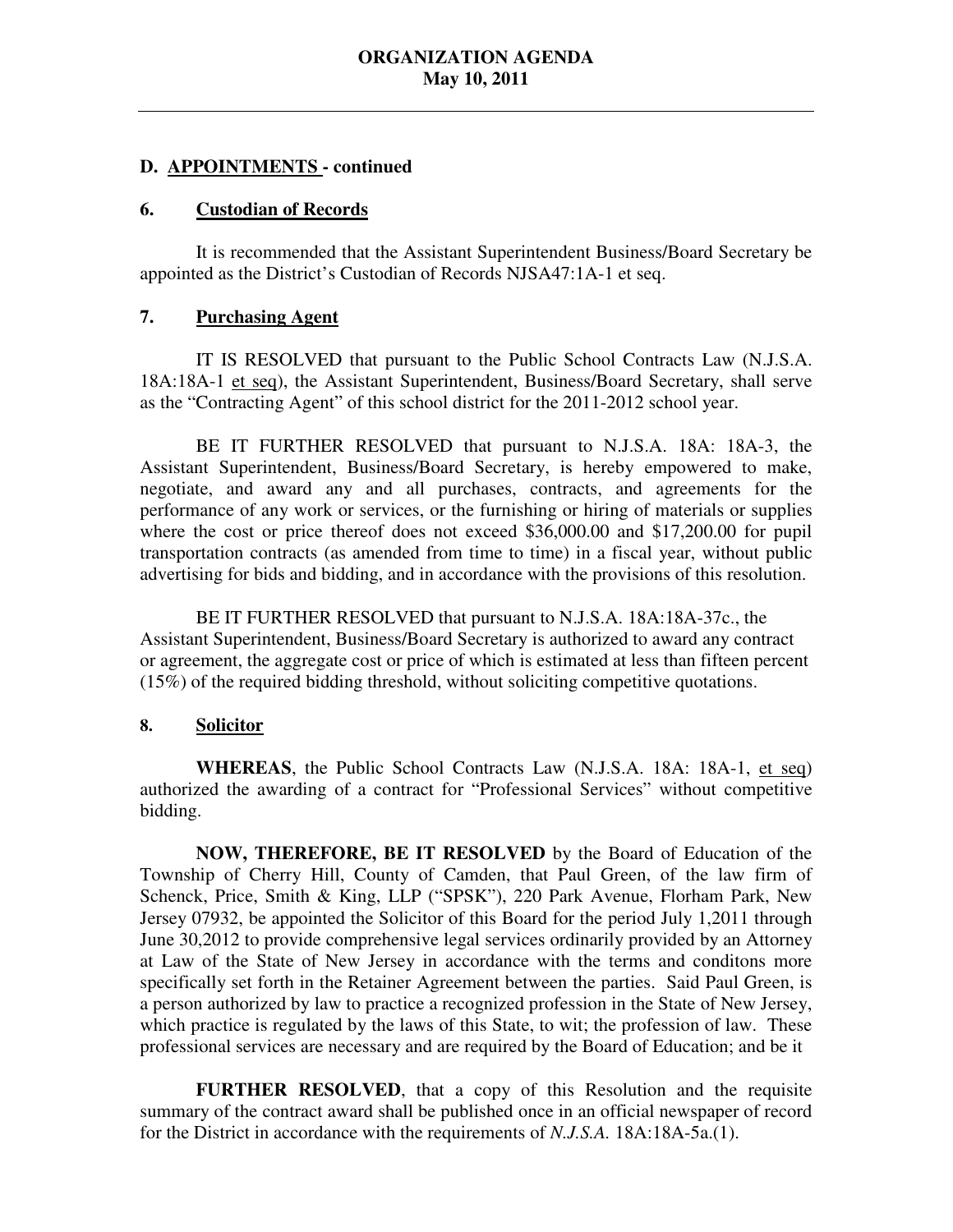### **9. Wiss & Company for the Provision of Public School Accounting Services**

 **WHEREAS**, the Cherry Hill Board of Education ("Board") is required by law to appoint a licensed public school accountant to conduct its annual audit, and requires the provision of other accounting services; and

 **WHEREAS**, the firm of Wiss & Company is a licensed public school accountant qualified to perform the required services; and

 **WHEREAS**, the Board acknowledges the receipt, review and evaluation of Wiss & Company's external peer/quality report and letter of comment as required by *N.J.A.C.* 6A:23-2.2(i); and

 **WHEREAS**, the services to be rendered are professional services pursuant to *N.J.S.A.* 18A:18A-5, in that they are to be performed by persons authorized by law to practice a recognized profession and whose practice is regulated by law, and therefore a contract for said services may be negotiated and awarded without public bidding; and

 **WHEREAS**, these professional services are necessary and are required by the Board of Education;

### **NOW, THEREFORE, BE IT**

 **RESOLVED** by the Cherry Hill Board of Education that David J. Gannon, CPA, RMA, PSA of Wiss & Company, L.L.P., 354 Eisenhower Parkway, Livingston, New Jersey, be appointed the Public School Accountant of this Board beginning July 1, 2011 until June 30, 2012 to perform the professional services ordinarily provided by a New Jersey Licensed Public School Accountant, including the examination of the financial statements of the Board of Education for the fiscal year ending June 30, 2011 and performance of the annual audit required by law, and to receive such compensation as may be reasonable for such services, but not to exceed Ninety Five Thousand, Three Hundred (\$95,300.00) Dollars; and be it

 **FURTHER RESOLVED**, that the Board President is hereby authorized to execute all necessary contracts and documentation to effectuate the provision of the Services, contingent upon the approval of the contents and form of such contracts and documentation by the Board Solicitor; and be it

 **FURTHER RESOLVED**, that a copy of this Resolution and the requisite summary of the contract award shall be published once in an official newspaper of record for the District in accordance with the requirements of *N.J.S.A.* 18A:18A-5a.(1).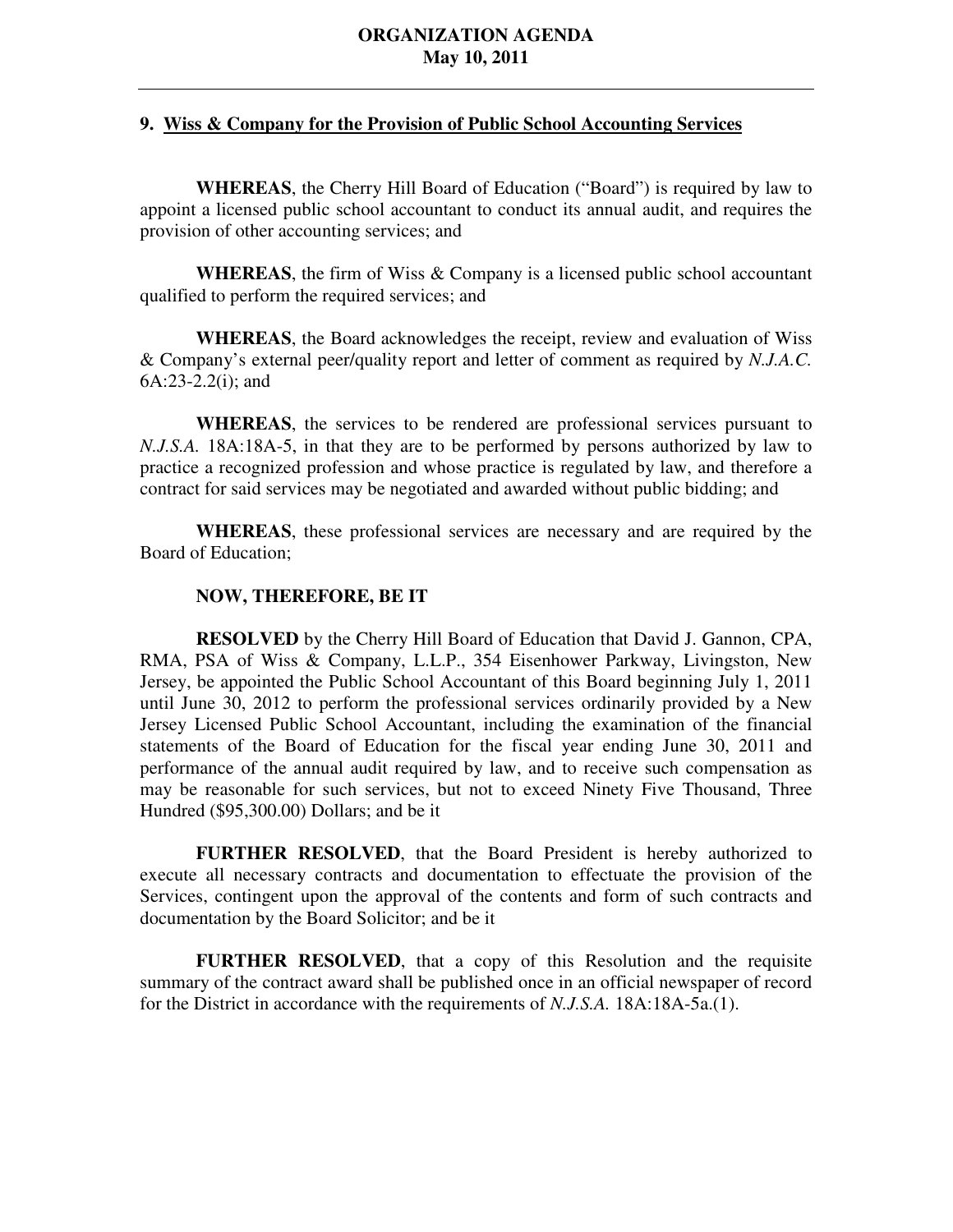### **10. Architect of Record**

WHEREAS, the Public School Contracts Law (N.J.S.A. 18A:18A-1 et seq) authorized the awarding of a contract for "Professional Services" without competitive bidding.

 NOW, THEREFORE, BE IT RESOLVED that the firm of Becica Associates, LLC is hereby appointed as Architect of Record to the District commencing May 10, 2011, until the Organization Meeting in 2012 to provide general architectural services.

 This effort and additional services will be performed on a pre-determined fixed fee and/or time and material basis in accordance with the schedule of rates presented in their 2011 proposal.

# 11. **Appointment - Healthcare Insurance Portability & Accountability Act (HIPAA) Officer**

 It is recommended that Ms. Nancy Adrian be designated as the Healthcare Insurance Portability & Accountability Act (HIPAA) compliance officer for the 2011/2012 school year.

### **12. Executive Committee (Presidential Appointment) District Representative to the Camden County School Boards' Association**

It is recommended that representative to the Camden County School Boards' Association Executive Committee for a term commencing on May 10, 2011 until the Organization Meeting in 2012. be appointed as the District's

### $13.$ **District Representative to the New Jersey School Boards' Association (Presidential Appointment)**

It is recommended that representative to the New Jersey School Boards' Association for a term commencing on May 10, 2011 until the Organization Meeting in 2012. be appointed as the District's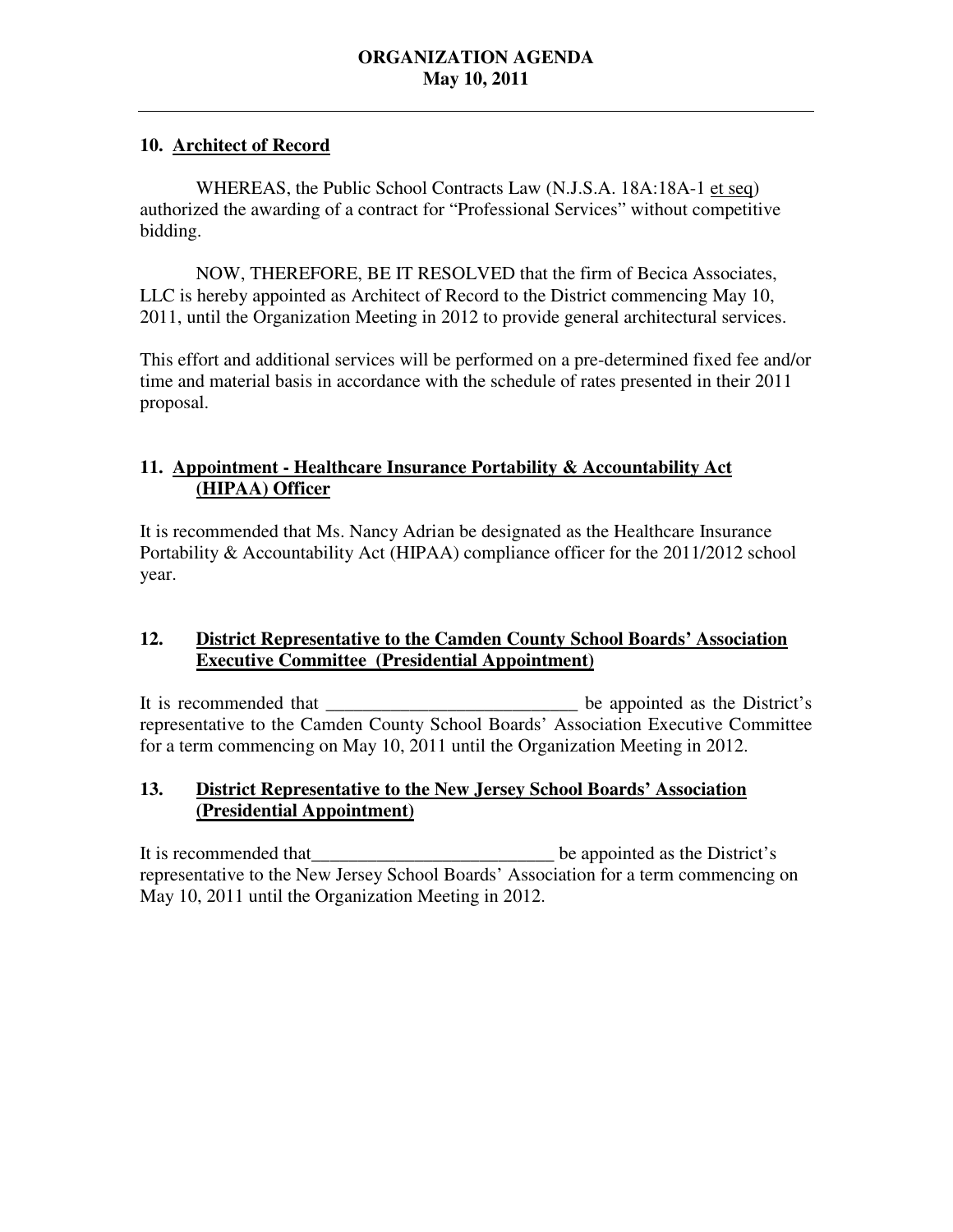### $14.$ **14. Tax Shelter Annuity Companies and Disability Insurance Companies**

 It is recommended that the Board of Education approves the following list of TSA representatives that are authorized for payroll deductions and the list of Disability Insurance companies that are authorized for payroll deductions.

# **TAX SHELTER ANNUITIES DISABILITY INSURANCE**

Equitable **Lincoln Investment** Met Life Valic -  $(AIG)$ State of New Jersey Division of Pensions AFLAC Vanguard

**Unum Provident** Prudential Ins. Co. of America - CHEA American General Insurance Prudential Ins. Co. of America - CHASA

# **15. Ratification of Paid Bills and Budget Transfers**

 It is recommended that the Assistant Superintendent, Business/Board Secretary be authorized to execute payment of bills and budget transfers prior to Board Approval. Such actions will be made when necessary to facilitate the normal operations of the district and shall be presented at the next Board Action meeting for ratification.

# 16. **Insurance Broker of Record**

 It is recommended that Conner Strong, 123 Rosenhayn Avenue, Bridgeton, NJ be appointed Insurance Broker of Record for the Board of Education for a term commencing May 10, 2011 until the Organization Meeting in 2012.

# **17. Medical Insurance Broker**

 It is recommended that Conner Strong, 401 Route 73 North, Marlton, NJ be appointed Medical Insurance Broker for the Board of Education for a term commencing May 10,2011 until the Organization Meeting in 2012.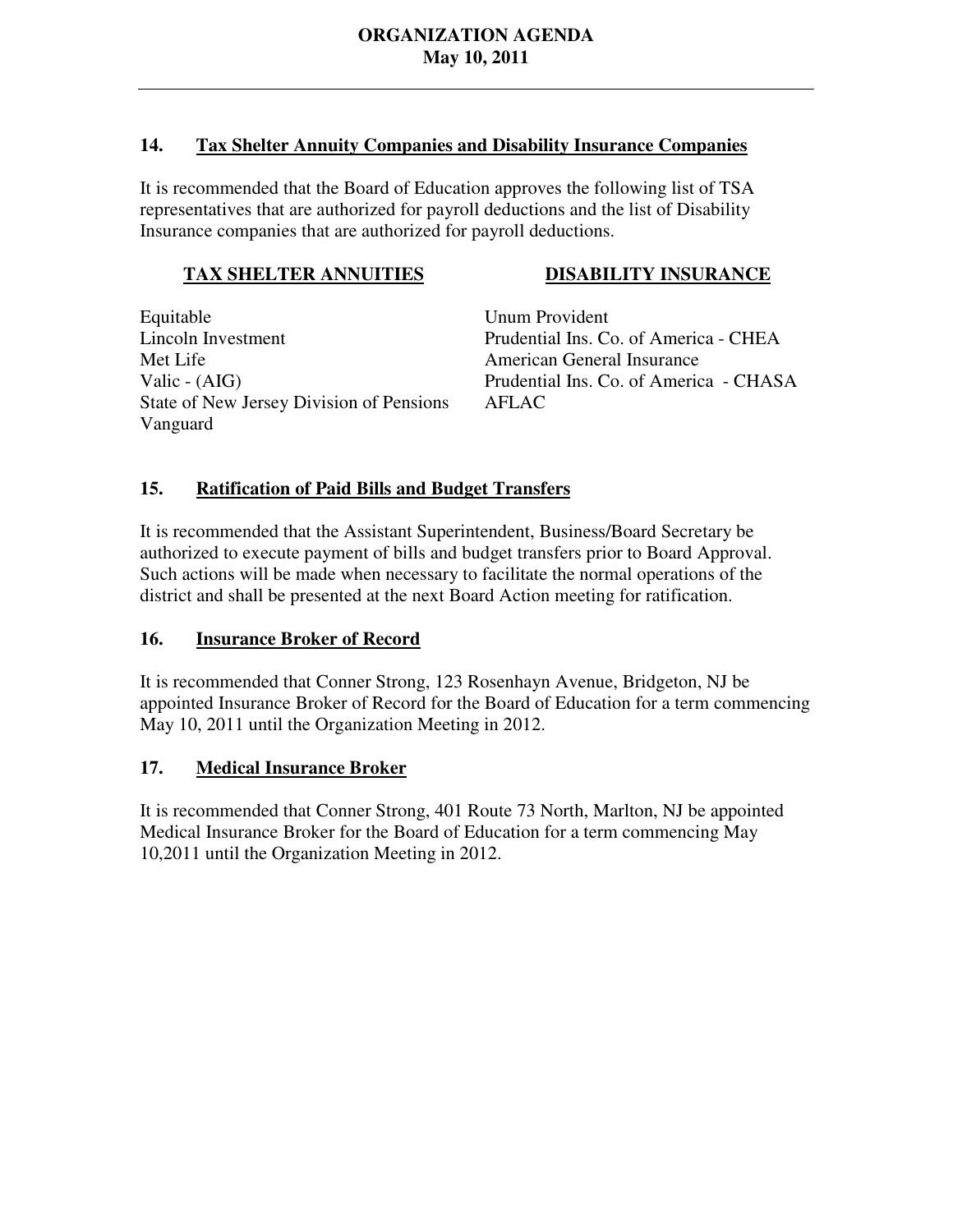### **E. REAFFIRMATION OF POLICIES, ACTIONS, RULES AND REGULATIONS**

 It is recommended that it be resolved that the policies, actions, rules and regulations adopted by prior Boards of Education of the Cherry Hill School District, which were in effect immediately prior to this Organization Meeting, be reaffirmed and adopted by the Board of Education.

### **F. RESOLUTION – EDUCATIONAL SERVICES FOR NON-PUBLIC PUPILS, TITLE I, CHAPTERS 192 AND 193, I.D.E.I.A, AID IN LIEU OF TRANSPORTATION, AND NON PUBLC TRANSPORTATION**

 has approved continuation of its membership in the Camden County Educational Services Commission, a consortium of school districts, for the purpose of providing Title I Services and Compensatory Education and Handicapped Pupil Services for Non-Public School Pupils as provided under Chapters 192 and 193, Laws of New Jersey 1977, I.D.E.I.A. Services for Non-Public Schools, Aid in Lieu of Transportation and Non**-** Public Transportation during the 2011-2012 school year at a cost not to exceed funding allocated by the State of New Jersey for such services. BE IT HEREBY RESOLVED that the Cherry Hill Township Board of Education

 \_\_\_\_\_\_\_\_\_\_\_\_\_\_\_\_\_\_\_\_\_\_\_\_\_\_\_\_\_ to serve as their representative to the Camden County Educational Services Commission. BE IT FURTHER RESOLVED that the Board has elected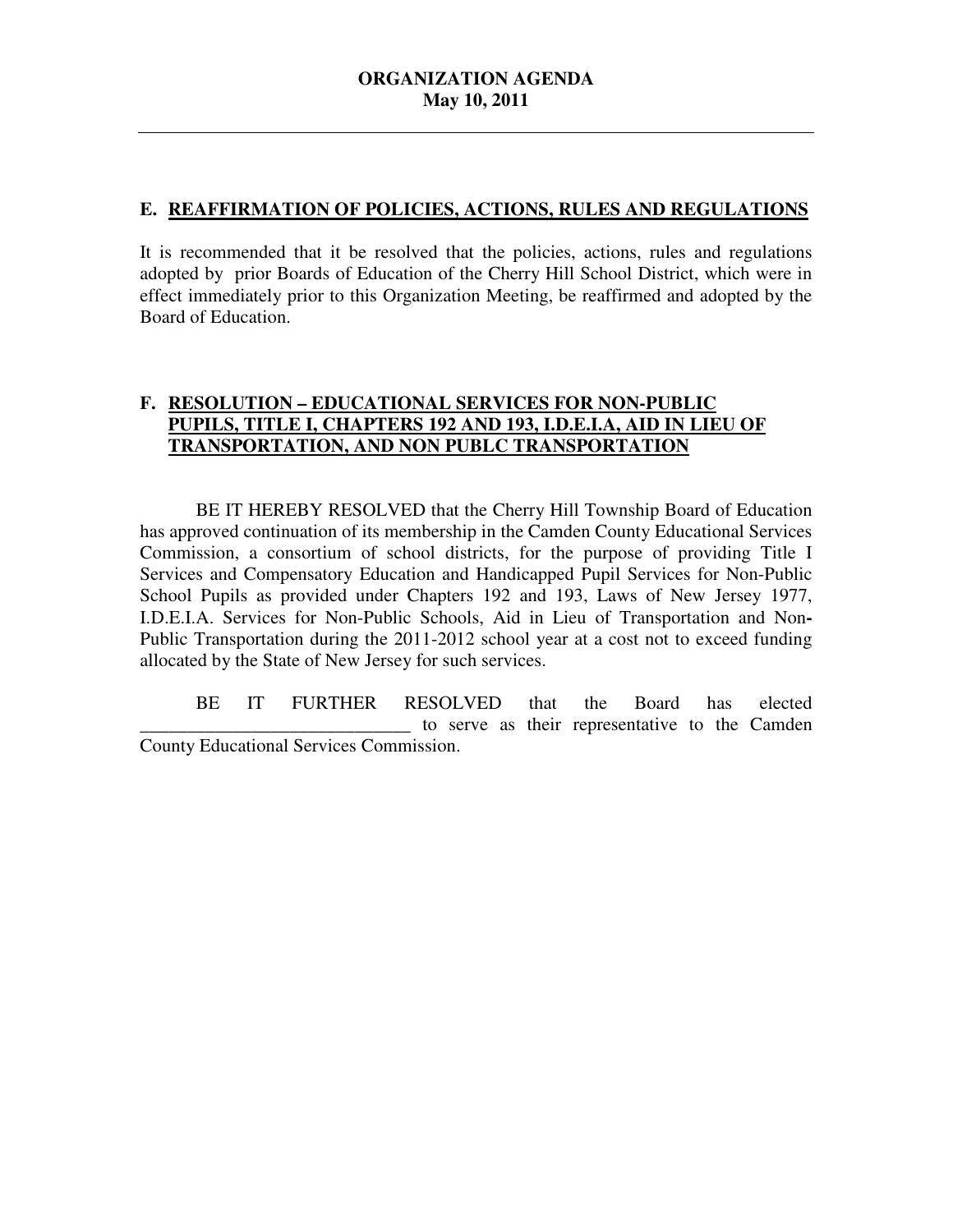### G. RESOLUTION - BOARD MEETING ADVERTISEMENTS

 **WHEREAS**, the Cherry Hill Board of Education is directed to meet at least once every two months during the period in which the schools in the district are in session (N.J.S.A 18A:10-6), and

 **WHEREAS**, the Open Public Meetings Act requires posting and dissemination of the annual notice of regularly scheduled meetings within seven days following the Annual Organization Meeting of the Board;

 **NOW, THEREFORE, BE IT RESOLVED** by the Board of Education, that the following notice of regularly scheduled meetings be adopted:

 Notice is hereby given that a Regular Meeting of the Cherry Hill Board of Education will be held on or about the second and fourth Tuesday of each month, as more specifically listed below;

 Board of Education Administrative Office, 45 Ranoldo Terrace, Cherry Hill, New Jersey; 1. That the notice of regularly scheduled meetings will be posted in the

 Philadelphia Inquirer, the newspapers designated by this Board to receive the notice required by the provisions of the Open Public Meetings Act; 2. That the aforesaid notice shall be mailed to the Courier Post and the

 $3.$ That the aforesaid notice be filed with the Clerk of Cherry Hill Township;

 4. The board secretary shall send all notices of any regular, special, or rescheduled meeting to any individual requesting to be placed on a mailing list as provided by N.J.S.A. 10:4-19 and upon the prepayment of a fee of \$50.00 per year. Such requests for notices under this resolution shall terminate at midnight on June 30th of each school year. Notices requested by the news media shall be mailed to such news media free of charge;

 5. That the regular meetings of the Cherry Hill Board of Education during the period of May 2011 through the Organization Meeting in 2012 shall be as listed below.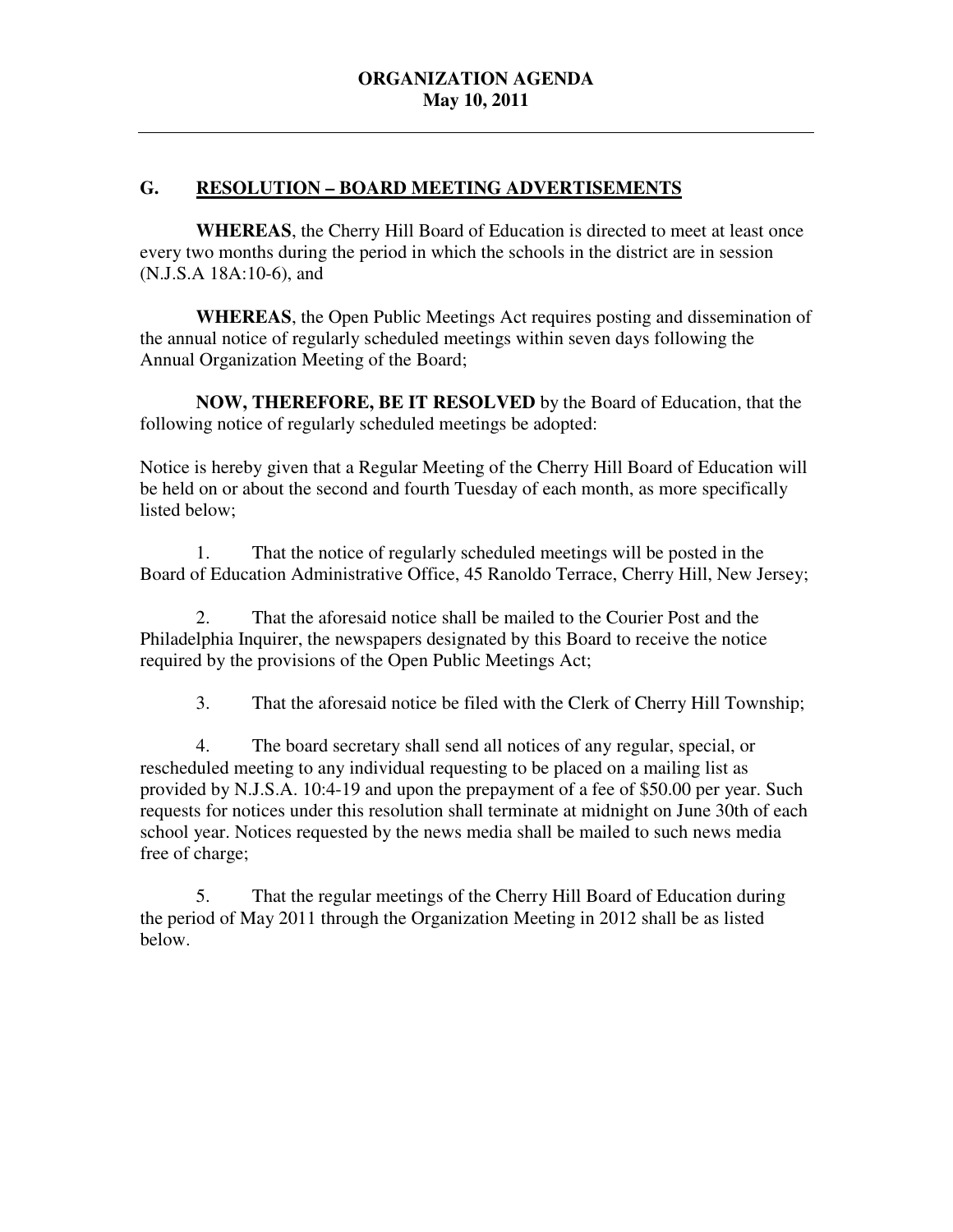### **MONTHLY RESOLUTION – BOARD MEETING ADVERTISEMENTS REGULAR OFFICIAL PUBLIC MEETINGS**

 All such meetings to be held at 7:00 p.m. on the **fourth Tuesday evening of the month.**  Formal official action may be taken at such meetings on any and all business involving the school district.

| Date 2011       |       | Location | <b>Date 2012</b> |    | Location |
|-----------------|-------|----------|------------------|----|----------|
| May             | 24    | Malberg  | January          | 24 | Malberg  |
| June            | 28    | Malberg  | February         | 28 | Malberg  |
| July            | 26    | Malberg  | March            | 27 | Malberg  |
| August          | 23    | Malberg  | April            | 24 | Malberg  |
| September       | 27    | Malberg  | May              | 22 | Malberg  |
| October         | 25    | Malberg  | June             | 26 | Malberg  |
| November        | 22    | Malberg  | July             | 24 | Malberg  |
| <b>December</b> | $20*$ | Malberg  | August           | 28 | Malberg  |

# **\* Third Tuesday**

### REGULAR MONTHLY WORK SESSIONS

 All such meetings will be Board Work Sessions and/or Special Meetings to be held at 7:00 p.m. on the **second Tuesday evening of the month** at the Malberg Administration Building, 45 Ranoldo Terrace, Cherry Hill, New Jersey, unless noted to be different. Formal action may be taken on the matters on Special Meeting Agendas. The purpose of these meetings, to the extent now known, involves a review of the agenda for the next scheduled Regular Monthly Meeting.

| <b>Date 2011</b> |    | Location | <b>Date 2012</b> |    | <b>Location</b> |
|------------------|----|----------|------------------|----|-----------------|
| May              | 10 | Malberg  | January          | 10 | Malberg         |
| June             | 14 | Malberg  | February         | 14 | Malberg         |
| July             | 12 | Malberg  | March            | 13 | Malberg         |
| August           | 9  | Malberg  | April            | 10 | Malberg         |
| September        | 13 | Malberg  | May              | 8  | Malberg         |
| October          | 11 | Malberg  | June             | 12 | Malberg         |
| November         | 8  | Malberg  | July             | 10 | Malberg         |
| December         | 13 | Malberg  | August           | 14 | Malberg         |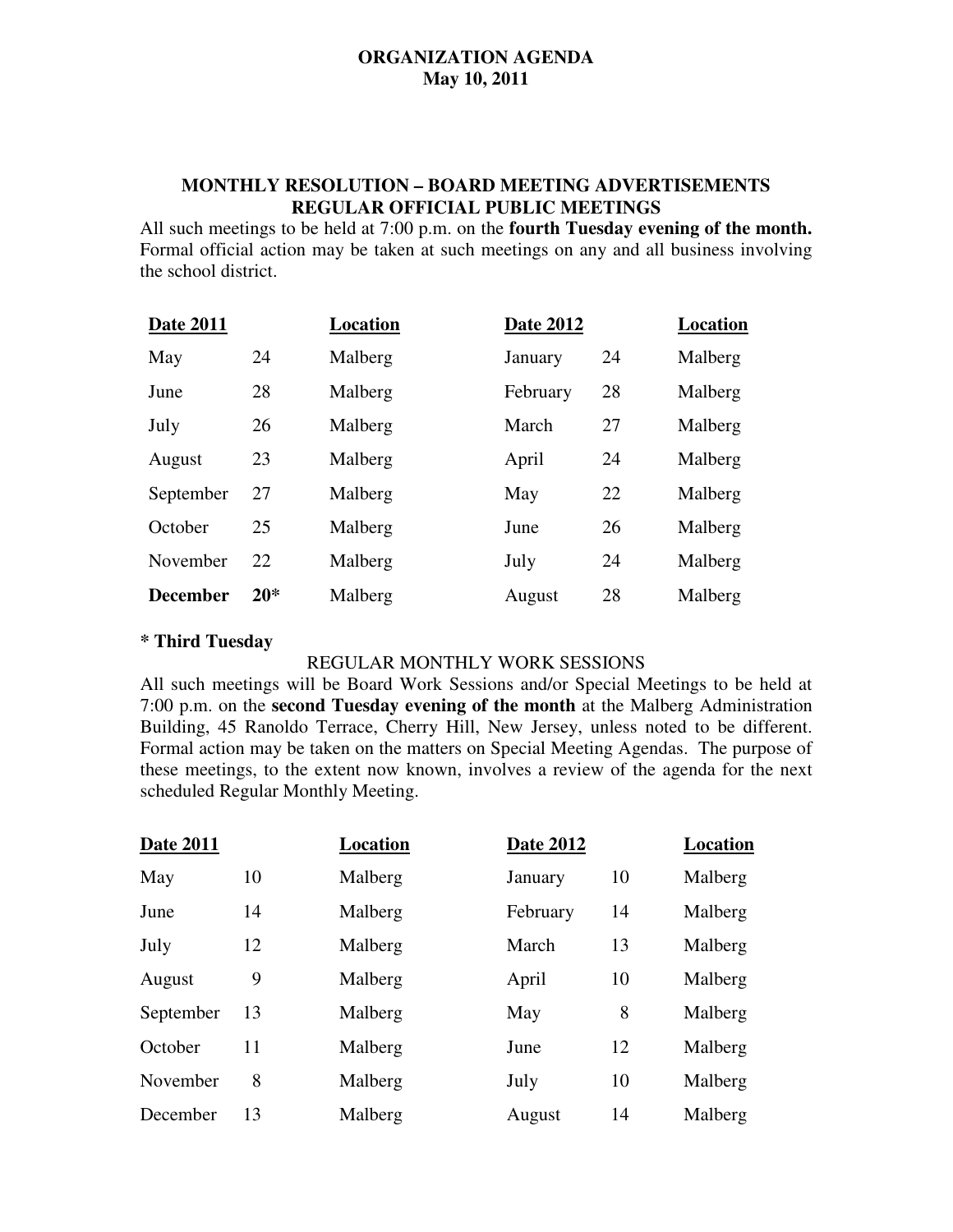### **H. BANK ACCOUNTS**

### 1. Current Account

 It is recommended that an account in the name of the Board of Education – Current Account be kept with Beneficial Bank and all monies, checks, drafts or funds coming into the possession of this Board of Education be deposited in said bank to the credit of this Board and that said bank be and is hereby authorized to make payment from the funds on deposit with it on warrants or drafts signed by the President or Vice President, Secretary of the Board of Education and the Treasurer of School Funds.

### 2. Bond Account

 It is recommended that an account in the name of the Board of Education – Bond Account be kept with Beneficial Bank and all monies, checks, drafts or funds coming into the possession of this Board of Education be deposited in said bank to the credit of this Board and that said bank be and is hereby authorized to make payment from the funds on deposit with it on warrants or drafts signed by the President or Vice President, Secretary of the Board of Education and the Treasurer of School Funds.

### 3. Payroll Account

 It is recommended that the Payroll Account in the name of this Board of Education be kept with Beneficial Bank and that said bank be and is hereby authorized to make payment from the funds on deposit with it on warrants or drafts signed by the Treasurer of School Funds.

### 4. Cafeteria Account

 It is recommended that the Cafeteria Account in the name of this Board of Education be kept with the Beneficial Bank for the deposit of cafeteria funds to the credit of this Board of Education and that all such cafeteria funds coming into the possession of the Board of Education be deposited in said Beneficial Bank, which bank be and is hereby authorized to make payment from the funds on deposit with it on warrants or drafts signed by any two of the following: Assistant Superintendent, Business/Board Secretary, Assistant Business Administrator/Assistant Board Secretary or Accountant.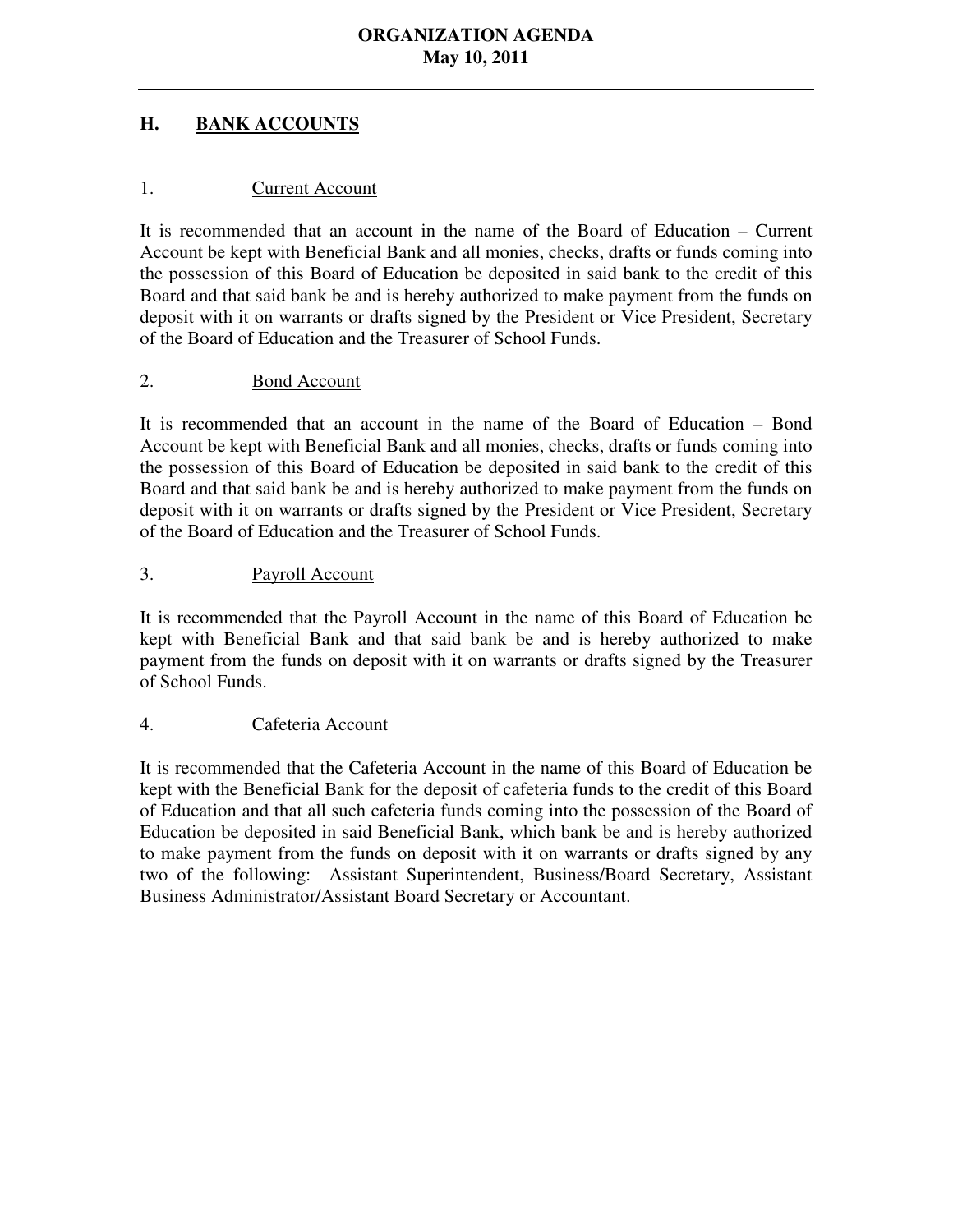#### **H. H. BANK ACCOUNTS - continued**

### 5. Student Activity Fund Account (Middle/Elementary)

 It is recommended that an account in the name of this Board of Education be deposited with the Beneficial Bank for the deposit of Middle & Elementary Student Activity Funds to the credit of the Board of Education and that all such Student Activity Funds coming into the possession of this Board of Education be deposited in said Beneficial Bank, which bank be and is hereby authorized to make payment from such funds on deposit with it on warrants or drafts signed by any two of the following: Assistant Superintendent, Business/Board Secretary, Assistant Business Administrator/Assistant Board Secretary, or Accountant.

### 6. Student Activity Fund Account (High School East)

 It is recommended that an account in the name of this Board of Education be deposited with the Beneficial Bank for the deposit of High School East Student Activity Funds to the credit of the Board of Education and that all such Student Activity Funds coming into the possession of this Board of Education be deposited in said Beneficial Bank, which bank be and is hereby authorized to make payment from such funds on deposit with it on warrants or drafts signed by any two of the following: Principal, Assistant Principal Activity Fund, or Coordinator of Student Activities.

### 7. Student Activity Fund Account (High School West)

 It is recommended that an account in the name of this Board of Education be deposited with the Beneficial Bank for the deposit of High School West Student Activity Funds to the credit of the Board of Education and that all such Student Activity Funds coming into the possession of this Board of Education be deposited in said Beneficial Bank, which bank be and is hereby authorized to make payment from such funds on deposit with it on warrants or drafts signed by any two of the following: Principal, Assistant Principal Activity Fund, or Coordinator of Student Activities.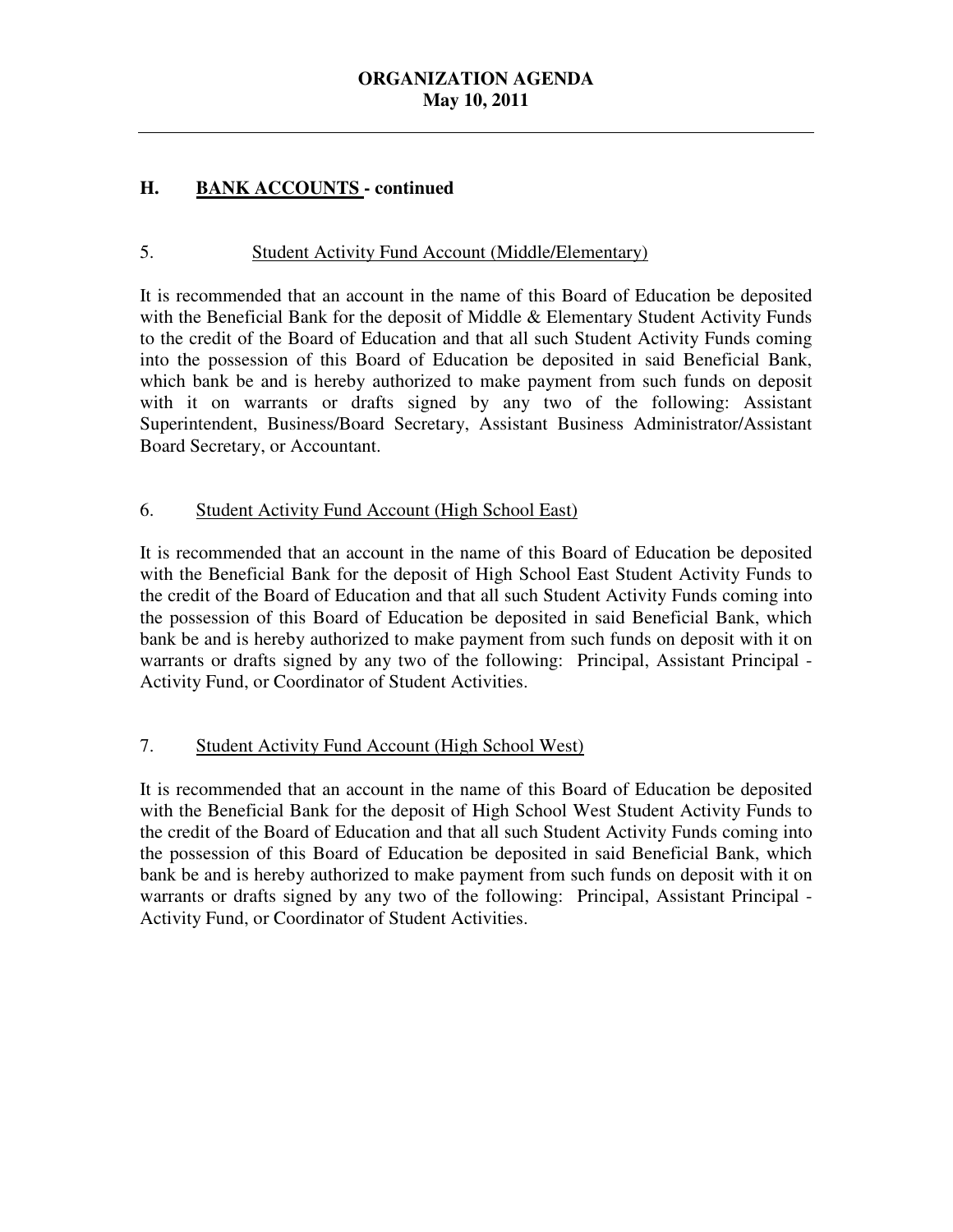#### **H. BANK ACCOUNTS - continued**

#### 8. Petty Cash Account

 It is recommended that the Business Administrator be authorized to open petty a cash account as described below in the amount of \$3,200.00 in the name of this Board of Education be kept with the Beneficial Bank for the deposit of said funds to the credit of this Board of Education, and that all such petty cash funds coming into the possession of this Board of Education be deposited in said Beneficial Bank which bank be and is hereby authorized to make payment from the funds on deposit with it on warrants or drafts signed by any two of the following: Assistant Superintendent, Business;/Board Secretary, Accountant, or Assistant Business Administrator/Assistant Board Secretary.

| <b>SCHOOL</b>             | <b>DOLLAR</b> | <b>SCHOOL</b>               | <b>DOLLAR</b> |
|---------------------------|---------------|-----------------------------|---------------|
| <b>ELEMENTARY</b>         | <b>AMOUNT</b> | <b>MIDDLE</b>               | <b>AMOUNT</b> |
|                           |               |                             |               |
| <b>BARTON</b>             | \$100         | <b>BECK</b>                 | \$150         |
| <b>COOPER</b>             | \$100         | <b>CARUSI</b>               | \$150         |
| <b>HARTE</b>              | \$100         | <b>ROSA</b>                 | \$150         |
| <b>JOHNSON</b>            | \$100         |                             |               |
| <b>KILMER</b>             | \$100         | <b>EAST HIGH</b>            | \$200         |
| <b>KINGSTON</b>           | \$100         | WEST HIGH - SCHOOL USE      | \$200         |
| <b>KNIGHT</b>             | \$100         | WEST HIGH - TRAVEL TRAINERS | \$600         |
| <b>MANN</b>               | \$100         | ALTERNATIVE HIGH            | \$100         |
| <b>PAINE - SCHOOL USE</b> | \$100         | <b>BARCLAY PRESCHOOL</b>    | \$100         |
| PAINE - LIFE SKILLS COACH | \$150         |                             |               |
| <b>SHARP</b>              | \$100         | <b>SECURITY</b>             | \$100         |
| <b>STOCKTON</b>           | \$100         |                             |               |
| <b>WOODCREST</b>          | \$100         |                             |               |
|                           |               |                             |               |
|                           |               |                             |               |
|                           |               | <b>BUILDING/GROUNDS</b>     | \$100         |

\$3,200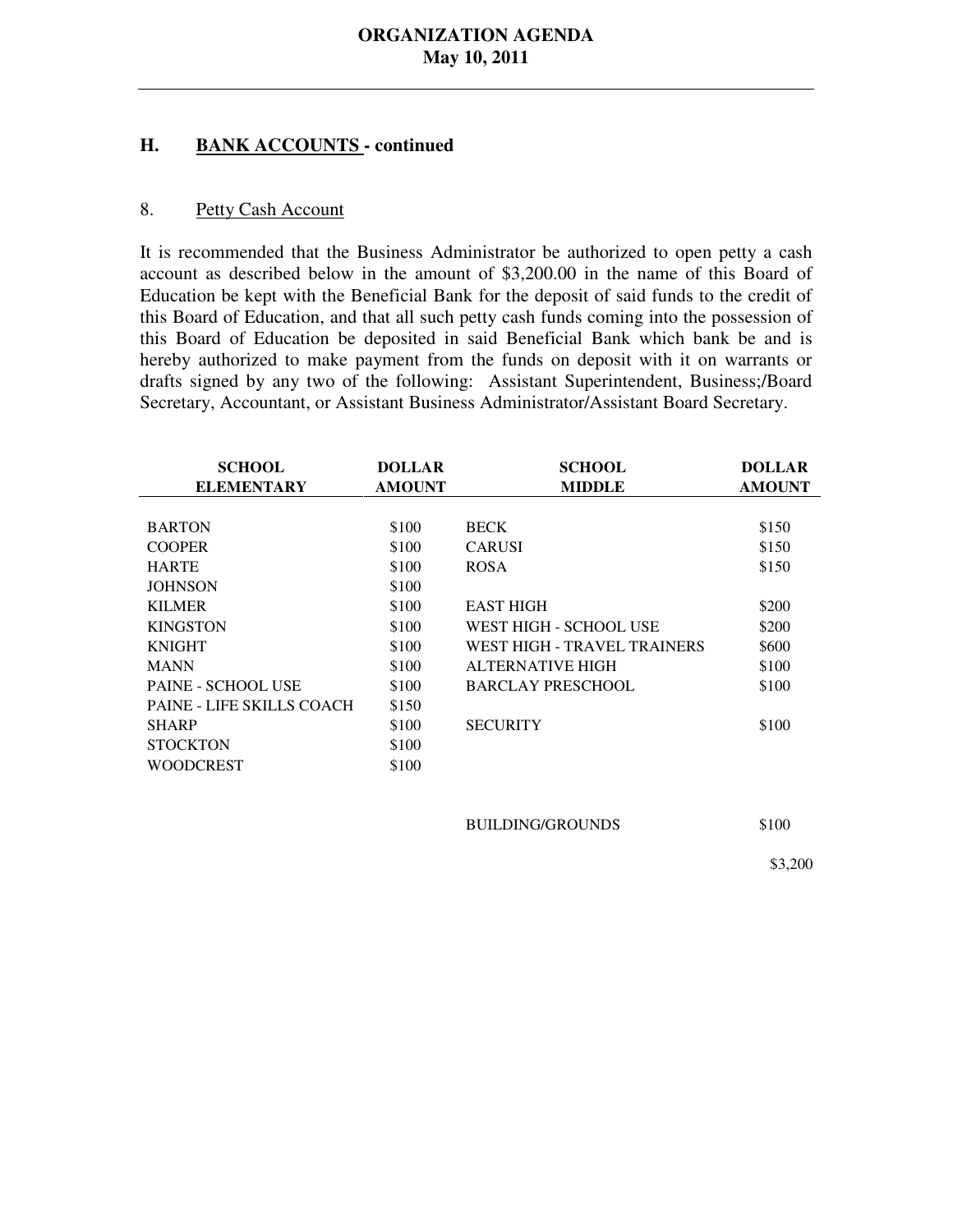#### **H. BANK ACCOUNTS - continued**

### 9. Payroll Agency Account

 It is recommended that an account in the name of Cherry Hill Board of Education Payroll Agency Account be kept with the Beneficial Bank for the deposit of deductions from employees' pay and said bank be and is hereby authorized to make payment from such funds on deposit with it on warrants or drafts signed by one of the following: the Treasurer of School Funds, Assistant Superintendent, Business/Board Secretary, or Assistant Business Administrator/Assistant Board Secretary.

#### 10. School Age Child Care Program Account

 It is recommended that the School Age Child Care Program Account in the name of this Board of Education be kept with the Beneficial Bank for the deposit of School Age Child Care Program funds to the credit of this Board of Education and that all such funds coming into the possession of the Board of Education be deposited in said Beneficial Bank which bank be and is hereby authorized to make payment from the funds on deposit with it on warrants or drafts signed by two of the following: Principal of Barclay Early Childhood Center and SACC, Accountant, Assistant Superintendent, Business/Board Secretary, or Assistant Business Administrator/Assistant Board Secretary.

### **I. INVESTMENT OF FUNDS**

### 1. Certificates of Deposit/U.S. Treasury Obligations

 It is recommended that the Assistant Superintendent, Business/Board Secretary, the Assistant Business Administrator/Assistant Board Secretary or Accountant shall be authorized to invest idle funds or monies of the Board of Education between Action Meetings, in such interest bearing securities or accounts as may be legal under the laws of the State of New Jersey, said investments to be ratified and affirmed at the next Action Meeting of the Board of Education.

### 2. Participation in the State of New Jersey Cash Management Fund

 It is recommended that the Cherry Hill Board of Education participate in the New Jersey Cash Management Fund with said fund authorized to purchase and sell participations in the funds on the approval of the Assistant Superintendent, Business/Board Secretary, the Assistant Business Administrator/Assistant Board Secretary or Accountant.

| Motion | Second | ote |
|--------|--------|-----|
|        |        |     |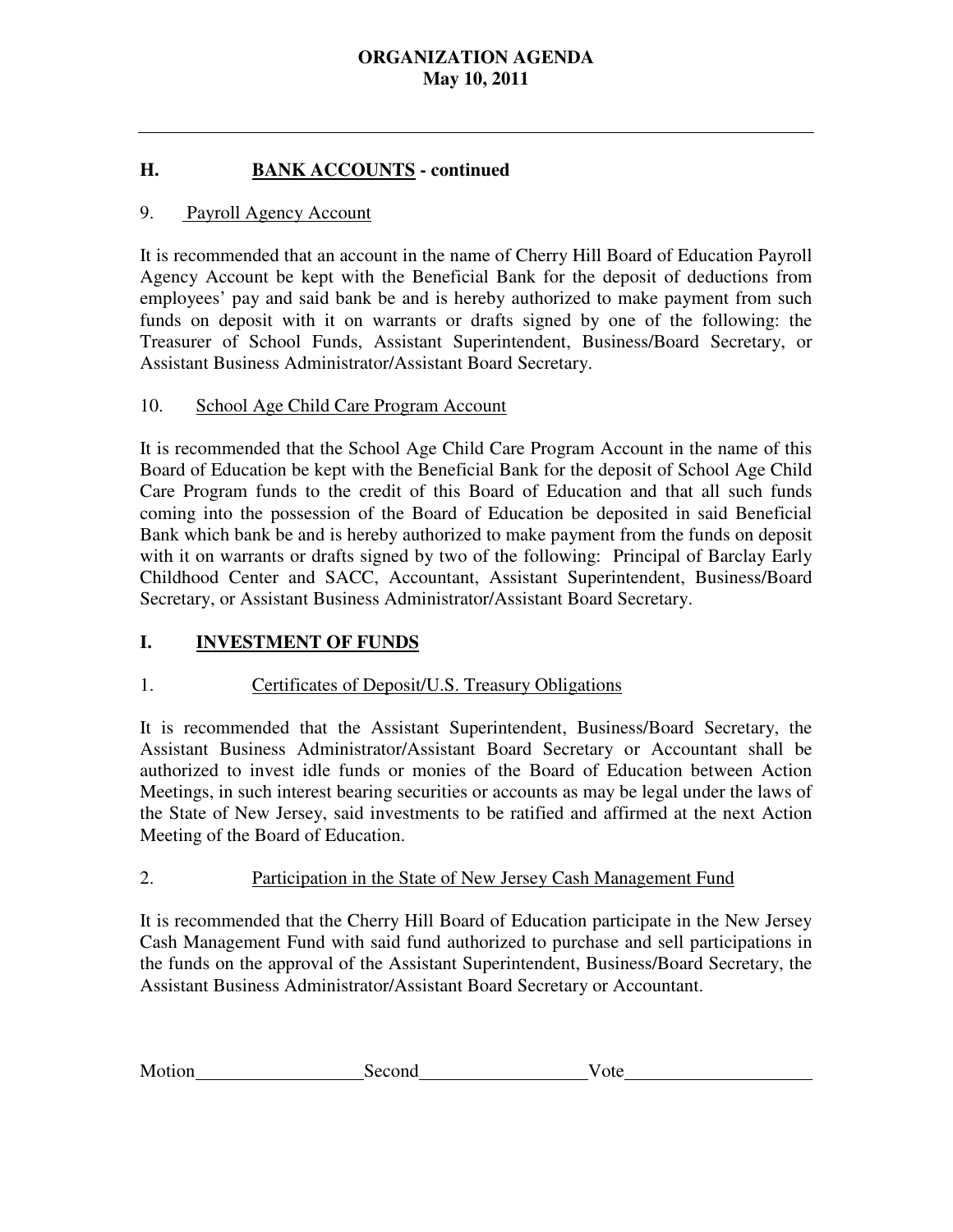### **CHERRY HILL PUBLIC SCHOOLS Cherry Hill, New Jersey**

### **EXECUTIVE SESSION**

### **Malberg Administration Bldg.**

 **May 10, 2011 @ Immediately following Organization Meeting** 

# **AGENDA**

- Student Matters
- HR Matter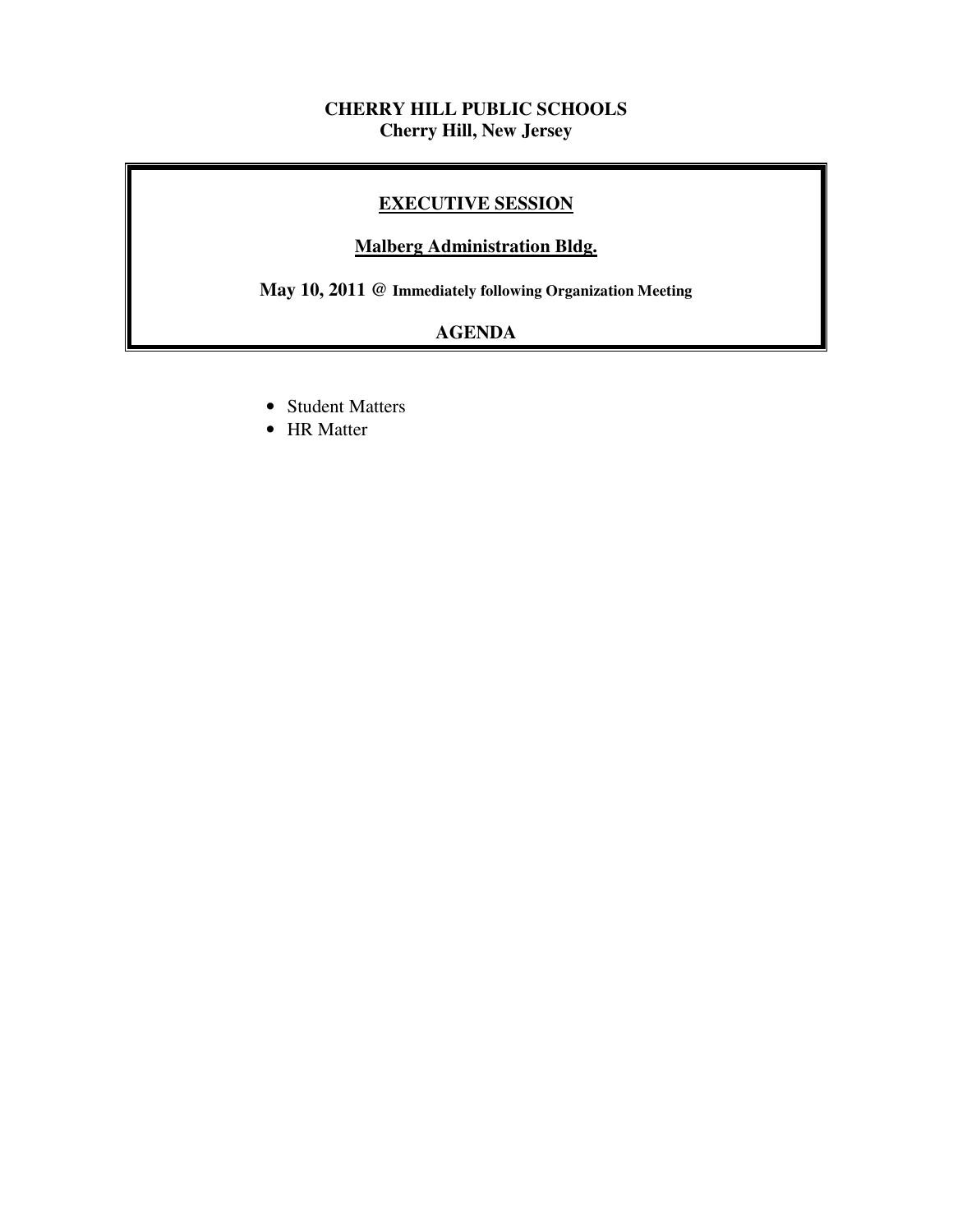### CHERRY HILL PUBLIC SCHOOLS Cherry Hill, New Jersey

### **SPECIAL ACTION AGENDA**

 Malberg Administration Building – Board Room May 10, 2011 Immediately following Executive Session

Meeting called to order by -\_\_\_\_\_\_\_\_\_\_\_\_\_\_\_\_\_\_\_\_\_\_\_\_\_\_

### **ROLL CALL**

 Mrs. Sherrie Cohen Mr. Eric Goodwin Mrs. Colleen Horiates Mrs. Kathy Judge Mr. Seth Klukoff Mrs. Carol Matlack Mr. Steven Robbins Mr. Elliott Roth Mr. Wayne Tarken

### *Student Representatives to the Board of Education*

*<u>Jonathan Silverstone, H.S. East Samantha Farkas, H.S. West* Samantha Farkas, H.S. West</u>  *Chandani Desai, H.S. East Alternate Kevin Ryan, H.S. West Alternate* 

 *Dr. David C. Campbell, Superintendent Mr. James Devereaux, Assistant Superintendent, Business/Board Secretary Dr. Lawyer Chapman, Assistant Superintendent, Pre-K – 12 Dr. Maureen Reusche, Assistant Superintendent, Curriculum & Instruction Ms. Nancy Adrian, Director of Human Resources Mr. Donald Bart, Director of Support Operations Mrs. Susan Bastnagel, Public Information Officer* 

 *Mr. Paul Green – Board Solicitor* 

 *Public Discussion (up to three minutes per person) Action Agenda*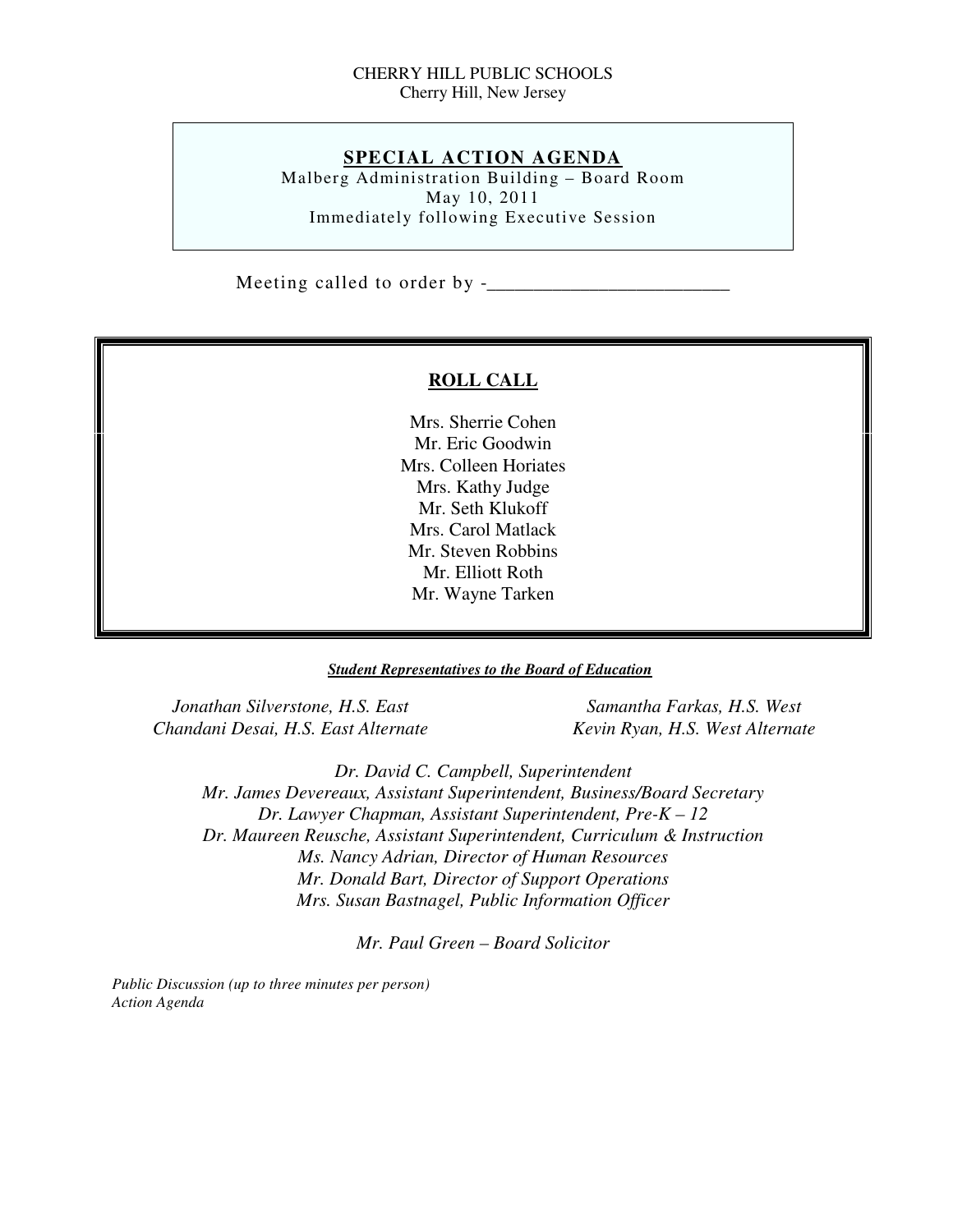### **SPECIAL ACTION AGENDA**

### **May 10, 2011**

### **Board of Education Committees:**

### **Curriculum & Instruction Committee Members (yellow)**

Chairperson: Eric Goodwin

Administrative Liaison: Maureen Reusche

Committee Members: Sherrie Cohen, Colleen Horiates, Carol Matlack

### **Business & Facilities Committee Members (blue)**

Chairperson: Steven Robbins

Administrative Liaison: James Devereaux

Committee Members: Elliott Roth, Wayne Tarken

### **Negotiations, Human Resources & Litigation Committee Members (pink)**

Chairperson: Kathy Judge

Administrative Liaison: Nancy Adrian

Committee Members: Sherrie Cohen, Colleen Horiates

### **Policy & Legislation Committee Members (green)**

Chairperson: Kathy Judge

Administrative Liaison: James Riordan

Committee Members: Eric Goodwin, Seth Klukoff, Carol Matlack

### **Strategic Planning**

Chairperson: Elliott Roth

Administrative Liaison: James Devereaux

Committee Members: Steve Robbins, Seth Klukoff, Wayne Tarken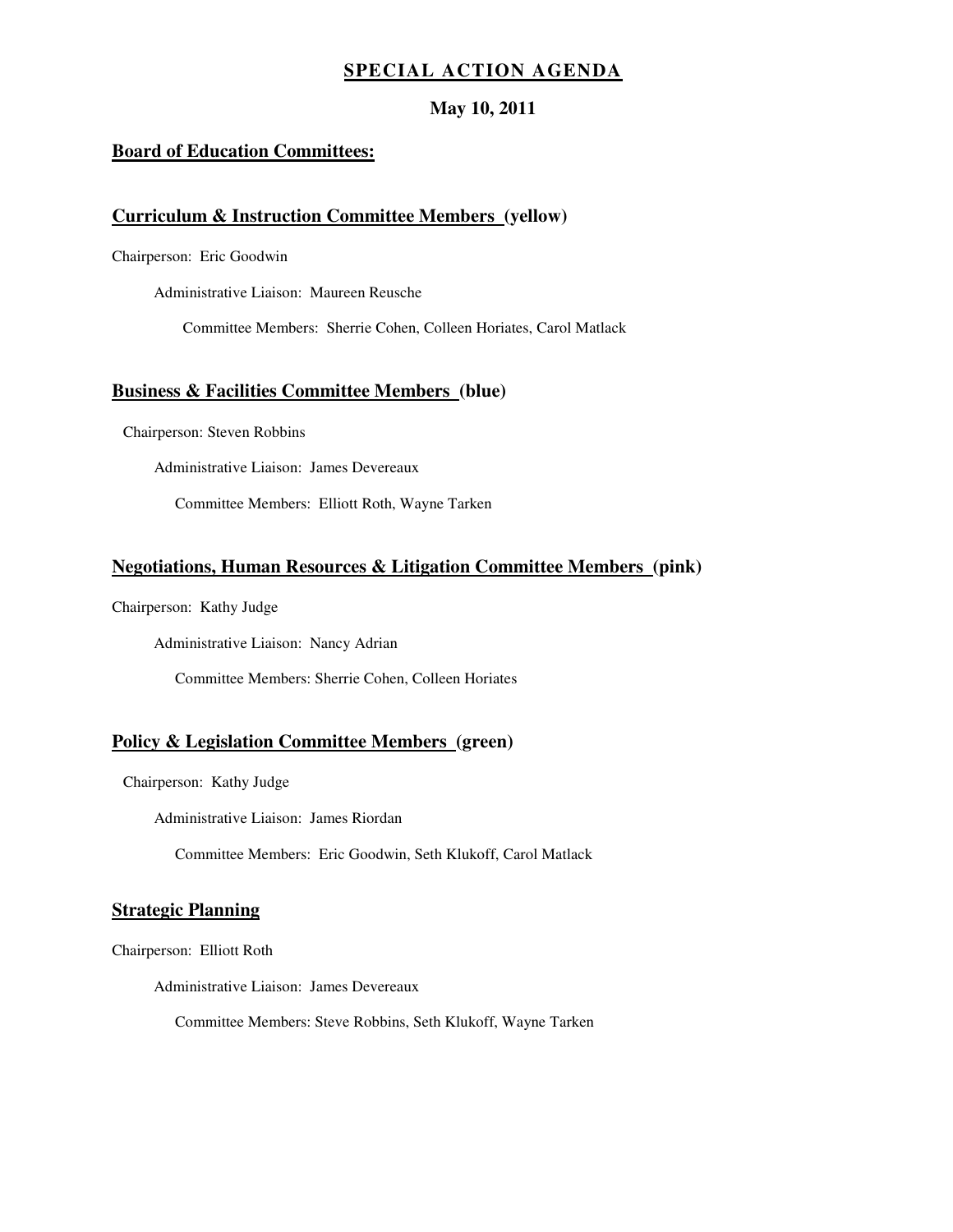### **A. CURRICULUM & INSTRUCTION**

 *Long Range Plan Goals:* 

- *"Establish for students, high academic, social and moral standards which reflect the attributes of a responsible, well-rounded and contributing member of society."*
- *"Design all aspects of curriculum to ensure all students are provided with opportunities to meet or exceed high academic standards."*
- *"Design curriculum that ensures all students acquire the knowledge, skills and behavior necessary to prepare them for higher education and/or the workplace now and in the future."*

 **NO ITEMS**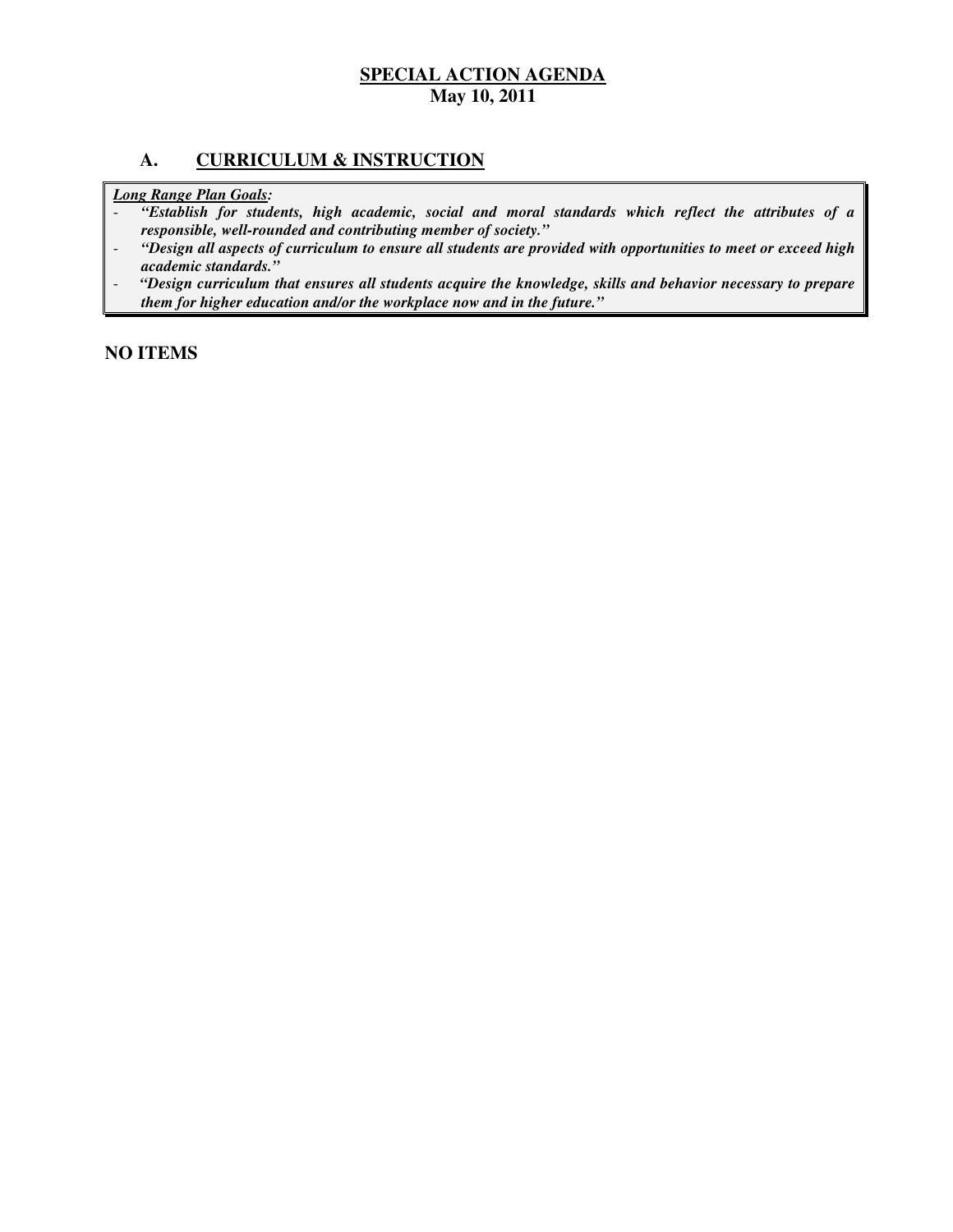### **B. BUSINESS AND FACILITIES**

### *Long Range Plan Goals*

- *"Provide a clean, healthy, safe, and secure physical environment for all students and staff."*
- *all school district facilities."*  ● *"Consistently allocate the funds necessary for systematically maintaining, upgrading, and repairing*

### *The Superintendent recommends the following:*

 *1. Approval of Bill List* 

#### **ITEM 1. FINANCIAL REPORTS**

### **APPROVAL OF BILL LIST**

 the Bill List dated May 10, 2011 in the amount of \$2,104,491.58 be approved as submitted. It is recommended that the Bill List dated April 18, 2011 in the amount of \$207,949.57 and

| Motion<br>Second<br>v ote |  |
|---------------------------|--|
|---------------------------|--|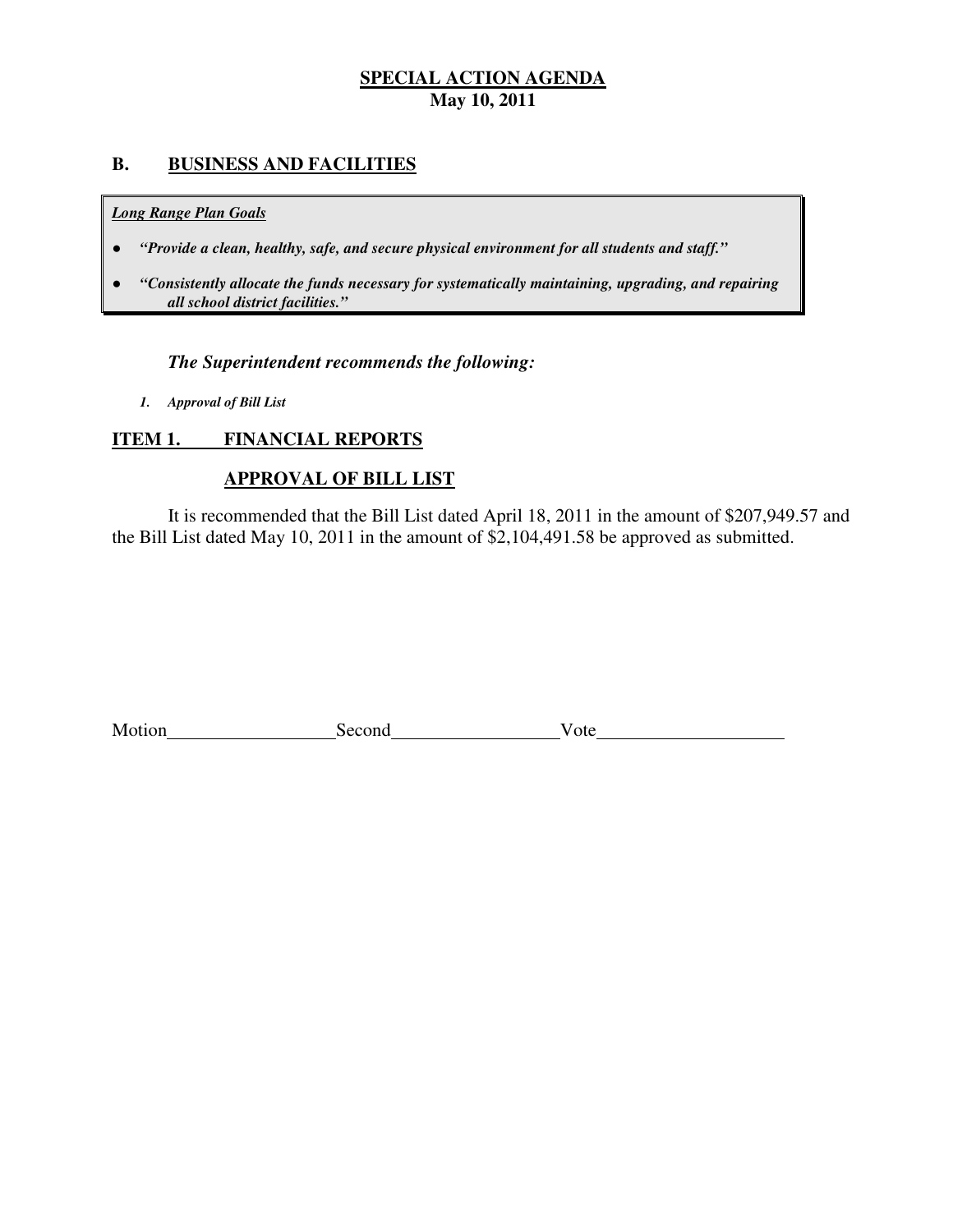### **C. HUMAN RESOURCES/NEGOTIATONS**

 *Long Range Plan Goal:* 

 • *"Optimize Human Resource function to meet changing instructional and organizational program requirements."* 

The Superintendent recommends the following:

- 1. 1. Termination of Employment
- $2.$ 2. Appointments—Certificated
- $3.$ 3. Appointments—Non-Certificated
- 4. 4. Other Compensation—Non-Certificated

### **ITEM 1. TERMINATION OF EMPLOYMENT-CERTIFICATED**

(a) Resignations

### **RECOMMENDATION:**

 It is recommended that the following resignation be accepted on the date listed for the reason indicated:

| <b>Name</b>           | <b>Assignment</b>      | Effective Date Reason |            |
|-----------------------|------------------------|-----------------------|------------|
| <b>Christine Bass</b> | <b>CHHS West-Music</b> | 7/01/11               | Retirement |

### **ITEM 2. APPOINTMENTS—CERTIFICATED**

(a) Regular

### **RECOMMENDATION:**

 It is recommended that the persons listed be appointed to the positions indicated for the 2010-11 school year in accord with the data presented:

| Name | Assignment                                                                                                                              | Effective                                  | Salary                                   |
|------|-----------------------------------------------------------------------------------------------------------------------------------------|--------------------------------------------|------------------------------------------|
|      |                                                                                                                                         | Date                                       |                                          |
|      | Benjamin Kukainis CHHS East-English (Long)<br>term substitute for C. Dorety on<br>leave of absence-budget #11-140-<br>$100-101-50-0100$ | $4/25/11 - 6/30/11$<br>(revised for dates) | $$46,277$ prorated<br>(Bachelors-step 1) |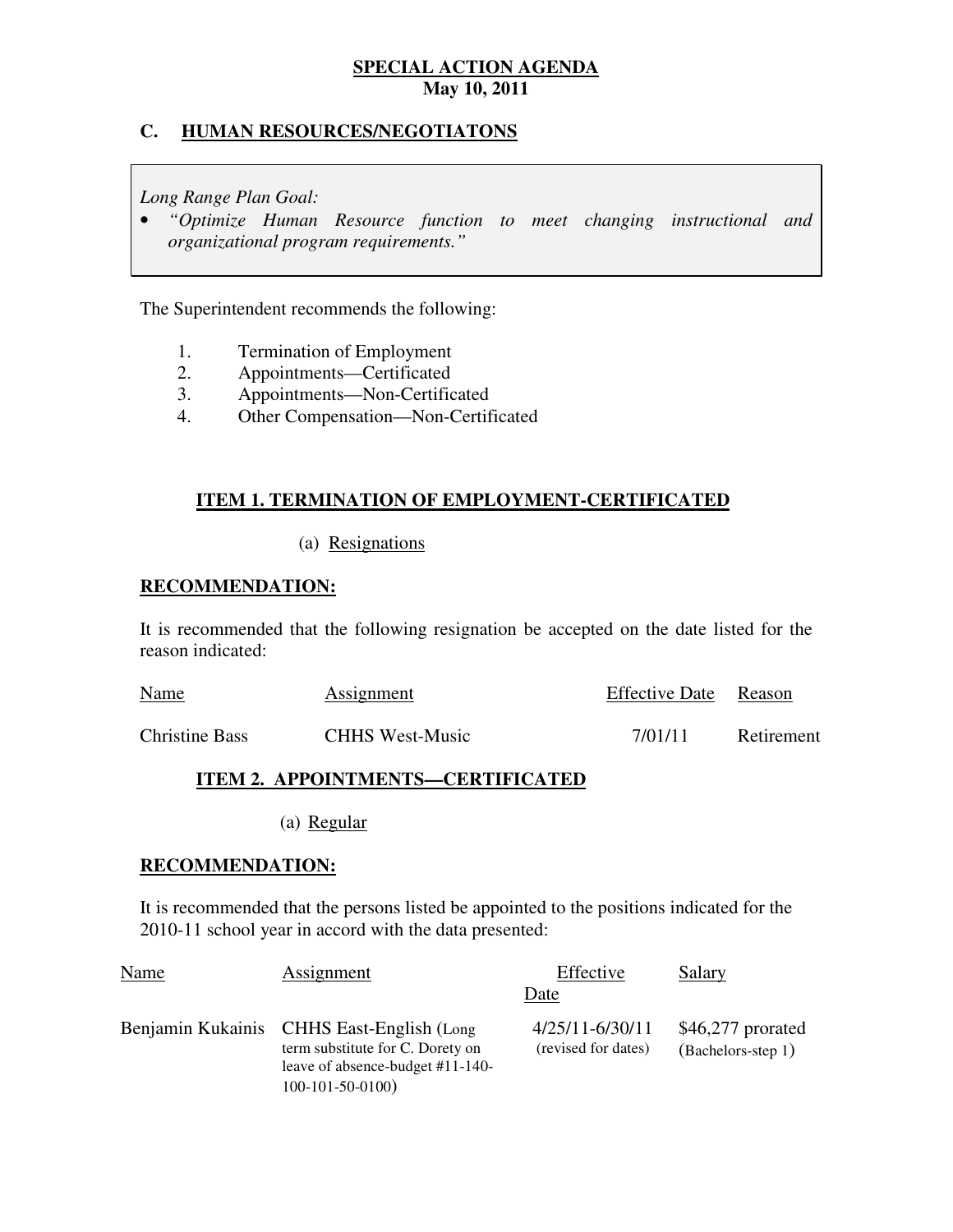### **C. HUMAN RESOURCES/NEGOTIATONS**

### **ITEM 2. APPOINTMENTS—CERTIFICATED** - continued

(a)  $Regular - continued$ </u>

| Name          | <b>Assignment</b>                                                                                                  | Effective                                      | Salary                                  |
|---------------|--------------------------------------------------------------------------------------------------------------------|------------------------------------------------|-----------------------------------------|
| Cheryl Tumolo | Harte-Grade 2 (Long term<br>substitute for R. O'Neil on leave of<br>absence-budget $#11-120-100-101-$<br>$09-0100$ | Date<br>5/02/11-6/30/11<br>(contract extended) | \$46,887 prorated<br>(Bachelors-step 3) |
|               |                                                                                                                    |                                                |                                         |

(b) Substitute Teachers

### **RECOMMENDATION:**

 It is recommended that the persons listed be approved as substitute teachers for the 2010 11 school year effective 5/11/11-6/30/11. Monies budgeted from account #11-120-100 101-98-0101/11-130-100-101-98-0101/11-140-100-101-98-0101.

| Name                                               | Name                                              | Name                                |
|----------------------------------------------------|---------------------------------------------------|-------------------------------------|
| Jessica Kovacs<br><b>JoAnn Banks</b><br>Abby House | Jacquelyn Potter<br>Khadeja Payton<br>Janine Ryan | Daniel Fougeray<br>Brieanna Inzillo |

### **ITEM 3. APPOINTMENTS—NON-CERTIFICATED**

(a) Regular

### **RECOMMENDATION:**

 It is recommended that the person listed be appointed to the position indicated for the 2010-11 school year in accord with the data presented:

| Name         | Assignment                                                                                                         | <b>Effective Date</b> | <b>Hourly Rate</b> |
|--------------|--------------------------------------------------------------------------------------------------------------------|-----------------------|--------------------|
| Karen Notaro | Knight-Educational Assistant<br>(Replacing K. Cope-Scarfo-32.5 hrs/budget)<br>$\#11 - 213 - 100 - 106 - 21 - 0100$ | 5/02/11-6/30/11       | \$9.57             |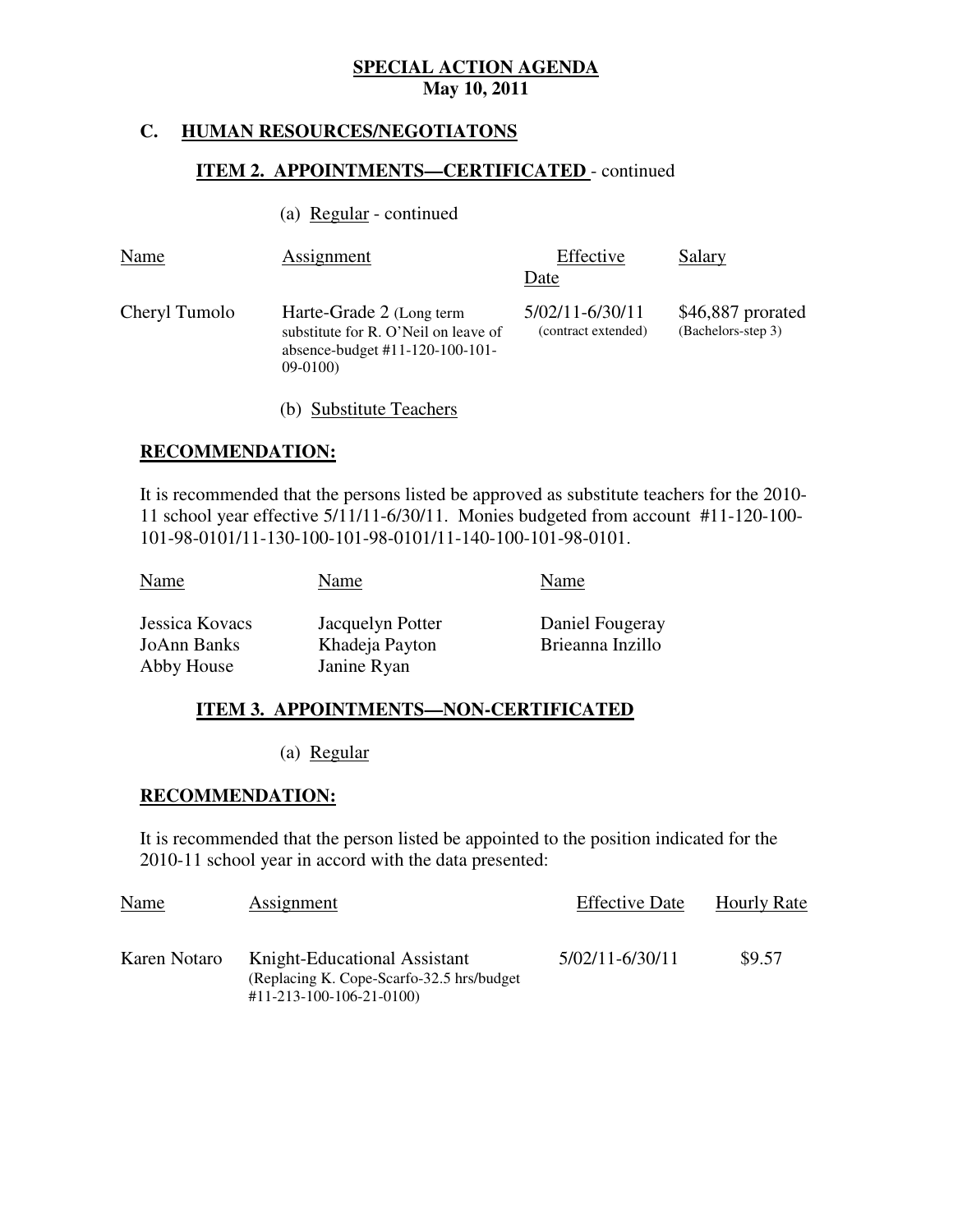### **C. HUMAN RESOURCES/NEGOTIATONS**

### **ITEM 3. APPOINTMENTS—NON-CERTIFICATED**

### (b) Substitute Educational Assistants

### **RECOMMENDATION:**

 It is recommended that the persons listed be approved as substitute educational assistants/exceptional educational assistants in accord with the data presented effective 5/11/11-6/30/11 (unless otherwise noted). Monies budgeted from account #11-120-100-101 98-0101/11-130-100-101-98-0101/11-40-100-101-98-0101.

| <b>Name</b>    | Name             | Name            | Name             |
|----------------|------------------|-----------------|------------------|
| Khadeja Payton | JoAnn Banks      | Daniel Fougeray | Abby House       |
| Jessica Kovacs | Brieanna Inzillo | Janine Ryan     | Jacquelyn Potter |

### **ITEM 4. OTHER COMPENSATION—NON-CERTIFICATED**

(a) Educational Assistant/Overnight Trip

### **RECOMMENDATION:**

 It is recommended that Elly Miracola be compensated for serving as an exceptional educational assistant for a special education student on an overnight trip to the Liberty Science Center beginning 5:00 p.m. on 2/03/11 and ending at 7:30 a.m. on 2/4/11 at the rate of \$22.50/hour for 24 hour period in addition to her regular hourly rate. Additionally any hours above 40 shall be compensated at 1.5 times her regular rate. Monies budgeted from account #11-000-217-106-40-0101.

Second Vote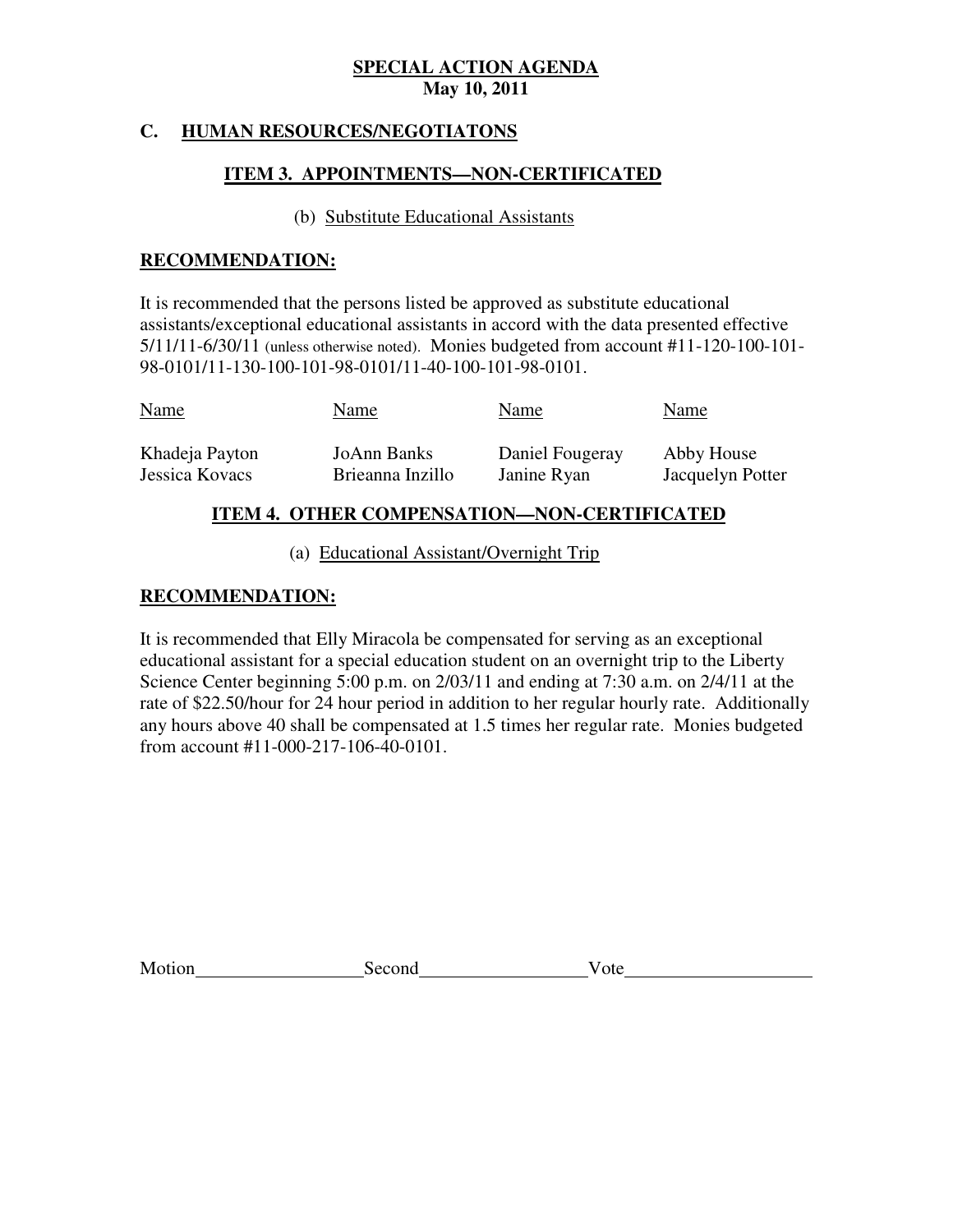### **D. POLICIES & LEGISLATION COMMITTEE**

### *Long Range Plan Goals:*

 *"Board of Education members, administrators, teachers, parents and the community work together to ensure all students are provided with academic, social and emotional support necessary to create optimal conditions for high achievement, continued growth and personal development."* 

The Superintendent recommends the following:

1. Approval of Waiver of Procedure F-3: Secondary Field Trips

### **ITEM 1. FIELD TRIPS APPROVAL OF WAIVER OF PROCEDURE F-3: SECONDARY**

### **RECOMMENDATION:**

 It is recommended that the Procedure F-3: Secondary Field Trips be waived to accommodate the trip listed below.

| <b>School</b> | Trip                                      | Location         | <b>Dates</b>    | # School Days<br><b>Missed</b> |
|---------------|-------------------------------------------|------------------|-----------------|--------------------------------|
| Barton        | Destination<br>Imagination<br>Competition | Knoxville,<br>TN | May 24-29, 2011 |                                |

| <b>Motion</b><br>Second<br>otr |  |
|--------------------------------|--|
|--------------------------------|--|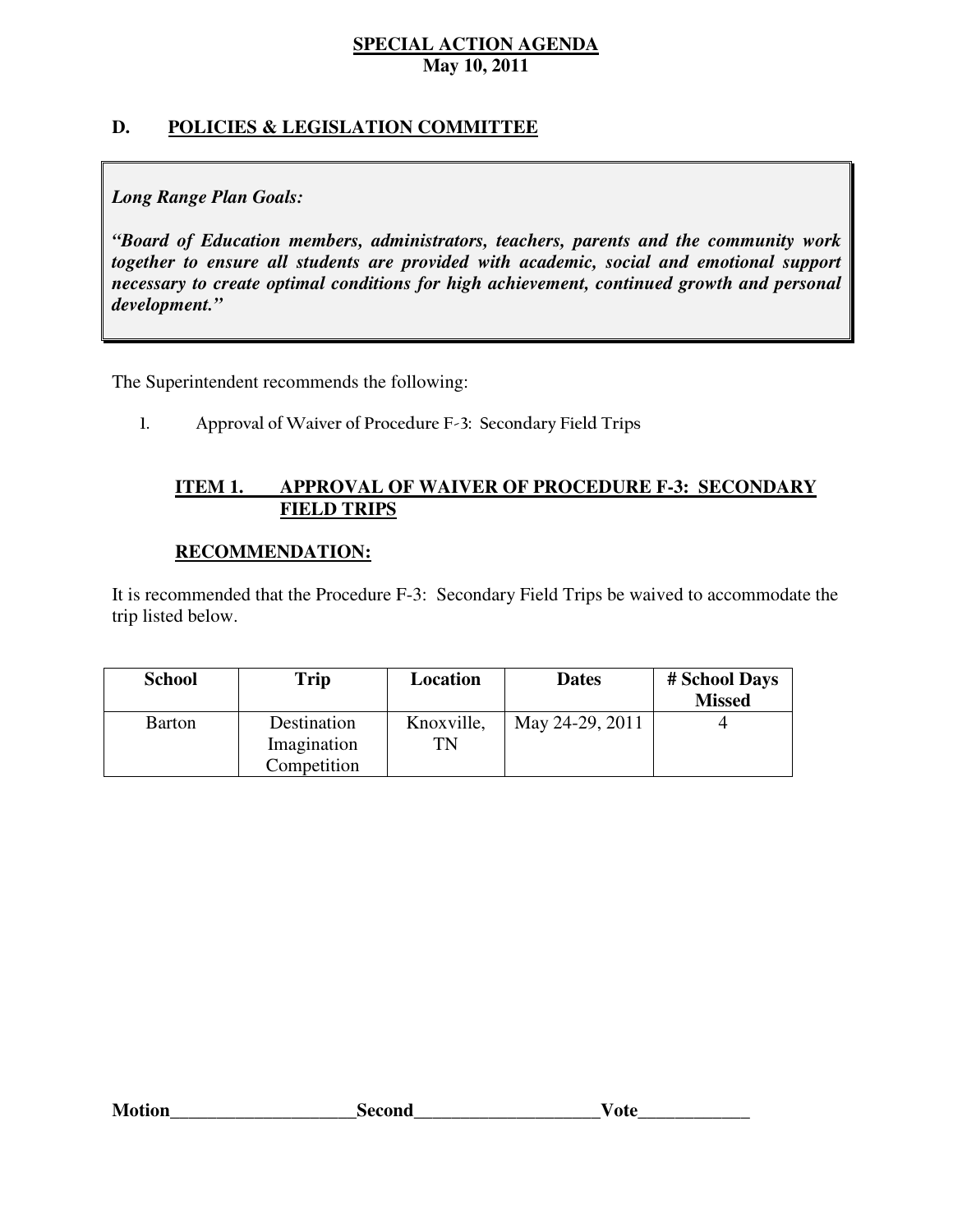# **E. STRATEGIC PLANNING COMMITTEE**

 **NO ITEMS**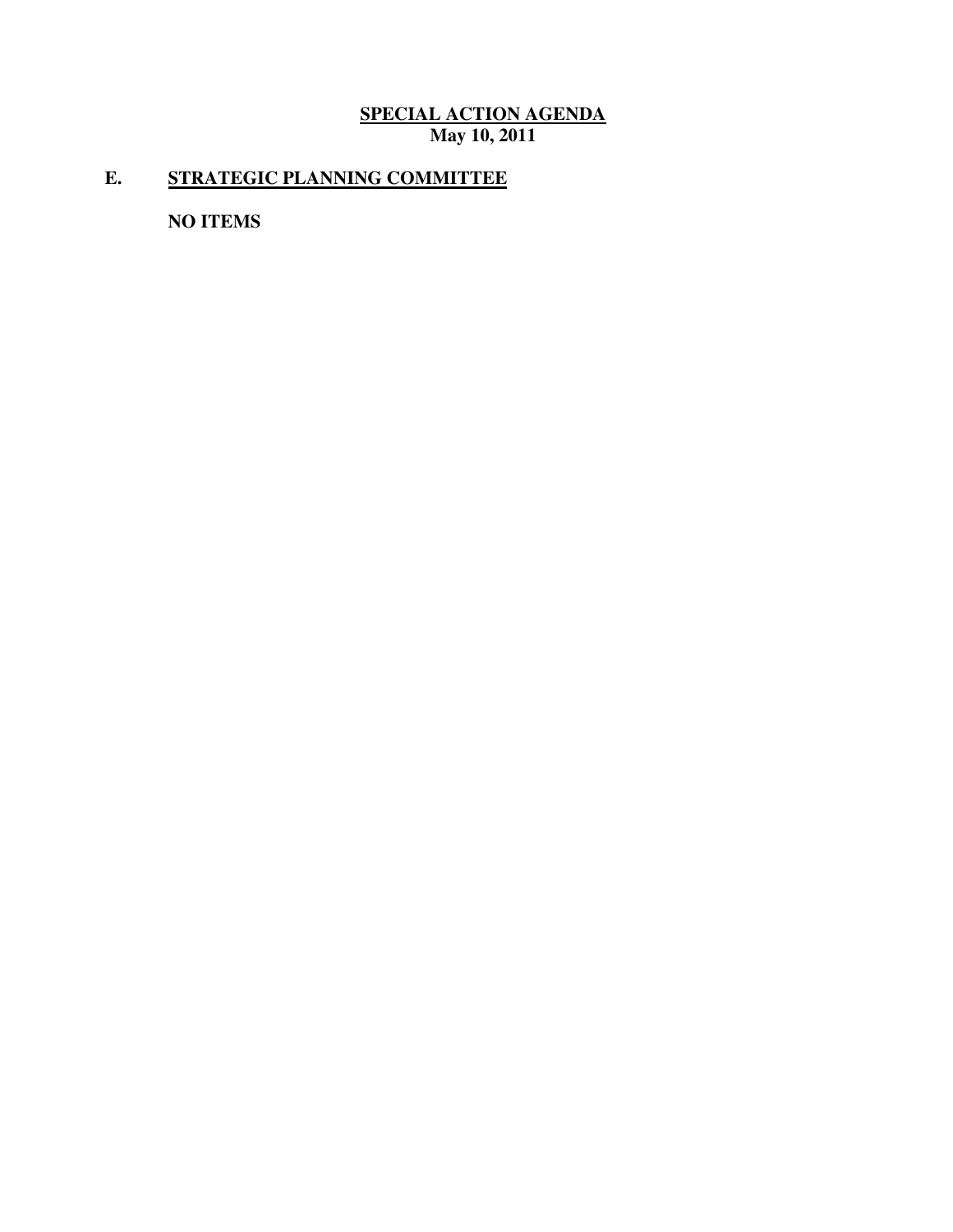# memorandum

### **Date: May 4, 2011**

**To:** Members, Board of Education

**From:** Dr. David Campbell, Superintendent

# **AGENDA**

 **EXECUTIVE SESSION—Immediately following Organization Meeting SPECIAL ACTION MEETING—Immediately following Executive Session BOARD WORK SESSION—Immediately following Special Action** 

> May 10, 2011 **Malberg Board Room**

### **BOARD OF EDUCATION COMMITTEES**

 **Curriculum & Instruction Committee Members (yellow)**  Chairperson: Eric Goodwin Administrative Liaison: Maureen Reusche Committee Members: Colleen Horiates, Sherrie Cohen, Carol Matlack

### **Business & Facilities Committee Members (blue)**

 Chairperson: Steven Robbins Administrative Liaison: James Devereaux Committee Members: Elliott Roth, Wayne Tarken

 **Negotiations, Human Resources & Litigation Committee Members (pink)**  Chairperson: Kathy Judge Administrative Liaison: Nancy Adrian Committee Members: Sherrie Cohen, Colleen Horiates

 **Policy & Legislation Committee Members (green)**  Chairperson: Kathy Judge

 Administrative Liaison: James Riordan Committee Members: Eric Goodwin, Seth Klukoff, Carol Matlack

### **Strategic Planning**

 Chairperson: Elliott Roth Administrative Liaison: James Devereaux Committee Members: Steve Robbins, Seth Klukoff, Wayne Tarken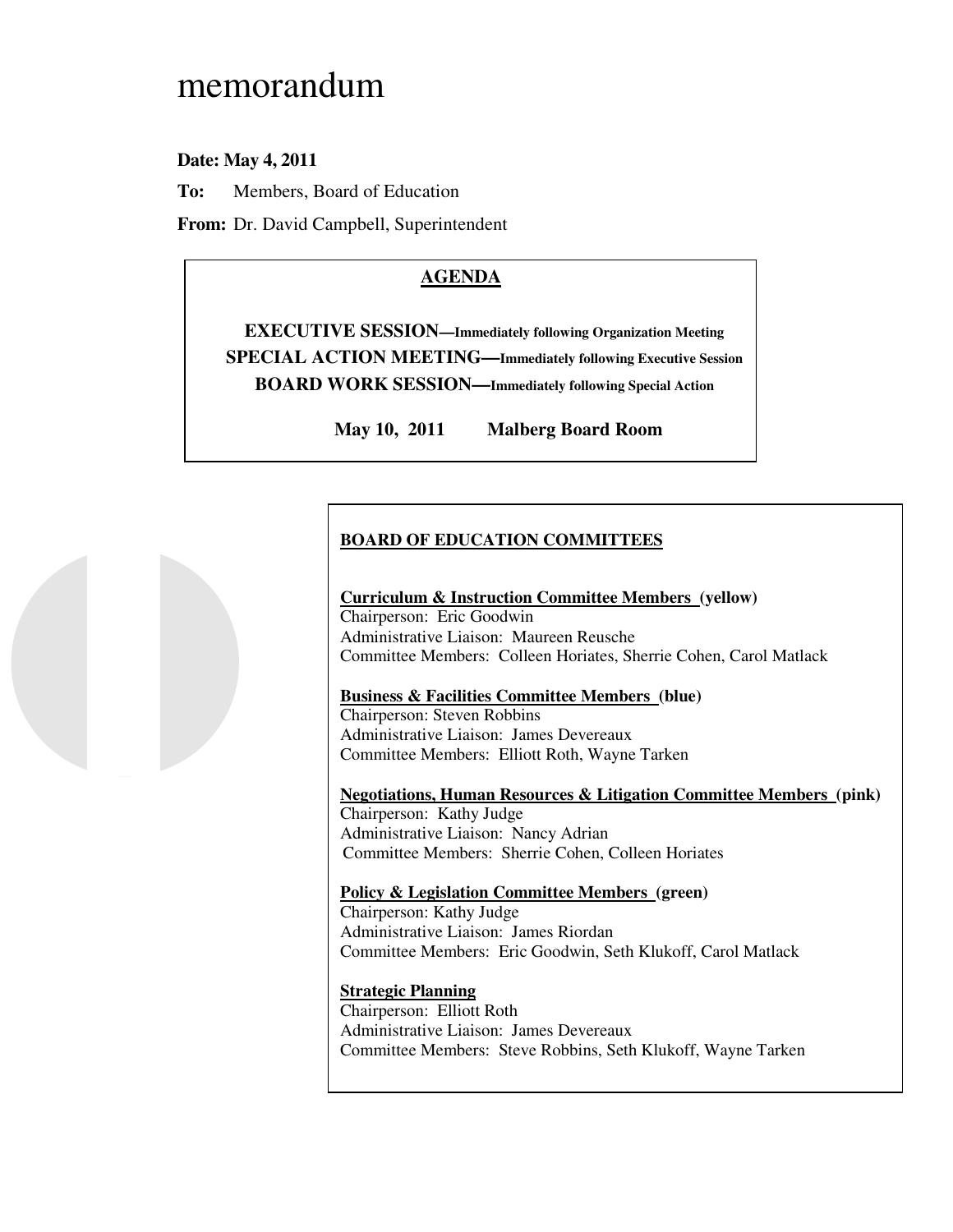### **BOARD WORK SESSION**

### **May 20, 2011**

# **PRESENTATIONS**

# **BOARD WORK SESSION**

• First Public Discussion (Agenda Items -up to three minutes per person)

# **NEW BUSINESS**

• Second Public Discussion (up to three minutes per person)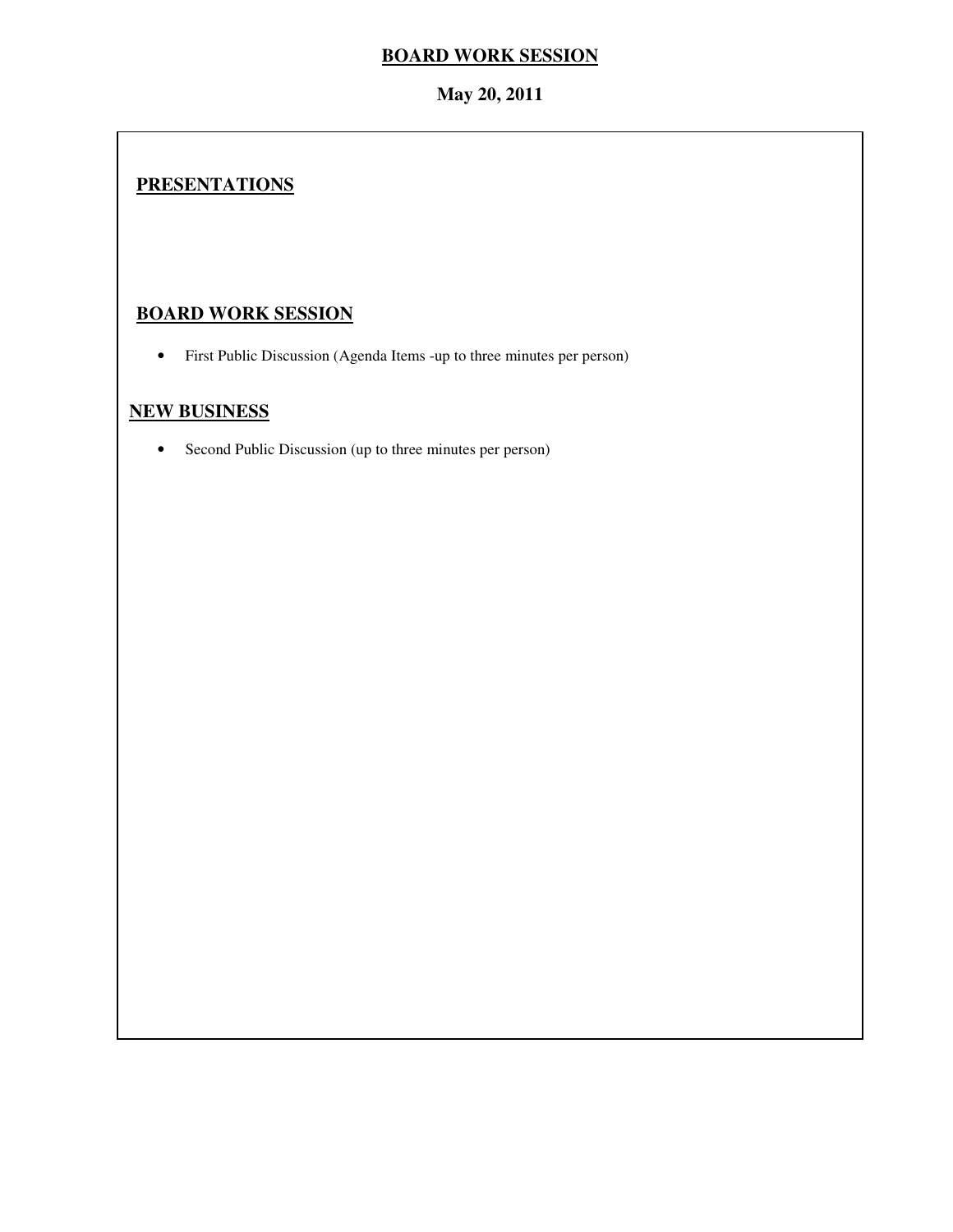### **A. CURRICULUM & INSTRUCTION**

 *Long Range Plan Goals:* 

- \_ *"Establish for students, high academic, social and moral standards which reflect the attributes of a responsible, well-rounded and contributing member of society."*
- \_ *"Design all aspects of curriculum to ensure all students are provided with opportunities to meet or exceed high academic standards."*
- \_ *"Design curriculum that ensures all students acquire the knowledge, skills and behavior necessary to prepare them for higher education and/or the workplace now and in the future."*

The Superintendent recommends the following:

- 1. Approval of Attendance at Conferences and Workshops
- 2. Approval of Consultants for Cherry Hill
- 3. Approval of Non-Public School Textbooks 2011-2012
- 4. Approval of Out of District Student Placements

### **ITEM 1. APPROVAL OF ATTENDANCE AT CONFERENCES AND WORKSHOPS**

 **WHEREAS**, certain Cherry Hill School District employees have requested authorization to attend the conference(s)/workshop(s) listed below, and

 **WHEREAS**, the attendance of each employee at the specified conference/workshop is educationally necessary, fiscally prudent and 1) directly related to and within the scope of the employee's current responsibilities and the District's professional development plan, and 2) critical to the instructional needs of the District or furthers the efficient operation of the District;

 **NOW, THEREFORE, BE ITRESOLVED**, that the Cherry Hill Board of Education authorizes the attendance of the employees at the specified conferences/workshops listed below, and be it

 **FURTHER RESOLVED**, that the Board hereby determines that the estimated expenses related to the authorized travel listed below are justified and therefore authorizes payment of any registration fees and reimbursement of statutorily authorized travel expenditures to the designated employees, not to exceed District budgetary limitations and to be in accordance with the provisions of *N.J.S.A.* 18A:11-12, the District's travel policy and procedures, State travel payment guidelines established by the Department of Treasury in NJOMB circular letter 08-13 OMB, and with guidelines established by the federal Office of Management and Budget:

| # | <b>NAME</b>                | <b>CONFERENCE</b>                                                           | <b>DATE</b>                                          | COST<br><b>NOT TO EXCEED</b>                         |
|---|----------------------------|-----------------------------------------------------------------------------|------------------------------------------------------|------------------------------------------------------|
| A | David Campbell<br>Malberg  | ASCD Annual Conference,<br>San Francisco, CA                                | 3/24-29, 2011<br>(Previously<br>approved<br>11/23/10 | \$197.05<br>Additional for<br>Lodging/Transportation |
| B | Maureen Reusche<br>Malberg | Garden State Coalition of<br>Schools $20th$ Annual Mtg.,<br>Monroe Twp., NJ | 5/18/2011                                            | \$81.25<br>Registration/Mileage                      |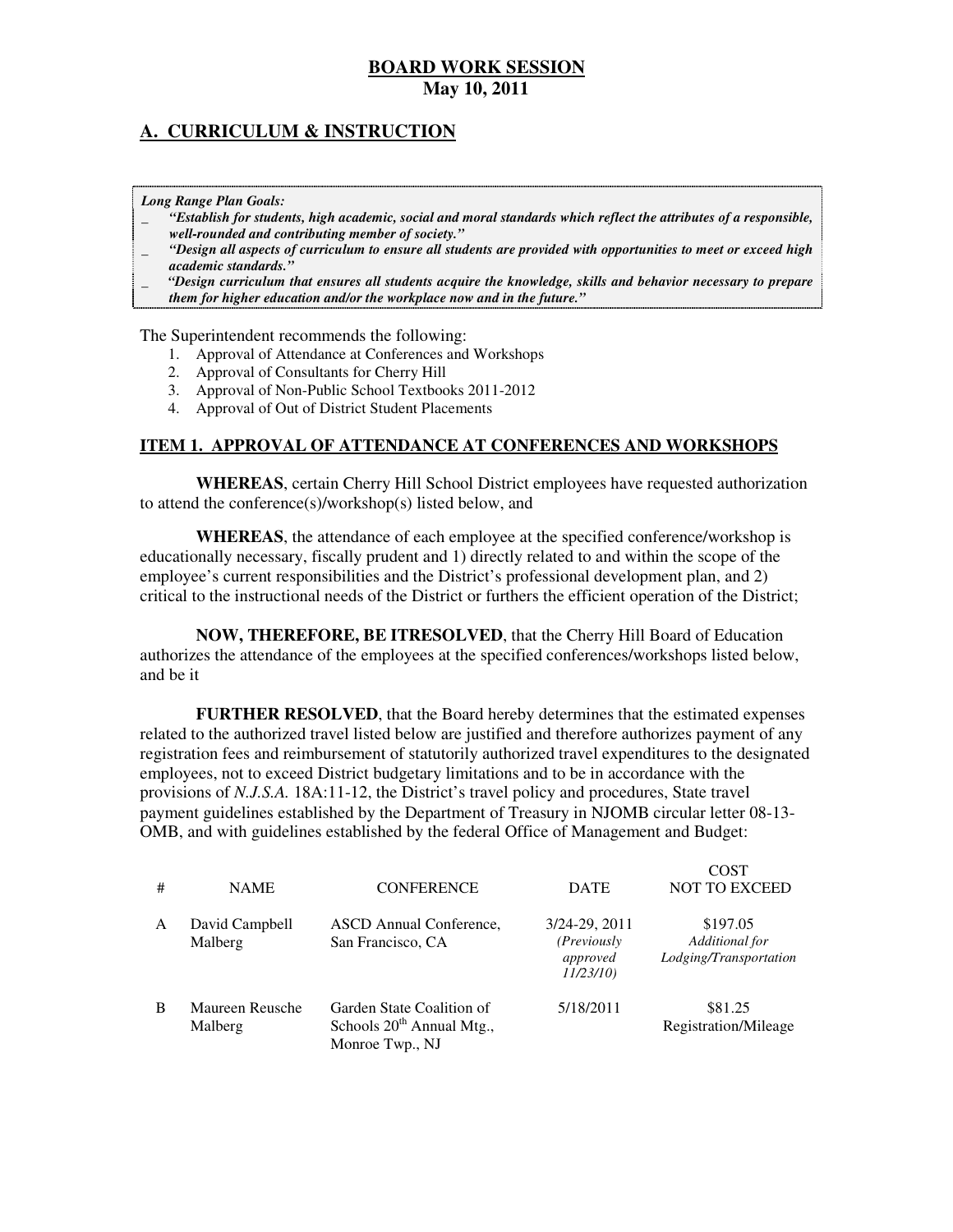### **A. CURRICULUM & INSTRUCTION**

### **ITEM 1. APPROVAL OF ATTENDANCE AT CONFERENCES AND WORKSHOPScontinued**

|             | <b>BOARD WORK SESSION</b><br>May 10, 2011 |                                                                                       |                                                                                    |                                                          |
|-------------|-------------------------------------------|---------------------------------------------------------------------------------------|------------------------------------------------------------------------------------|----------------------------------------------------------|
|             |                                           | <b>CURRICULUM &amp; INSTRUCTION</b>                                                   |                                                                                    |                                                          |
|             | ontinued                                  | EM 1. APPROVAL OF ATTENDANCE AT CONFERENCES AND WORKSHOPS-                            |                                                                                    |                                                          |
| #           | <b>NAME</b>                               | <b>CONFERENCE</b>                                                                     | <b>DATE</b>                                                                        | <b>COST</b><br><b>NOT TO EXCEED</b>                      |
| C           | Susan Bastnagel<br>Malberg                | Garden State Coalition of<br>Schools 20 <sup>th</sup> Annual Mtg.,<br>Monroe Twp., NJ | 5/18/2011                                                                          | \$81.25<br>Registration/Mileage                          |
| D           | <b>Teresa Convery</b><br>Rosa             | Cyberbullying Conference,<br>Woodbridge, NJ                                           | 5/26/2011                                                                          | \$50.00<br>Registration                                  |
| E           | Kim Pennock<br>Rosa                       | Cyberbullying Conference,<br>Woodbridge, NJ                                           | 5/26/2011                                                                          | \$54.65<br>Registration/Mileage/<br>Parking              |
| $\mathbf F$ | John Moody<br>Malberg                     | Safety Techniques Train-the-<br>Trainer, Villanova, PA                                | $6/8-9$ , $2011$<br>(Previously)<br>approved<br>3/22/11, change<br>in date)        | \$491.14<br>Registration/Mileage<br><b>General Funds</b> |
| G           | John Moody<br>Malberg                     | Personal Emergency<br>Interventions Train-the-<br>Trainer, Villanova, PA              | $6/13-14, 2011$<br>(Previously)<br>approved<br>3/22/11, change<br><i>in date</i> ) | \$316.14<br>Registration/Mileage<br><b>General Funds</b> |

### **ITEM 2. APPROVAL OF CONSULTANTS FOR CHERRY HILL**

 WHEREAS, the Cherry Hill Board of Education (the "Board") has determined that it is in the best interest of the School District to retain the services of professional consultants to provide consultative services for Scheduling and Gifted & Talented program related professional development; and

 WHEREAS the Office of Curriculum, Instruction and Student Services has compiled specifications used to qualify providers to provide such consultant services, and the District has solicited quotations for the provision of such services through a fair and open process, including public advertising therefore; and

 WHEREAS, the quotations have been received and reviewed by Cherry Hill Public Schools Administration; and

 WHEREAS, only one quote was received for provision of services, and it is the recommendation of the Assistant Superintendent for Curriculum and Instruction that the quote be accepted, as the consultant is well qualified to provide the services and the rate and cost of the proposal is deemed reasonable in light of estimates of the scope and nature of services required; and

 WHEREAS, each of the proposed contracts is below the bid threshold established by the Public School Contracts Law;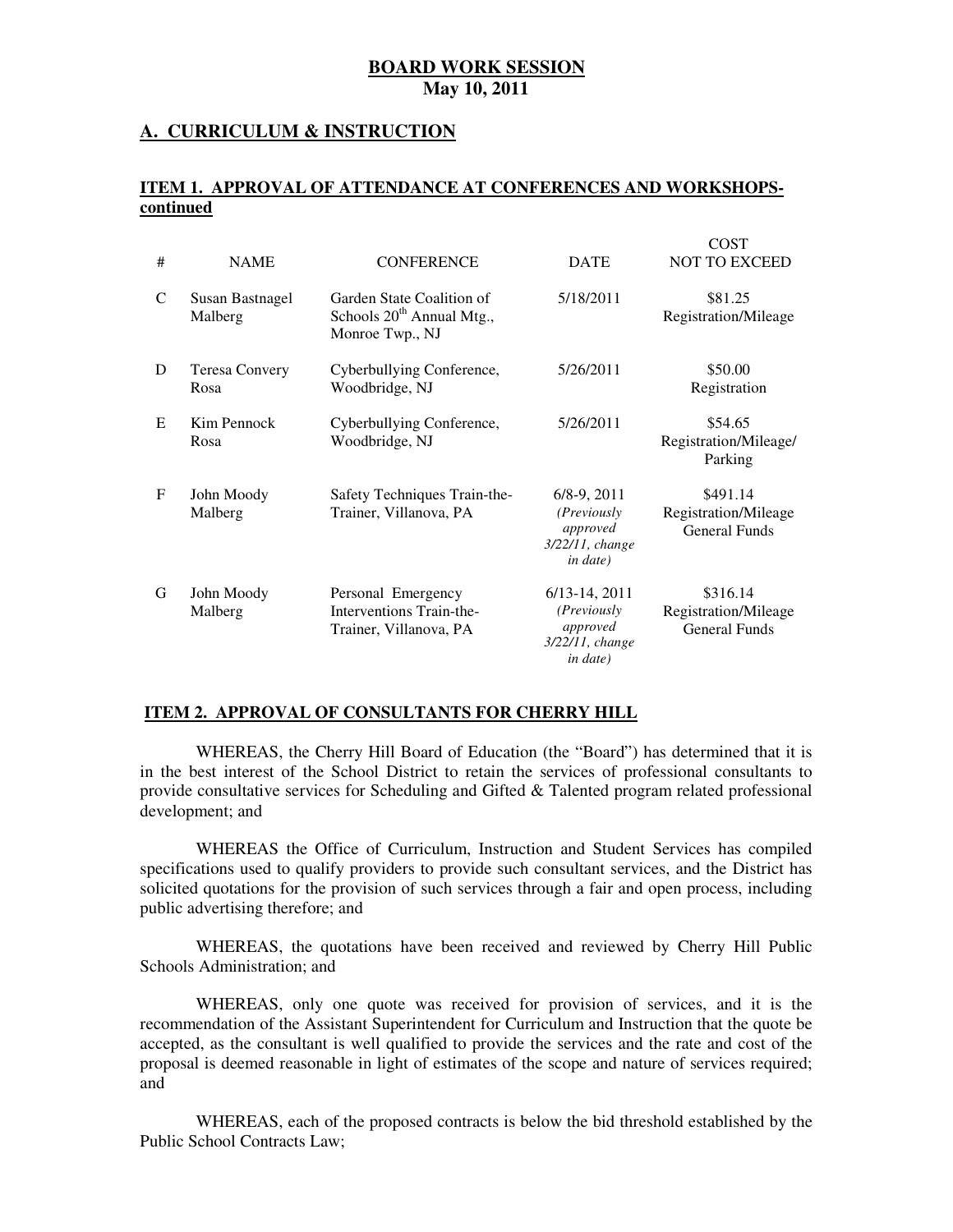### **A. CURRICULUM & INSTRUCTION**

### **ITEM 2. APPROVAL OF CONSULTANTS FOR CHERRY HILL-continued**

 NOW, THEREFORE, BE IT RESOLVED by the Cherry Hill Board of Education, upon the recommendation of the Superintendent of Schools and the Assistant Superintendent for Curriculum and Instruction, that the Board hereby approves the award of the following contracts for the 2010-2011 school year, in accordance with the terms of the Board's specifications and the submitted proposals, subject to approval of the final form of contract by the Board Solicitor; and be it

 FURTHER RESOLVED, that Board President and Secretary are authorized to sign an appropriate form of contract on behalf of the Board with the following named providers upon presentation of same by the Board Solicitor:

> Professional Development Consultant – Assistive Technology Kimberly Kris Floyd Not to exceed \$7,500.00 \$4740 – 11-215-100-320-61-0001 \$2760 – 20-250-200-300-99-0000 PO #11-06923

### **ITEM 3. APPROVAL OF NON PUBLIC SCHOOL TEXTBOOKS 2011-2012**

 2011-2012 school year. It is recommended that the Board approve textbooks for the Non Public Schools for the

### Resurrection Catholic

| Subject - Textbook Name                   | Publisher               | ISBN#          | <b>GR</b> |
|-------------------------------------------|-------------------------|----------------|-----------|
| Math Study Guide & Practice Wkbk Course 1 | <b>Pearson Prentice</b> | 0-131254553    | 6         |
| Math Study Guide & Practice Wkbk Course 2 | <b>Pearson Prentice</b> | 0-131254561    | $\tau$    |
| Math Study Guide & Practice Wkbk Course 3 | <b>Pearson Prentice</b> | $0-13125457-X$ | 8         |
| Writing and Grammar Student Workbook      | <b>Pearson Prentice</b> | 0-133616908    | 6         |
| Writing and Grammar Student Workbook      | <b>Pearson Prentice</b> | 0-133616916    | $\tau$    |
| Writing and Grammar Student Workbook      | <b>Pearson Prentice</b> | 0-133616924    | 8         |
| Writing and Grammar Student Ed. Bundle    | <b>Pearson Prentice</b> | 0-133704538    | 6         |
| Writing and Grammar Student Ed. Bundle    | <b>Pearson Prentice</b> | 0-133704556    | $\tau$    |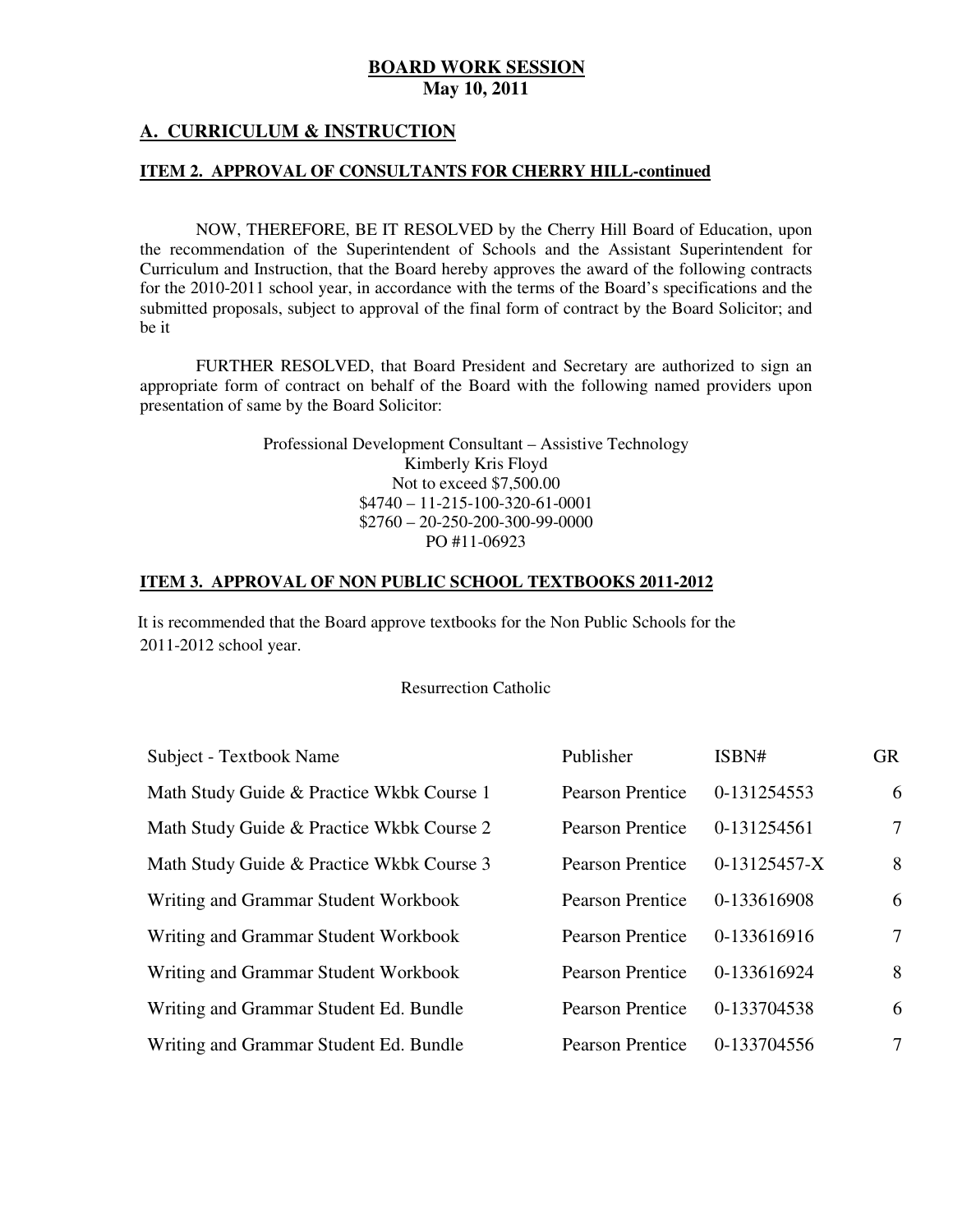### **A. CURRICULUM & INSTRUCTION**

### **ITEM 3. APPROVAL OF NON PUBLIC SCHOOL TEXTBOOKS 2011-2012-continued**

| Writing and Grammar Student Ed Bundle      | <b>Pearson Prentice</b> | 0-133704564       | 8              |
|--------------------------------------------|-------------------------|-------------------|----------------|
| Harcourt Science Workbook (2002)           | <b>Harcourt Brace</b>   | 0-15-323713-3     | 3              |
| Harcourt Science Workbook (2002)           | <b>Harcourt Brace</b>   | 0-153-23714-7     | $\overline{4}$ |
| Harcourt Science Workbook (2002)           | <b>Harcourt Brace</b>   | 0-153-23715-5     | 5              |
| Harcourt Science Workbook (2002)           | <b>Harcourt Brace</b>   | 0-153-23716-3     | 6              |
| Horizon People and Community Activity Book | <b>Harcourt Brace</b>   | 0-15-340294-6     | 3              |
| Horizon World History Activity Book (2005) | <b>Harcourt Brace</b>   | 0-15-338044-6     | 6              |
| <b>Creating America Workbook</b>           | McDougall Littell       | 978-0-618-16521-5 | 7,8            |
| <b>Twist and Turns</b>                     | Harcourt                | 978-0-15-343175-3 | 3              |
| <b>Breaking News</b>                       | Harcourt                | 978-0-15-343176-0 | 3              |
| <b>Story Town Practice Book</b>            | Harcourt                | 978-0-153-49872-5 | $\mathbf{1}$   |
| <b>Story Town Practice Book</b>            | Harcourt                | 978-0-153-49874-9 | $\mathbf{2}$   |
| <b>Story Town Practice Book</b>            | Harcourt                | 978-0-15-349876-3 | 3              |
| <b>Story Town Practice Book</b>            | Harcourt                | 978-0-15-349878-7 | $\overline{4}$ |
| <b>Story Town Practice Book</b>            | Harcourt                | 978-0-15-349879-4 | 5              |
| <b>Story Town Practice Book Collection</b> | Harcourt                | 978-0-15-359297-3 | K              |
| <b>Phonics Practice Book</b>               | Harcourt                | 978-0-15-35878-2  | $\mathbf{1}$   |
| Ride The Edge                              | Harcourt                | 978-0-153-43178-4 | 5              |
| <b>Winning Catch</b>                       | Harcourt                | 978-0-15-343177-7 | $\overline{4}$ |
|                                            | Pearson/Scott           |                   |                |
| Language Arts Readers Workbook - NJ - 2004 | Fores                   | 0-328-05892-0     | $\overline{4}$ |
| Mathematics                                | Pearson/Scott<br>Fores  | 0-328075868       | $\bf K$        |
|                                            | Pearson/Scott           |                   |                |
| <b>Mathematics Workbook</b>                | Fores                   | 0-328049522       | K              |
|                                            | Pearson/Scott           |                   |                |
| Mathematics (2004)                         | Fores                   | 0-328030163       | $\mathbf{1}$   |
| <b>Mathematics Workbook</b>                | Pearson/Scott<br>Fores  | 0-328116815       | $\mathbf{1}$   |
|                                            |                         |                   |                |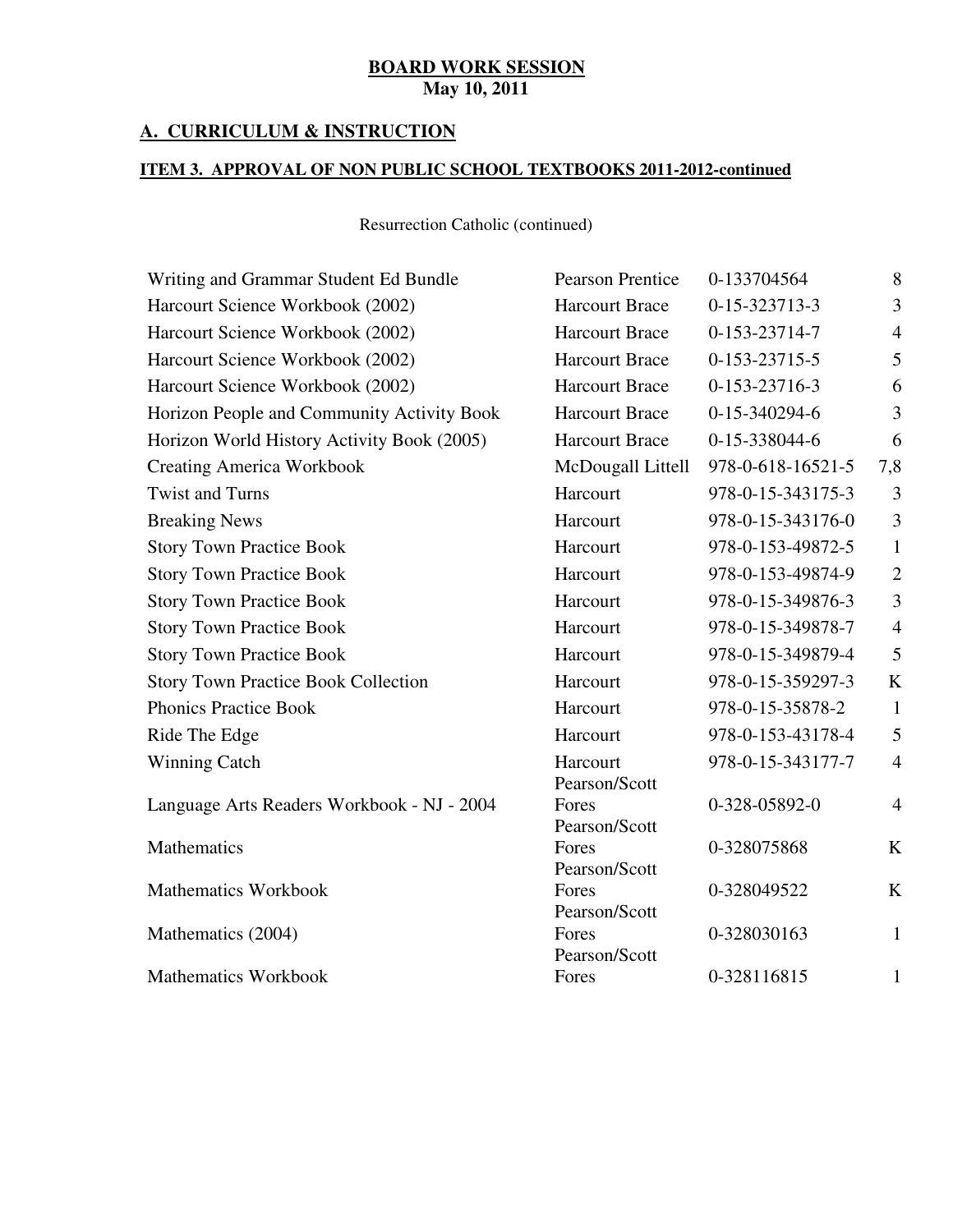### **A. CURRICULUM & INSTRUCTION**

### **ITEM 3. APPROVAL OF NON PUBLIC SCHOOL TEXTBOOKS 2011-2012-continued**

|                                      | Pearson/Scott  |                   |                  |
|--------------------------------------|----------------|-------------------|------------------|
| Mathematics (2004)                   | Fores          | 0-328049549       | $\mathbf{2}$     |
|                                      | Pearson/Scott  |                   |                  |
| Mathematics (2004)                   | Fores          | 0-328030171       | $\overline{2}$   |
|                                      | Pearson/Scott  |                   |                  |
| <b>Mathematics Homework Workbook</b> | Fores          | 0-328075582       | 3                |
|                                      | Pearson/Scott  |                   |                  |
| <b>Mathematics Homework Workbook</b> | Fores          | 0-328075590       | $\overline{4}$   |
|                                      | Pearson/Scott  |                   |                  |
| <b>Mathematics Homework Workbook</b> | Fores          | 0-328075604       | 5                |
| The Sign of the Beaver               | Yearling       | 0-440-47900-2     | 5                |
| The Wizard of Oz                     | Puffin         | 0-14-036693-8     | $\overline{4}$   |
| Vocab Workshop - orange              | Sadlier        | 0-8215-0364-2     | $\overline{4}$   |
| Grammar Workshop - orange            | Sadlier        | 0-8215-8404-0     | $\overline{4}$   |
| Vocab Workshop - A                   | Sadlier        | 978-0-8215-7106-4 | 6                |
| Vocab Workshop - B                   | Sadlier        | 978-0-8215-7107-1 | $\boldsymbol{7}$ |
| Vocab Workshop - C                   | Sadlier        | 978-0-8215-7108-8 | 8                |
| Vocab Workshop - green               | Sadlier        | 978-0-8215-0363-8 | 3                |
| Grammar Workshop - green             | Sadlier        | 978-0-82158403-3  | $\overline{3}$   |
| Vocab Workshop - blue                | Sadlier        | 978-0-8215-0365-2 | 5                |
| Grammar Workshop - blue              | Sadlier        | 978-0-8215-8405-7 | 5                |
| Algebra Practice Workbook (2003)     | Glencoe/McGraw | 9780078277481     | 7,8              |
| Pre Algebra Practice Workbook (2003) | Glencoe/McGraw | 9780078277887     | 7,8              |
| The Nature of Matter                 | Glencoe        | 0-07825524-3      | 7,8              |
| Pre Algebra                          | Glencoe        | 0-07-865108-5     | $\overline{7}$   |
| Ecology                              | Glencoe        | 0-07-825588-0     | 7,8              |
| Chemistry                            | Glencoe        | 0-07825596-1      | 7,8              |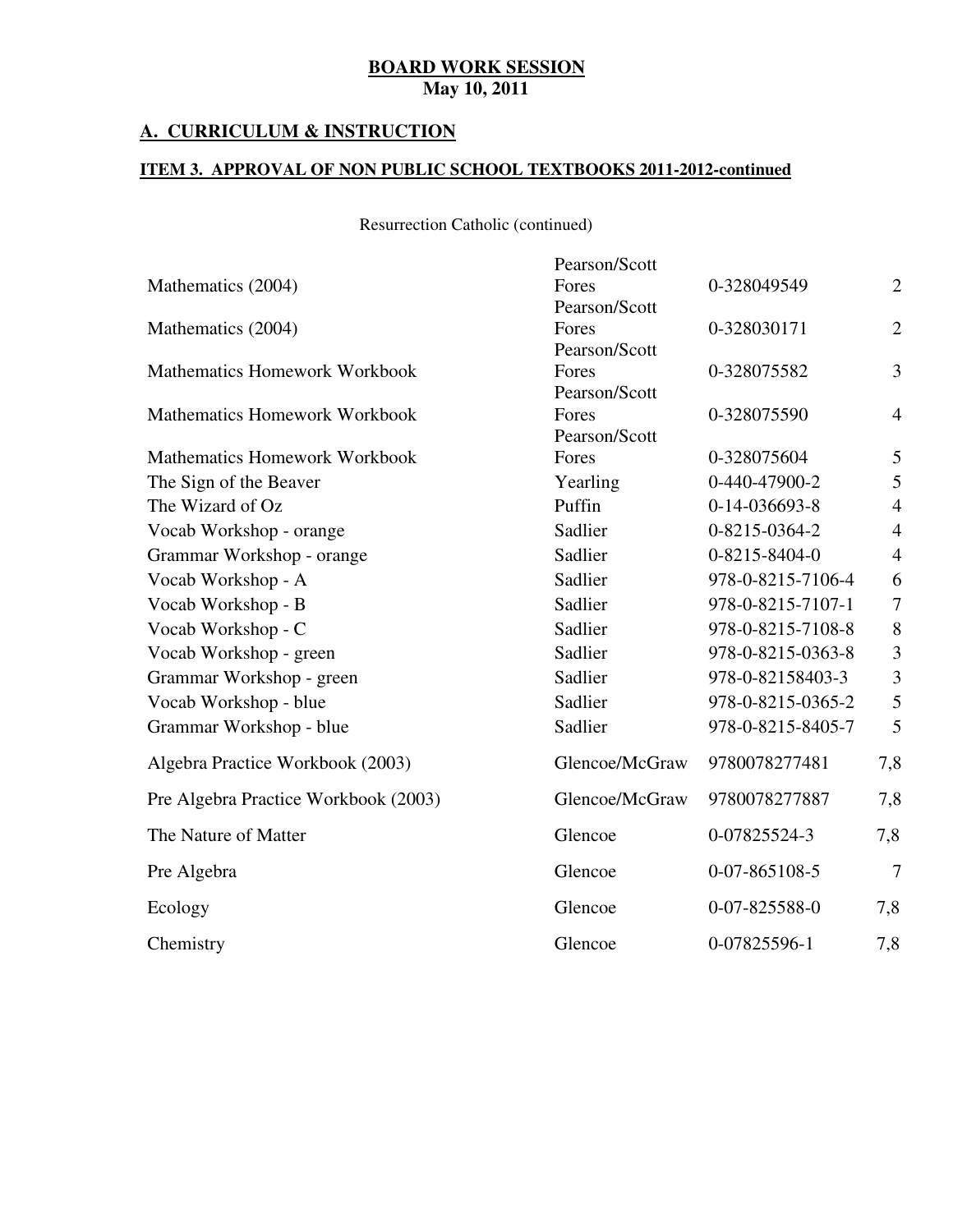### **A. CURRICULUM & INSTRUCTION**

### **ITEM 3. APPROVAL OF NON PUBLIC SCHOOL TEXTBOOKS 2010-2011-continued**

| MATH CONNECTS COURSE 1 STUDENT EDITION                            | McGraw Hill | 978-0-07-895129-9 | 6              |
|-------------------------------------------------------------------|-------------|-------------------|----------------|
| MATH CONNECTS C1 STUDY NOTEBOOK                                   | McGraw Hill | 978-0-07-895122-0 | 6              |
| MATH CONNECTS COURSE 1 HOMEWORK AND<br>PROBLEM SOLVING WORKBOOK   | McGaw Hill  | 978-0-07-895136-7 | 6              |
| MATH TRIUMPHS GRADE 6 BOOK 1 STUDENT STUDY<br><b>GUIDE</b>        | McGraw Hill | 978-0-07-888207-4 | 6              |
| MATH TRIUMPHS GRADE 6 BOOK 2 STUDENT STUDY<br><b>GUIDE</b>        | McGraw Hill | 978-0-07-888208-1 | 6              |
| <b>MATH TRIUMPHS GRADE 6 BOOK 3 STUDENT STUDY</b><br><b>GUIDE</b> | McGraw Hill | 978-0-07-888209-8 | 6              |
| MATH CONNECTS COURSE 2 STUDENT EDITION                            | McGraw Hill | 978-0-07-895130-5 | $\overline{7}$ |
| MATH CONNECTS COURSE 2 HOMEWORK AND<br>PROBLEM SOLVING WORKBOOK   | McGraw Hill | 978-0-07-895137-4 | $\overline{7}$ |
| MATH CONNECTS C2 STUDY NOTEBOOK                                   | McGraw Hill | 978-0-07-895124-4 | $\overline{7}$ |
| MATH TRIUMPHS GRADE 7 BOOK 1 STUDENT STUDY<br><b>GUIDE</b>        | McGraw Hill | 978-0-07-888210-4 | $\overline{7}$ |
| MATH TRIUMPHS GRADE 7 BOOK 2 STUDENT STUDY<br><b>GUIDE</b>        | McGraw Hill | 978-0-07-888211-1 | $\overline{7}$ |
| MATH TRIUMPHS GRADE 7 BOOK 3 STUDENT STUDY<br><b>GUIDE</b>        | McGraw Hill | 978-0-07-888212-8 | $\overline{7}$ |
| MATH CONNECTS COURSE 3 STUDENT EDITION                            | McGraw Hill | 978-0-07-895139-8 | 8              |
| MATH CONNECTS C3 STUDY NOTEBOOK                                   | McGraw Hill | 978-0-07-895126-8 | 8              |
| MATH CONNECTS COURSE 3 HOMEWORK AND<br>PROBLEM SOLVING WORKBOOK   | McGraw Hill | 978-0-07-895138-1 | 8              |
| MATH TRIUMPHS GRADE 8 BOOK 1 STUDENT STUDY<br><b>GUIDE</b>        | McGraw Hill | 978-0-07-888213-5 | 8              |
| MATH TRIUMPHS GRADE 8 BOOK 2 STUDENT STUDY<br><b>GUIDE</b>        | McGraw Hill | 978-0-07-888214-2 | 8              |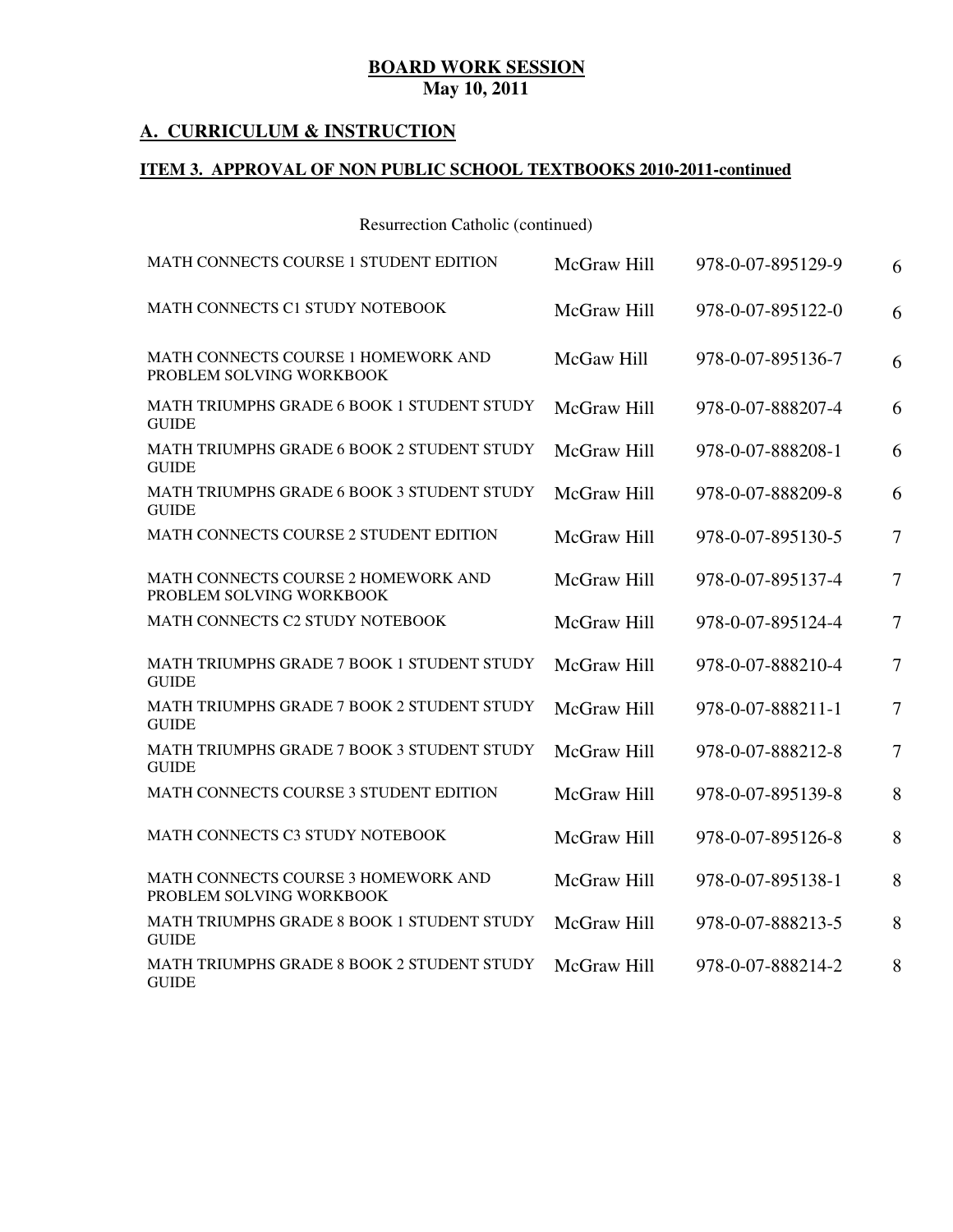### **A. CURRICULUM & INSTRUCTION**

### **ITEM 3. APPROVAL OF NON PUBLIC SCHOOL TEXTBOOKS 2010-2011-continued**

| MATH TRIUMPHS GRADE 8 BOOK 3 STUDENT STUDY<br><b>GUIDE</b>             | McGraw Hill | 978-0-07-888215-9 | 8              |
|------------------------------------------------------------------------|-------------|-------------------|----------------|
| GLENCOE PRE-ALGEBRA STUDENT EDITION                                    | McGraw Hill | 978-0-07-895773-4 | 7,8            |
| <b>GLENCOE PRE-ALGEBRA PRACTICE WORKBOOK</b><br><b>STUDENT EDITION</b> | McGraw Hill | 978-0-07-890740-1 | 7,8            |
| <b>GLENCOE ALGEBRA 1 CCSS STUDENT EDITION</b>                          | McGraw Hill | 978-0-07-895115-2 | 7,8            |
| <b>GLENCOE ALGEBRA 1 STUDY NOTEBOOK CCSS</b>                           | McGraw Hill | 978-0-07-660287-2 | 7,8            |
| <b>GLENCOE ALGEBRA 1 CCSS HOMEWORK PRACTICE</b><br><b>WORKBOOK</b>     | McGraw Hill | 978-0-07-660291-9 | 7,8            |
| MATH 2009 GR K NATIONAL KINDERGARTEN KIT                               | McGraw Hill | 978-0-02-107399-3 | $\bf K$        |
| MATH 2009 GR K NATIONAL PUPIL EDITION VOLUME<br>1                      | McGraw Hill | 978-0-02-105723-8 | K              |
| MATH 2009 GR K NATIONAL PUPIL EDITION VOLUME<br>$\overline{2}$         | McGraw Hill | 978-0-02-105724-5 | K              |
| MATH 2009 GR 1 NATIONAL STUDENT EDITION<br><b>PACKAGE</b>              | McGraw Hill | 978-0-02-108399-2 | $\mathbf{1}$   |
| MATH 2009 GR 1 HOMEWORK WORKBOOK                                       | McGraw Hill | 978-0-02-107295-8 | $\mathbf{1}$   |
| MATH 2009 GR 1 PROBLEM OF THE DAY FLIPCHART                            | McGraw Hill | 978-0-02-107331-3 | 1              |
| MATH 2009 GR 2 NATIONAL STUDENT EDITION<br><b>PACKAGE</b>              | McGraw Hill | 978-0-02-108401-2 | $\overline{2}$ |
| MATH 2009 GR 2 HOMEWORK WORKBOOK                                       | McGraw Hill | 978-0-02-107296-5 | $\overline{2}$ |
| MATH 2009 GR 2 PROBLEM OF THE DAY FLIPCHART                            | McGraw Hill | 978-0-02-107332-0 | $\overline{2}$ |
| MATH 2009 GR 3 NATIONAL PUPIL EDITION                                  | McGraw Hill | 978-0-02-105732-0 | 3              |
| MATH 2009 GR 3 HOMEWORK WORKBOOK                                       | McGraw Hill | 978-0-02-107297-2 | 3              |
| MATH 2009 GR 4 NATIONAL PUPIL EDITION                                  | McGraw Hill | 978-0-02-105733-7 | 4              |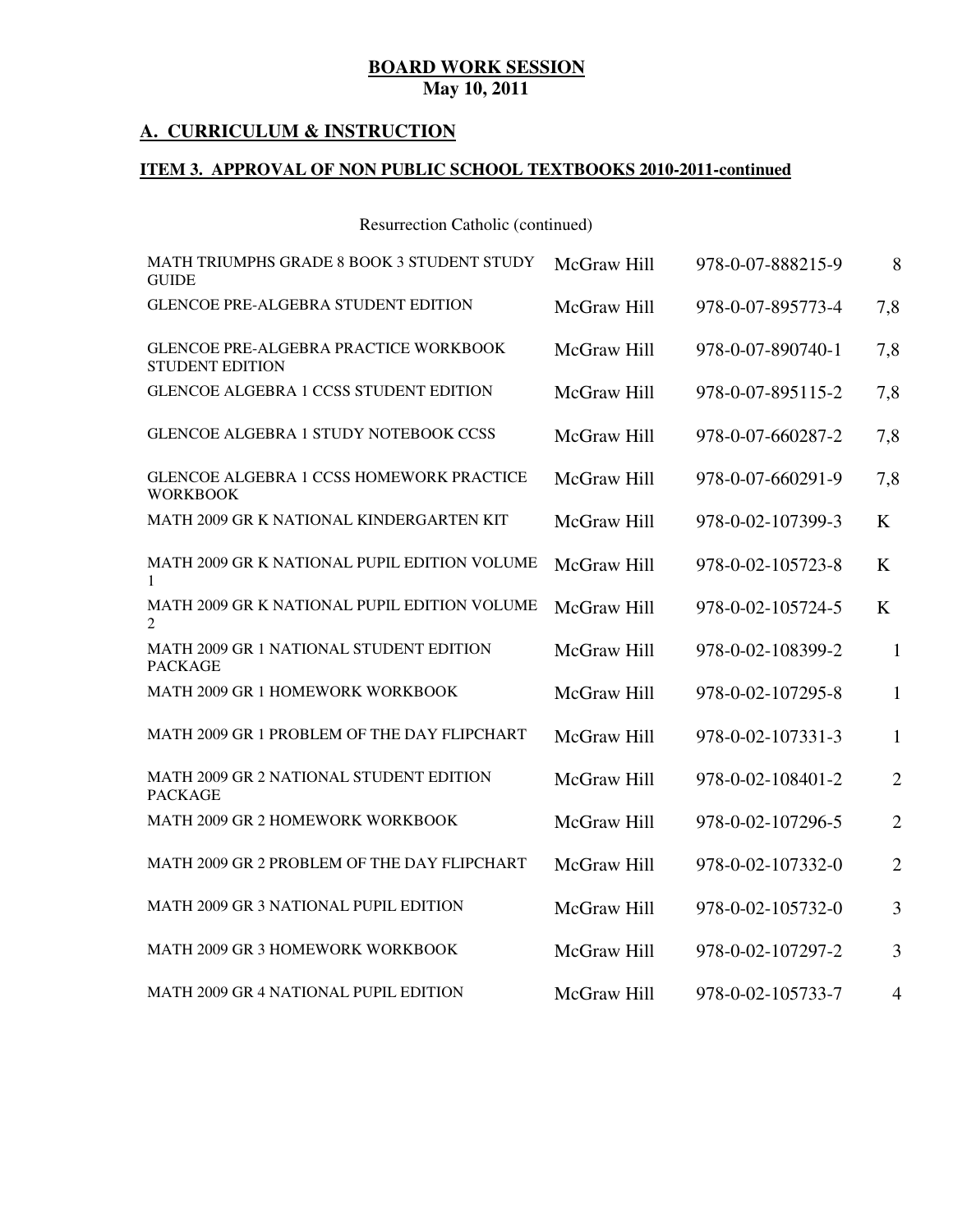### **A. CURRICULUM & INSTRUCTION**

### **ITEM 3. APPROVAL OF NON PUBLIC SCHOOL TEXTBOOKS 2010-2011-continued**

Resurrection Catholic (continued)

| MATH 2009 GR 4 HOMEWORK WORKBOOK      | McGraw Hill | 978-0-02-107298-9 | $\overline{4}$ |
|---------------------------------------|-------------|-------------------|----------------|
| MATH 2009 GR 5 NATIONAL PUPIL EDITION | McGraw Hill | 978-0-02-106024-5 | $\overline{5}$ |
| MATH 2009 GR 5 HOMEWORK WORKBOOK      | McGraw Hill | 978-0-02-107299-6 | 5              |

### **ITEM 4. APPROVAL OF OUT OF DISTRICT STUDENT PLACEMENTS**

 It is requested that the following out of district tuition contract be submitted to the Board of Education for approval for the 2010-2011 school year during the May 2011 cycle.

OUT OF DISTRICT TUITION (May 2011)

| <b>VENDOR</b>             |         | ci  | "ERM-            | THITION  |
|---------------------------|---------|-----|------------------|----------|
| <b>Brookfield Academy</b> | 3009334 | SLD | $1-6/2011$<br>41 | 350<br>ு |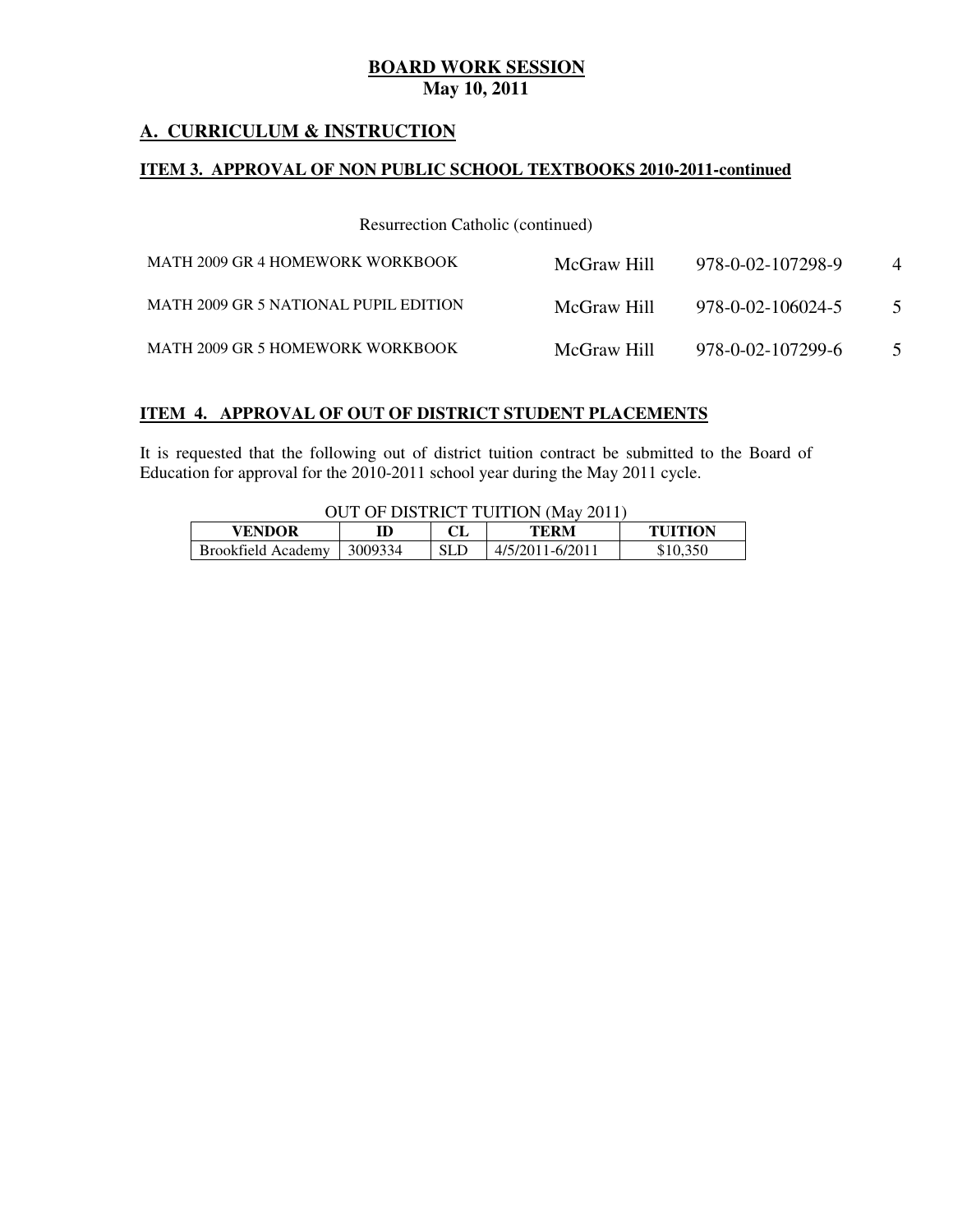#### **B. BUSINESS AND FACILITIES**

- 1. Financial Reports
- 2. Resolutions
- 3. Resolution for the Award of Bids
- 4. Acceptance of Donations

### *The Superintendent recommends the following:*

#### **ITEM 1. FINANCIAL REPORTS**

- a) BOARD SECRETARY'S CERTIFICATION AND TREASURER'S REPORT FOR MARCH 2011
- $b)$ SACC FINANCIAL REPORT FOR MARCH 2011
- $\mathbf{c})$ LINE ITEM TRANSFER REPORTS FOR THE MONTH OF MARCH 2011
- $\mathbf{d}$ FOOD SERVICE OPERATING STATEMENT FOR MARCH 2011
- e) DISBURSEMENT OF FUNDS
- f) APPROVAL OF BILL LIST

#### **ITEM 2. RESOLUTIONS**

- a) RESOLUTION AUTHORIZING CONTRACTS WITH APPROVED STATE CONTRACT VENDORS
- b) APPROVAL OF AGREEMENT WITH RUTGERS THE STATE UNIVERSITY OF NEW JERSEY FOR STUDENT NURSES

#### **ITEM 3. RESOLUTION FOR THE AWARD OF BIDS**

- a) #WSCFR-051811-BUILDING ENVELOPE ALTERATIONS AT THE CHERRY HILL WEST SPORTS COMPLEX (5-13-11)
- b) #RMSLC-051811-CONNECTING LINK RECONSTRUCTION AT ROSA MIDDLE SCHOOL (5-13-11)
- c)  $\qquad$  #JPAPR-051711 JANITORIAL PAPER PRODUCTS (5-17-11)

#### **ITEM 4. INCCEPTANCE OF DONATIONS**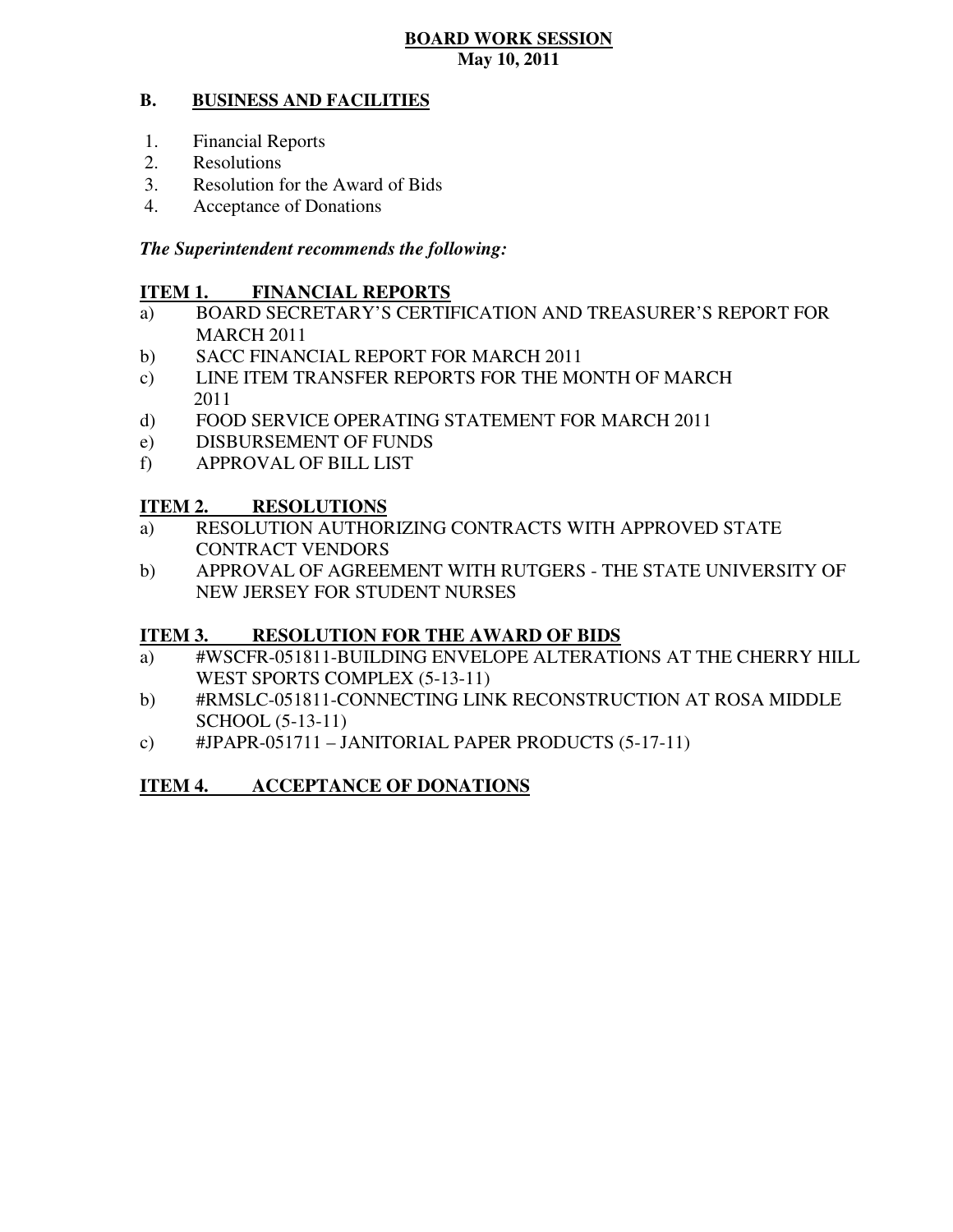#### **B. B. BUSINESS AND FACILITIES**

Long Range Plan Goals

- *"Provide a clean, healthy, safe, and secure physical environment for all students and staff."*
- *upgrading, and repairing all school district facilities."*  ● *"Consistently allocate the funds necessary for systematically maintaining,*

 *The Superintendent recommends the following:* 

#### **ITEM 1. FINANCIAL REPORTS**

### a) BOARD SECRETARY'S CERTIFICATION AND TREASURER'S REPORT FOR MARCH 2011

 Pursuant to N.J.A.C. 6A:23A-16.10 (c) 3, I certify that as of March 31, 2011 no budgetary line item account has obligations and payments (contractual orders) which in total exceed the amount appropriated by the Cherry Hill Board of Education pursuant to N.J.S.A. 18A:22-8.1 and N.J.S.A. 18A:22-8.2 and no budgetary line item account has been over-expended in violation of N.J.A.C. 6:23-2.12 (a) 1.

 Pursuant to N.J.A.C. 6A:23A-16.10 (c) 4, the Cherry Hill Board of Education certifies that as of March 31, 2011 and after review of the Secretary's Monthly Financial Report and the Treasurer's Monthly Financial Report and upon consultation with the appropriate district officials, to the best of the Boards' knowledge, no major account or fund has been over-expended in violation of N.J.A.C. 6A:23A-16.10 (a) 1 and that sufficient funds are available to meet the district's financial obligations for the remainder of the fiscal year.

#### $b)$ b) SACC FINANCIAL REPORT FOR MARCH 2011

 It is recommended that the Financial Report for the Cherry Hill School Age Child Care Program for the month of March 2011 be accepted as submitted.

### $c)$ LINE ITEM TRANSFER REPORTS FOR THE MONTH OF MARCH 2011

 It is recommended that the 2010/2011 Budget be revised by the transfer of funds between line items as listed on the monthly transfer report. (Systems 3000 transfer report).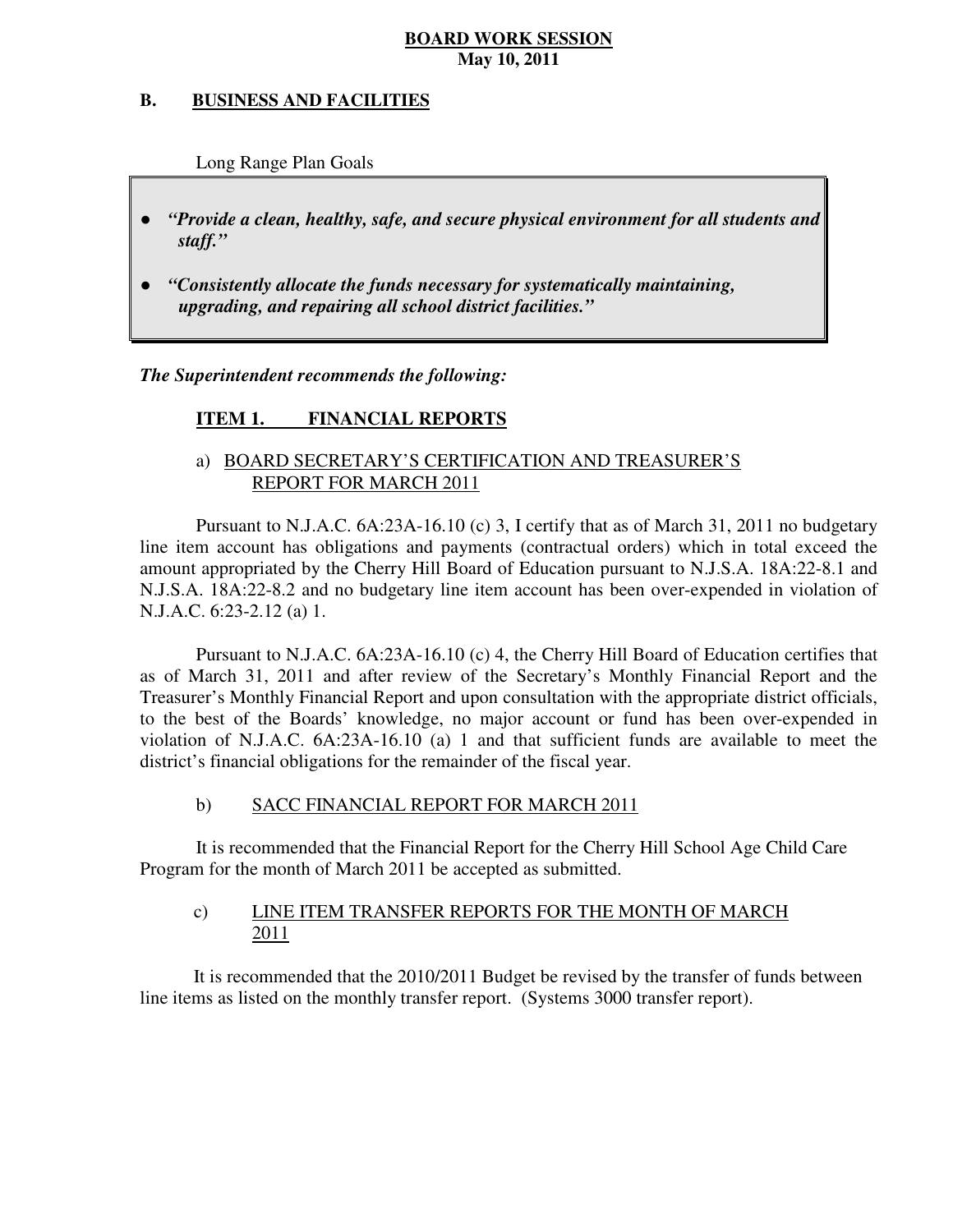#### **B. BUSINESS AND FACILITIES**

#### **ITEM 1. FINANCIAL REPORTS**

#### $\mathbf{d}$ FOOD SERVICE OPERATING STATEMENT FOR MARCH 2011

 It is recommended that the Operating Statement for Cherry Hill Food Services for the month ending March, 2011 be accepted as submitted.

### e) DISBURSEMENT OF FUNDS

| <b>FUND</b>        | <b>AMOUNT</b> | <b>REPORT DATED</b> |
|--------------------|---------------|---------------------|
| Payroll & FICA     |               |                     |
| Food Services      |               |                     |
| <b>SACC</b>        |               |                     |
| <b>Grand Total</b> |               |                     |

### f) APPROVAL OF BILL LIST

 approved as submitted. It is recommended that the Bill List dated , 2011, in the amount of \$ be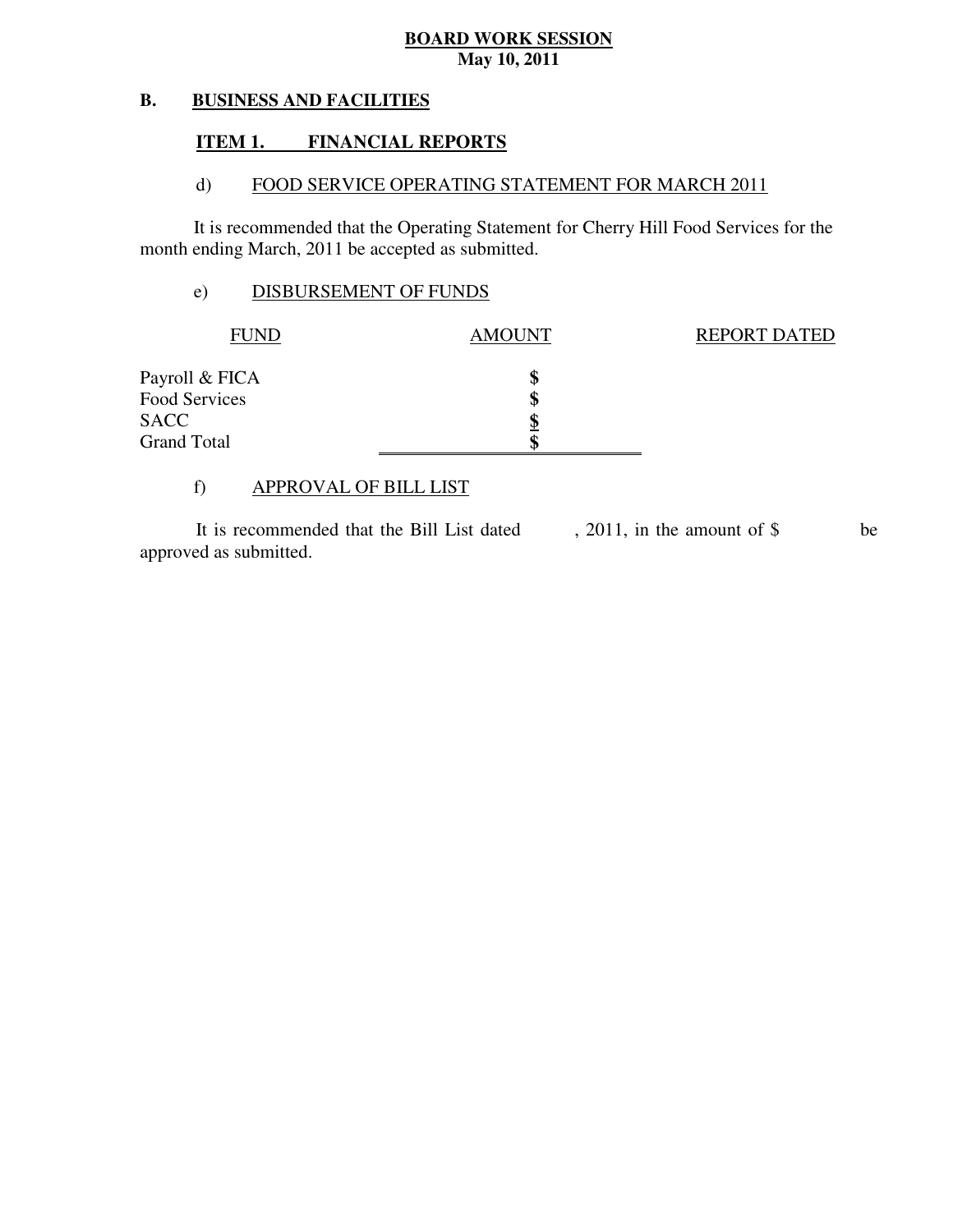#### **B. BUSINESS AND FACILITIES**

#### **ITEM 2. RESOLUTIONS**

### a) RESOLUTION AUTHORIZING CONTRACTS WITH APPROVED STATE CONTRACT VENDORS

 WHEREAS, the Cherry Hill Board of Education, pursuant to N.J.S.A. 18A:18A-10a and N.J.A.C. 5:34-7.29(c), may by resolution and without advertising for bids, purchase any goods or services under the State of New Jersey Cooperative Purchasing Program for any State Contracts entered into on behalf of the State by the Division of Purchase and Property in the Department of the Treasury; and

 WHEREAS, the Cherry Hill Board of Education has the need on a timely basis to purchase goods and services utilizing State Contracts; and

 WHEREAS, the Cherry Hill Board of Education may enter into contracts with the referenced State Contract Vendors through this resolution and properly executed contracts, which shall be subject to all the conditions applicable to the current State Contracts.

 NOW, THEREFORE, BE IT RESOLVED, the Cherry Hill Board of Education authorizes the Purchasing Agent to purchase certain goods or services from those approved New Jersey State Contract Vendors as listed below for the 2010/2011 school year pursuant to all conditions of the individual State Contracts; and

 the availability of sufficient funds prior to the expenditure of funds for such goods or services; and BE IT FURTHER RESOLVED, that James J. Devereaux, Board Secretary shall certify to

 Cherry Hill Board of Education and the referenced State Contract Vendors not to exceed the amounts stated shall be as follows: BE IT FURTHER RESOLVED, that the expiration date of the contracts between the

| Contract<br>Number | Vendor            | Commodity/Service                 | New Jersey State<br>Contract<br><b>Expiration Date</b> | Amount Not to<br>Exceed |
|--------------------|-------------------|-----------------------------------|--------------------------------------------------------|-------------------------|
| A65043             | Major Petroleum   | Gasoline, Automotive              | $7 - 31 - 11$                                          | \$100,000               |
| A67097             | Major Petroleum   | Fuel Oil #2 (heating)             | $7 - 31 - 11$                                          | \$36,000                |
| A67098             | Majestic Oil Co.  | Fuel Oil #2 Heating               | $7 - 31 - 11$                                          | \$36,000                |
| A67094             | Pedroni Fuel      | Fuel Oil #2 Heating               | $7 - 31 - 11$                                          | \$36,000                |
| A67093             | Riggins Inc.      | Fuel Oil #2 Heating               | $7 - 31 - 11$                                          | \$36,000                |
| A67104             | 7 Oil Company     | Fuel Oil #2 Heating               | $7 - 31 - 11$                                          | \$36,000                |
| A67095             | Taylor Oil        | Fuel Oil #2 Heating               | $7 - 31 - 11$                                          | \$36,000                |
| A78736             | Penn Jersey Paper | <b>Environmentally Preferable</b> | $3 - 31 - 13$                                          | \$46,000                |
|                    |                   | <b>Cleaning Products I-DSS</b>    |                                                        |                         |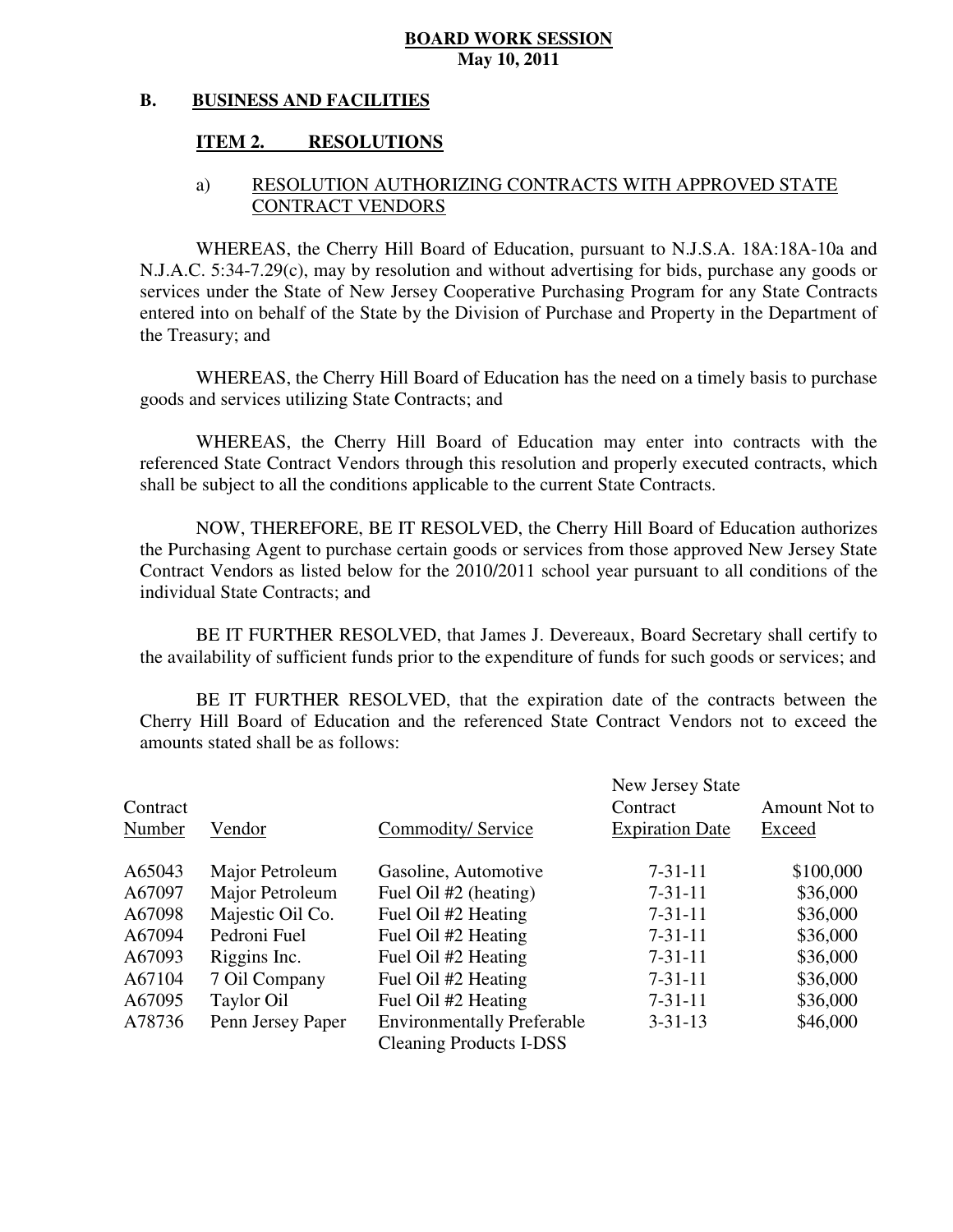#### **B. BUSINESS AND FACILITIES**

#### **ITEM 2. RESOLUTIONS**

### b) APPROVAL OF AGREEMENT WITH RUTGERS - THE STATE UNIVERSITY OF NEW JERSEY FOR STUDENT NURSES

 **RESOLVED**, that the Cherry Hill Board of Education approves the Agreement with Rutgers-The State University of New Jersey, on file in the office of the Assistant Superintendent, Business/Board Secretary, for the purpose of permitting student nurses to obtain clinical experience in the School District, and authorizes its Assistant Superintendent, Business/Board Secretary to execute same on behalf of the Board.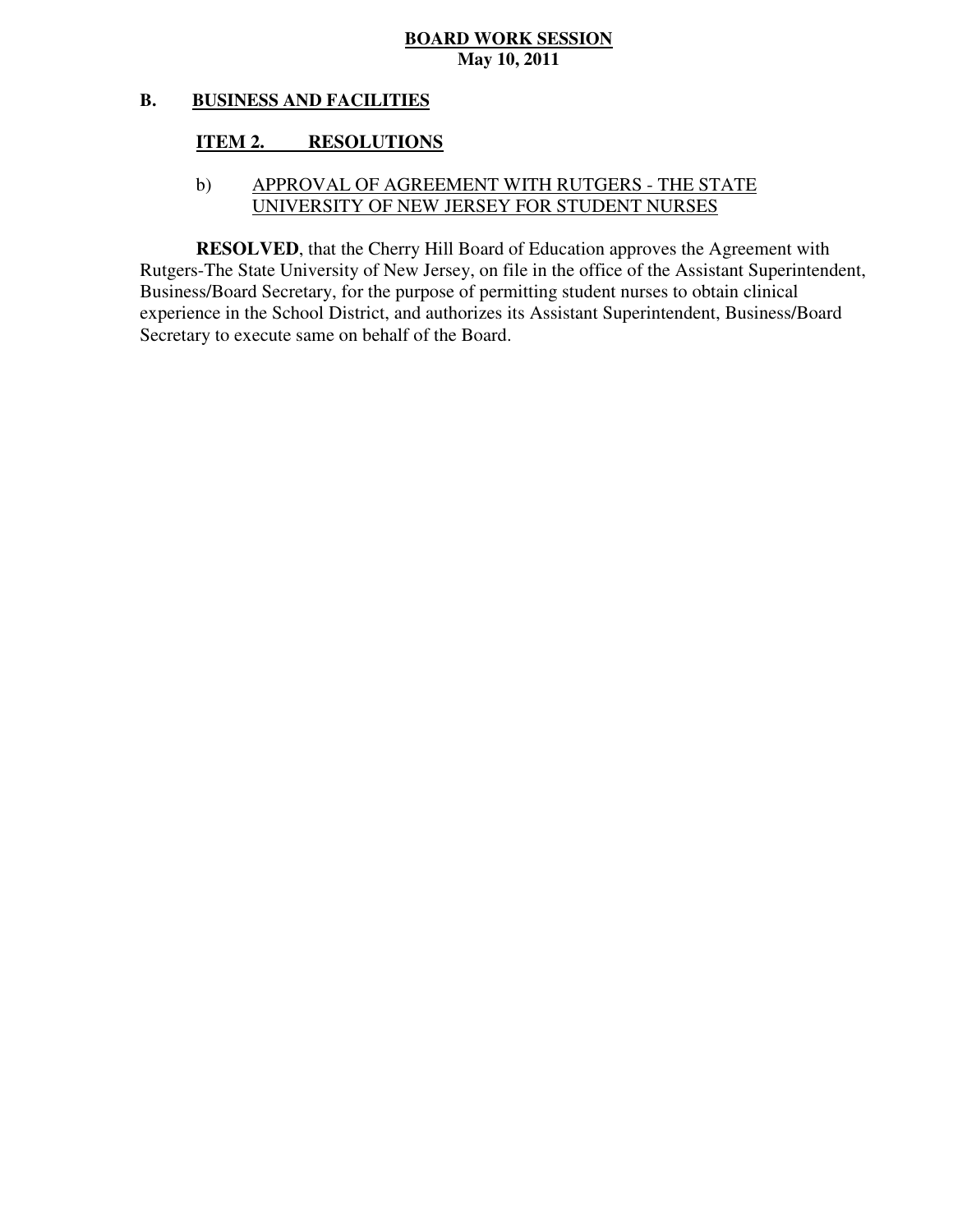#### **B. BUSINESS AND FACILITIES**

#### **ITEM 3. RESOLUTION FOR THE AWARD OF BIDS**

### a) #WSCFR-051811-BUILDING ENVELOPE ALTERATIONS AT THE CHERRY HILL WEST SPORTS COMPLEX (5-13-11)

### **INFORMATION:**

 Specifications for the procurement of a vendor to provide building envelope alterations at High School West Sports Complex were advertised and solicited with the following results.

### BIDDER BID TOTAL

### **RECOMMENDATION:**

 It is recommended that BID #WSCFR-051811-BUILDING ENVELOPE ALTERATIONS AT THE CHERRY HILL WEST SPORTS COMPLEX be awarded as follows based on the lowest responsive and responsible bidder.

### BIDDER BID AWARD

Account Code:

INFORMATION TO BE READY FOR ACTION MEETING (Bid opens 5-13-11)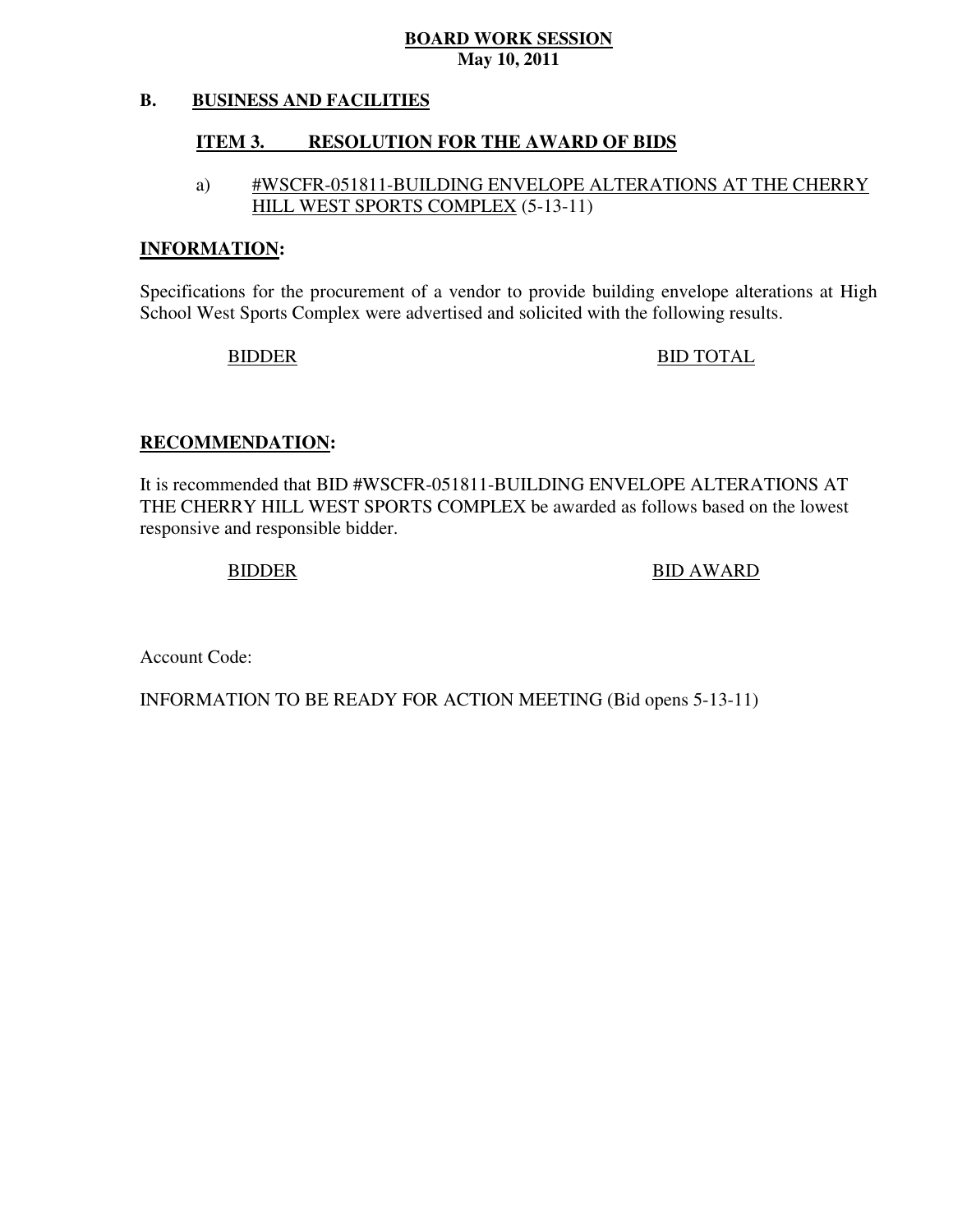#### **B. BUSINESS AND FACILITIES**

#### **ITEM 3. RESOLUTION FOR THE AWARD OF BIDS**

### b) #RMSLC-051811-CONNECTING LINK RECONSTRUCTION AT ROSA MIDDLE SCHOOL (5-13-11)

### **INFORMATION:**

 Specifications for the procurement of a vendor to provide connecting link reconstruction at Rosa Middle School were advertised and solicited with the following results.

BIDDER BID TOTAL

### **RECOMMENDATION:**

 It is recommended that BID #RMSLC-051811 – CONNECTING LINK RECONSTRUCTION AT ROSA MIDDLE SCHOOL be awarded as follows based on the lowest responsive and responsible bidder.

BIDDER BID AWARD

Account Code: 30

INFORMATION TO BE READY FOR ACTION MEETING (Bid opens 5-13-11)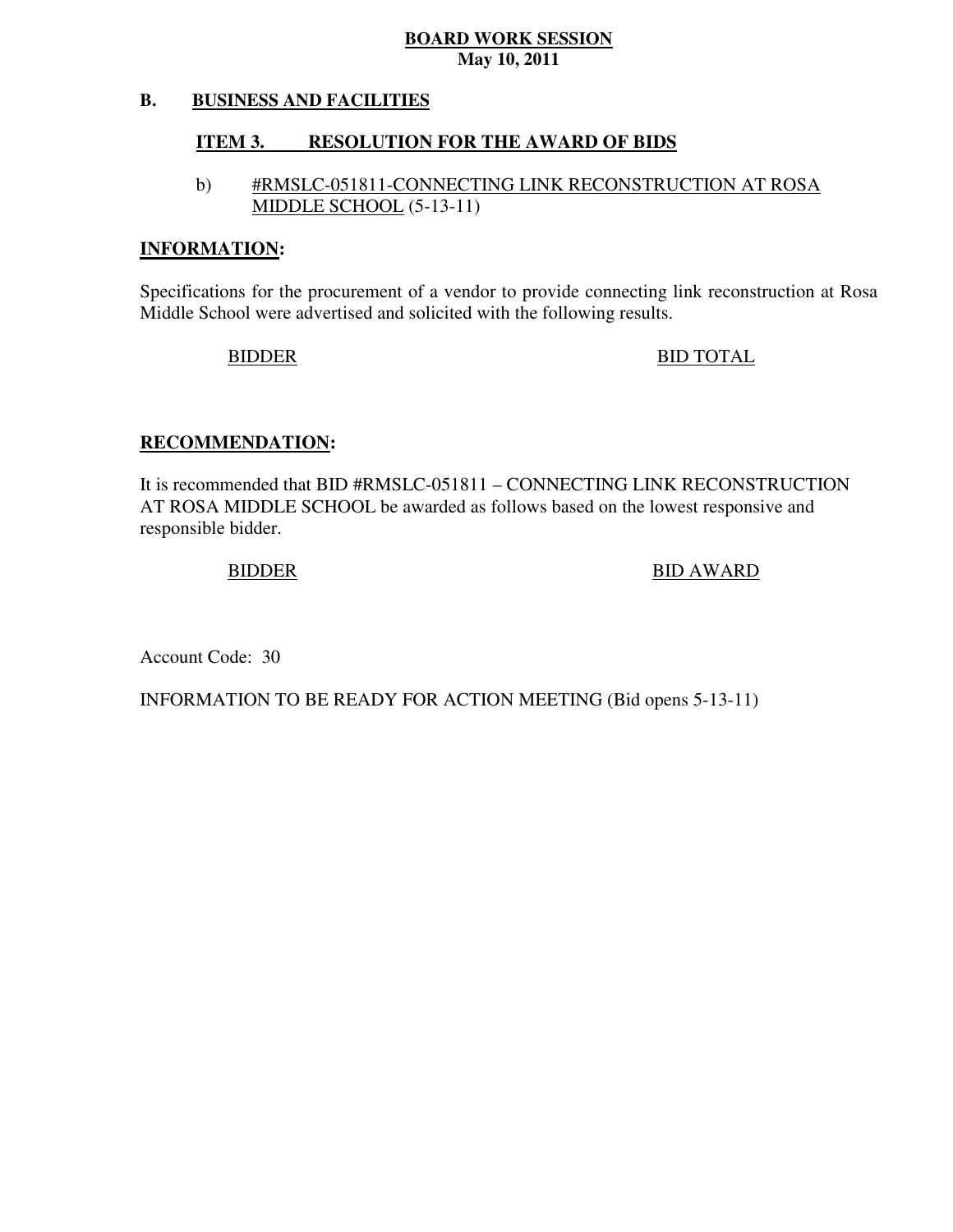#### **B. BUSINESS AND FACILITIES**

#### **ITEM 3. RESOLUTION FOR THE AWARD OF BIDS**

### c) #JPAPR-051711 – JANITORIAL PAPER PRODUCTS (5-17-11)

### **INFORMATION:**

 Specifications for the procurement of a vendor to provide two (2) line items of janitorial paper products on an as needed basis for the 2011/2012 school year were advertised and solicited with the following results.

|--|

BIDDER TOILET PAPER PAPER TOWEL CASE PRICE CASE PRICE

PAPER TOWEL **CASE PRICE** 

### **RECOMMENDATION:**

 It is recommended that two (2) line items from BID #JPAPR-051711 – JANITORIAL PAPER PRODUCTS for use throughout the district on an as needed basis, for the 2011/2012 school year be awarded as follows based on low unit price meeting specification.

BIDDER TOILET PAPER PAPER TOWEL CASE PRICE CASE PRICE **PAPER TOWEL CASE PRICE** 

Account Code: 11 000 262 610 XX 0001

INFORMATION TO BE READY FOR ACTION MEETING (Bid opens 5-17-11).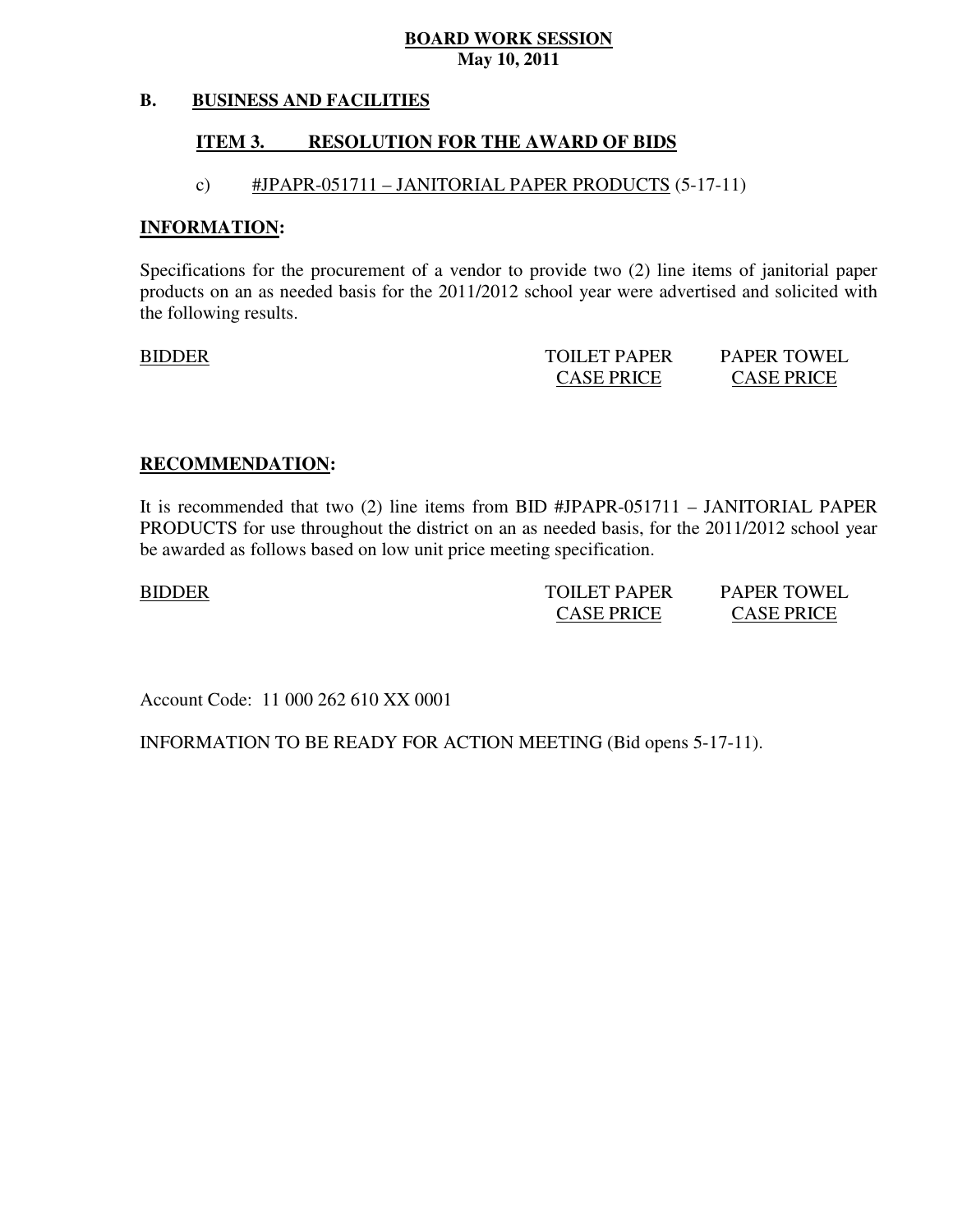### **B. BUSINESS AND FACILITIES**

### **ITEM 4. ITEM 4. ACCEPTANCE OF DONATIONS**

| <b>SCHOOL</b> | <b>DONATION</b>                              | <b>GROUP OFFERING</b><br><b>DONATION</b>    | VALUE      |
|---------------|----------------------------------------------|---------------------------------------------|------------|
| Cooper ES     | 5 Notebooks for a Grade 3 Inclusion<br>Class | <b>Cherry Hill Education</b><br>Foundation* | \$2,965.00 |

\* Unexpended funds will be returned to the Cherry Hill Education Foundation.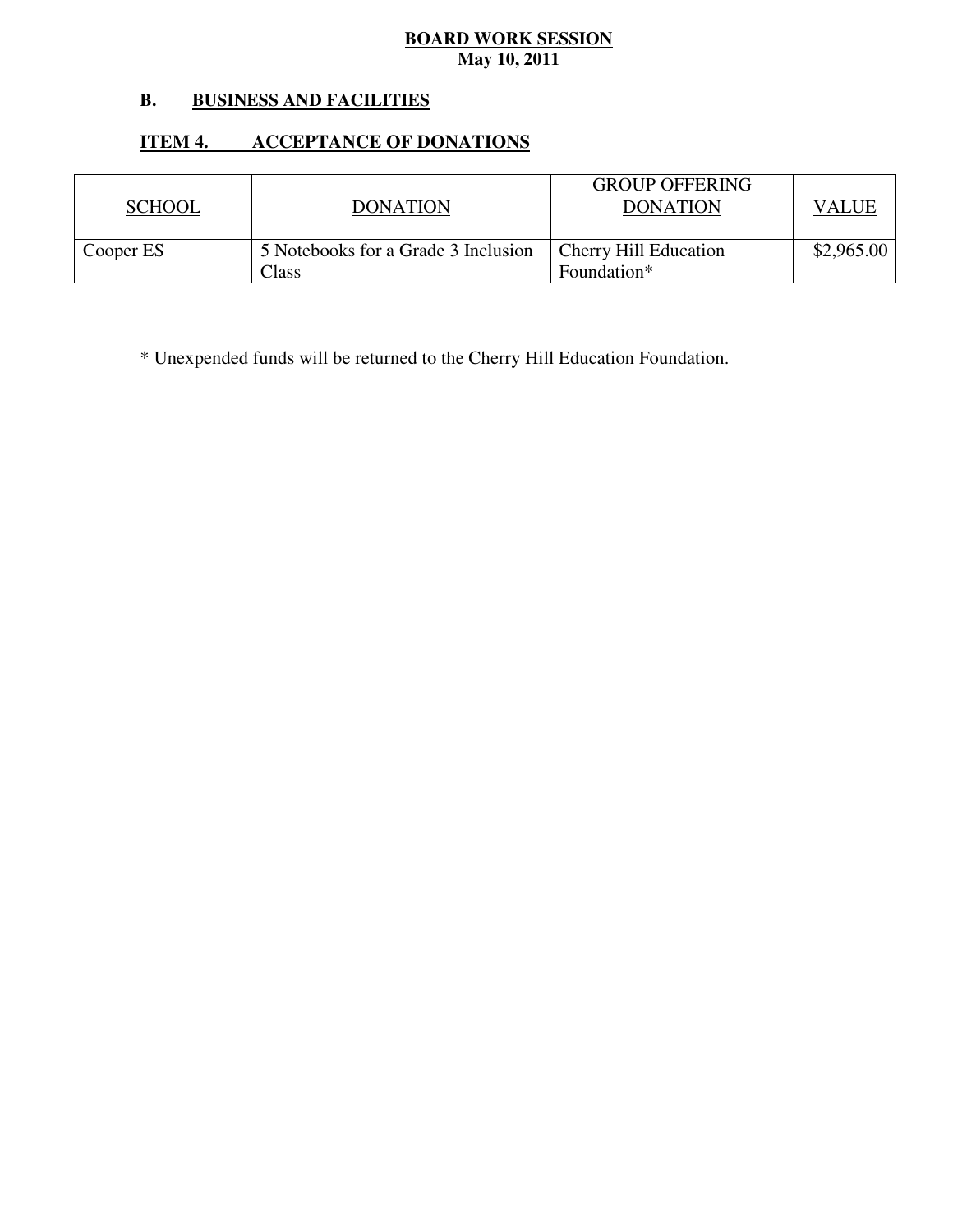### **C. HUMAN RESOURCES/NEGOTIATIONS**

 *Long Range Plan Goal:* 

 • *"Optimize Human Resource function to meet changing instructional and organizational program requirements."* 

The Superintendent recommends the following:

- 1. Termination of Employment—Certificated
- 2. Termination of Employment—Non-Certificated
- 3. Appointments—Certificated
- 4. Leaves of Absence—Certificated
- 5. Leaves of Absence—Non-Certificated
- 6. Assignment/Salary Change—Certificated
- 7. Assignment/Salary Change—Non-Certificated
- 8. Other Compensation—Certificated
- 9. Other Compensation—Non-Certificated

### **ITEM 1. TERMINATION OF EMPLOYMENT-CERTIFICATED**

### (a) Resignations

### **RECOMMENDATION:**

 It is recommended that the following resignations be accepted on the dates listed for the reasons indicated:

| <b>Name</b>         | Assignment                   | <b>Effective Date</b> | Reason     |
|---------------------|------------------------------|-----------------------|------------|
| Barbara Mitidieri   | CHHS West-English (\$93,069) | 7/01/11               | Retirement |
| <b>Tiffany Hare</b> | Carusi-Humanities            | 7/01/11               | Personal   |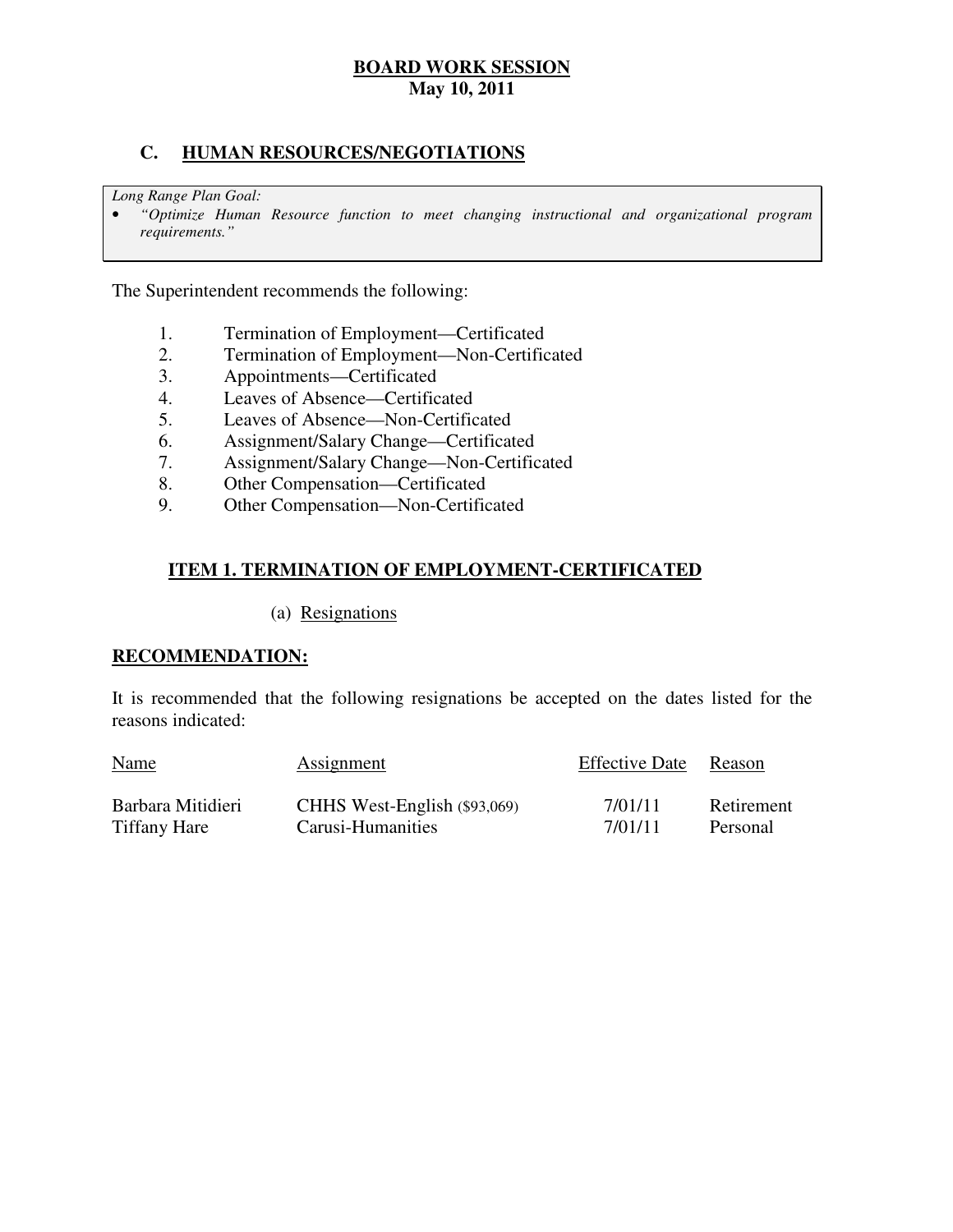### **C. HUMAN RESOURCES/NEGOTIATIONS**

### **ITEM 2. TERMINATION OF EMPLOYMENT-NON-CERTIFICATED**

(a) Resignations

### **RECOMMENDATION:**

 It is recommended that the following resignations be accepted on the dates listed for the reasons indicated:

| <u>Name</u>   | <b>Assignment</b>                                     | <b>Effective Date</b> | Reason     |
|---------------|-------------------------------------------------------|-----------------------|------------|
|               | Marlene Paton Kilmer-Educational Assistant (\$11,657) | 7/01/11               | Retirement |
| Susan Camilli | Stockton-Educational Assistant (\$10,729)             | 5/02/11               | Personal   |

### **ITEM 3. APPOINTMENTS—CERTIFICATED**

(a) Student Teaching

### **RECOMMENDATION:**

 It is recommended that the persons listed be approved for student teaching in accord with the data presented.

| Name              | College/University | <b>Effective Date</b> | Cooperating School/Teacher |
|-------------------|--------------------|-----------------------|----------------------------|
| Alison McKenzie   | Drexel             | 10/24/11-12/09/11     | Cynthia O'Reilly/Rosa      |
| Amanda Squillace  | Rutgers            | 9/02/11-12/16/11      | Sarah Guy/Knight           |
| Rebecca Mannion   | Rutgers            | 9/02/11-12/16/11      | Opal Minio/Carusi          |
| Ashleigh Whitmore | Rutgers            | $9/12/11 - 12/16/11$  | Inez Korff/Carusi          |
| Sheila Filler     | Rutgers            | $9/02/11 - 12/16/11$  | Jules Farkas/Rosa          |
| Joan Sacks        | Wilmington         | 9/02/11-12/16/11      | Tanya Myers/Barclay        |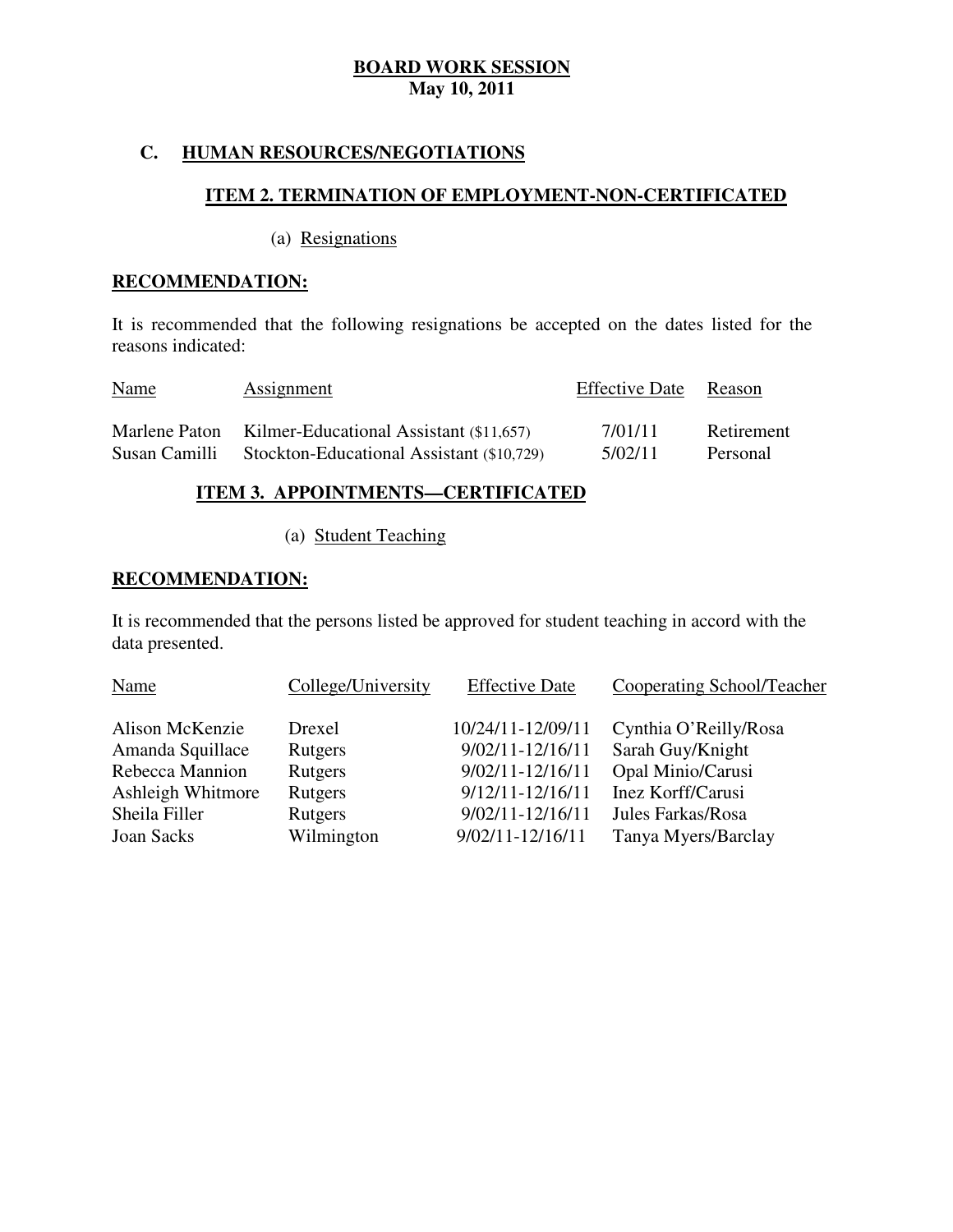### **C. HUMAN RESOURCES/NEGOTIATIONS**

### **ITEM 3. APPOINTMENTS—CERTIFICATED** – continued

### (b) Classroom Observation

### **RECOMMENDATION:**

 It is recommended that the persons listed be approved for a classroom observation in accord with the data presented:

| Name                   | College/University  | <b>Effective Date</b> | Cooperating Teacher/<br>School |
|------------------------|---------------------|-----------------------|--------------------------------|
| <b>Allison Pezzner</b> | Susquehanna         | 5/01/11-6/17/11       | Rachel Israelite/Rosa          |
|                        | (c) Mentor Teachers |                       |                                |

### **RECOMMENDATION:**

 It is recommended that the persons listed be approved as mentor teachers for the 2010-11 school year in accord with the data presented. Monies budgeted from account #11-120-100 101-98-0101/11-130-100-101-98-0101-11-140-100-101-98-0101.

| Name                 | Protégé | School | <b>Effective Date</b>                                               | Stipend |
|----------------------|---------|--------|---------------------------------------------------------------------|---------|
|                      |         |        | Dana DeFelice Rachel Lesse CHHS East 1/03/11-6/30/11 \$550 prorated |         |
| (d) Homebound Tutors |         |        |                                                                     |         |

### **RECOMMENDATION:**

 It is recommended that the person listed be approved as a homebound tutor for the 2010-11 school year at the hourly rate of \$41.03 effective 5/27/11-6/30/11. Monies budgeted from account #11-150-100-101-71-0101:

Name

Dana Vurgason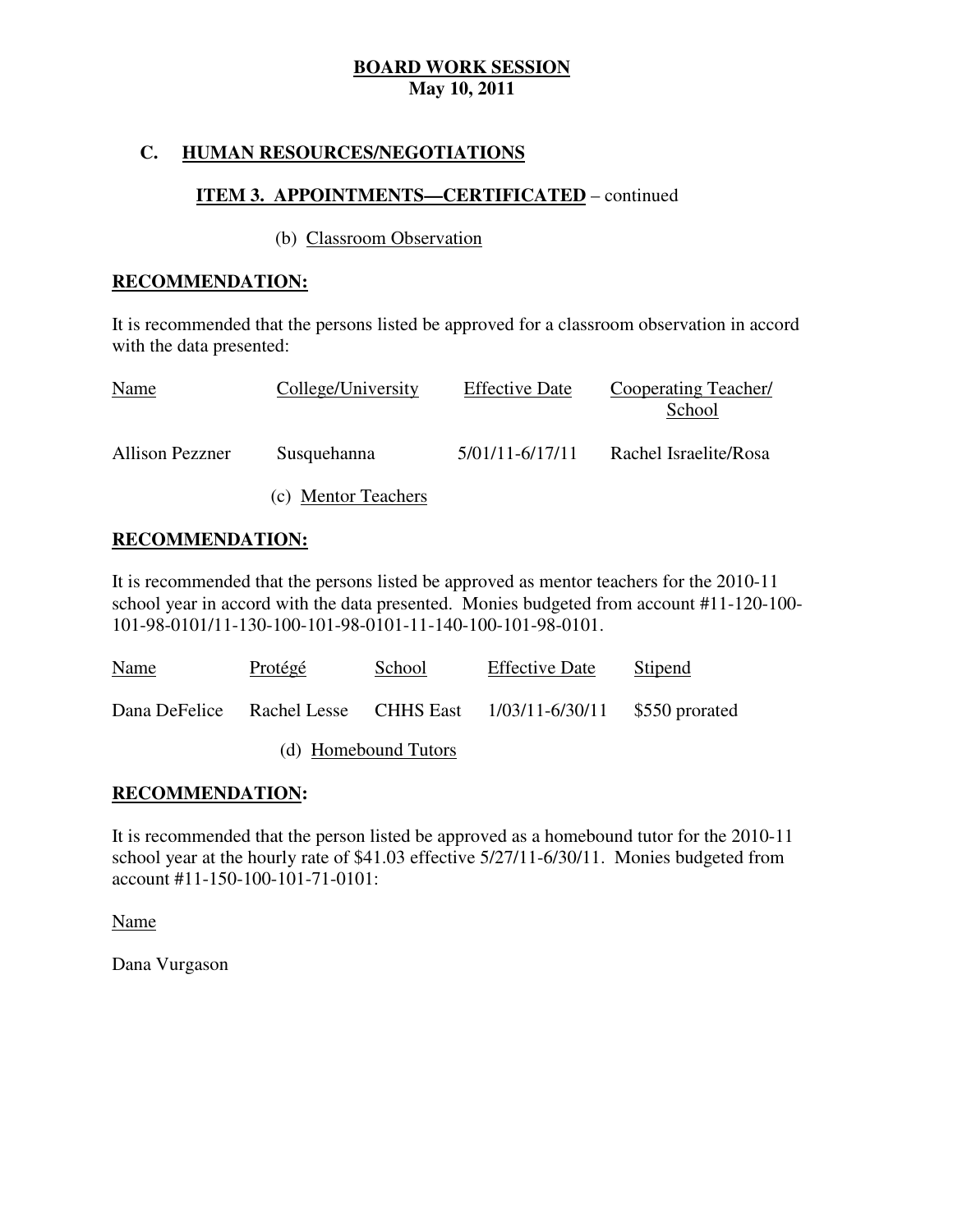### **C. HUMAN RESOURCES/NEGOTIATIONS**

### **ITEM 3. APPOINTMENTS—CERTIFICATED** – continued

### (e) Environmental Education Resident Program

### **RECOMMENDATION:**

 It is recommended that approval be granted to employ the following teachers for the 2011-12 Environmental Education Resident Program effective 10/15/11-6/01/12 at the rate of \$190.98 per diem for Tuesday through Thursday and \$75 for Friday. Monies budgeted from account #11-130-100-101-66-0101:

| Name                                                                         | Name                                               |               | Name                                                    |                   |
|------------------------------------------------------------------------------|----------------------------------------------------|---------------|---------------------------------------------------------|-------------------|
| John McCormick<br><b>Richard Baker</b><br>William Robertson<br>George Patton | Norma Kensinger<br>Elaine Bryan<br>Vivian Robinson |               | Donald Brubaker<br><b>Ronald Roberts</b><br>Adam Yichye |                   |
| <b>Nurses</b><br>Name                                                        | Name                                               | Name          |                                                         | Name              |
| Noemie Anderson                                                              | Susanne Pizzutilla                                 | Deborah Fritz |                                                         | Kathleen Linnehan |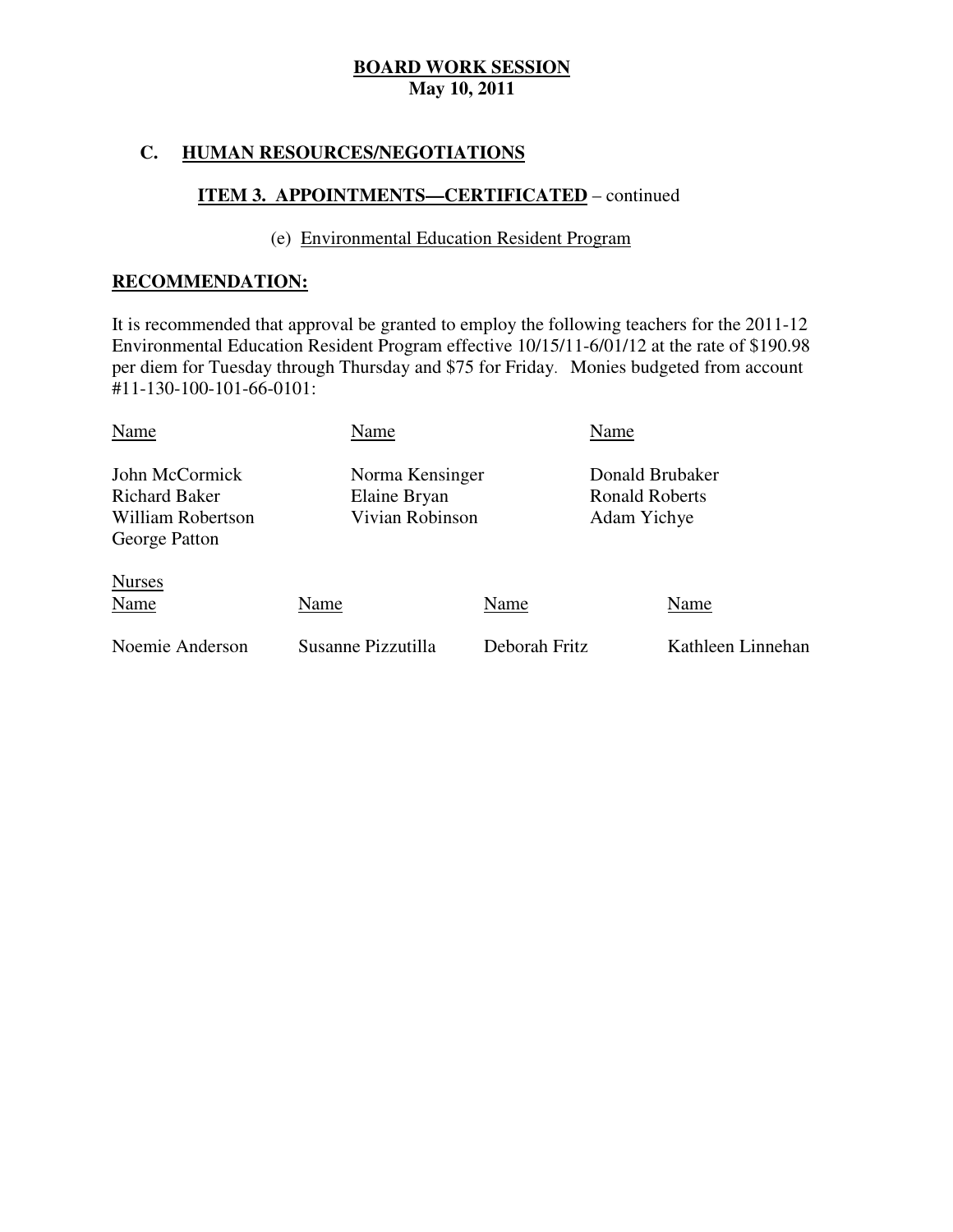### **C. HUMAN RESOURCES/NEGOTIATIONS**

### **ITEM 4. LEAVES OF ABSENCE—CERTIFICATED**

### (a) Leave of Absence, With/Without Pay

### **RECOMMENDATION:**

 It is recommended that the persons listed be approved for a leave of absence, with/without pay in accord with the data presented:

| Name                                                       | Assignment                                                               | <b>Effective Date</b>                                                                                 |
|------------------------------------------------------------|--------------------------------------------------------------------------|-------------------------------------------------------------------------------------------------------|
| <b>Bridget Garrity-Bantle</b>                              | <b>CHHS West-Resource Room</b>                                           | Leave without pay $4/26/11 - 6/30/11$                                                                 |
| Chiarina Dorety                                            | <b>CHHS East-English</b>                                                 | Leave with pay 4/26/11-6/06/11;<br>without pay 6/07/11-6/30/11                                        |
| Dana Ward                                                  | Kilmer-Guidance                                                          | Leave with pay 4/18/11-4/29/11                                                                        |
| Julie Schneider                                            | <b>CHHS West-Spanish</b>                                                 | Leave with pay 4/26/11-5/18/11;<br>without pay 5/19/11-6/20/11                                        |
| Annmarie Budniak                                           | Carusi-Language Arts                                                     | Leave with pay 4/27/11-6/07/11;<br>without pay $6/08/11 - 6/20/11$ (revised<br>for dates)             |
| Jennifer VanGinhoven                                       | Paine-Grade 4                                                            | Leave with pay 3/07/11-5/06/11;<br>without pay $5/09/11 - 6/30/11$ (revised<br>for dates)             |
| Jennifer Gerst<br><b>Timothy Casale</b><br>Michael Sherman | <b>CHHS West-Social Studies</b><br>Stockton-Grade 4<br>Beck-Psychologist | Leave with pay 6/01/11-6/21/11<br>Leave without pay 5/27/11-6/03/11<br>Leave with pay 5/02/11-5/19/11 |
|                                                            |                                                                          |                                                                                                       |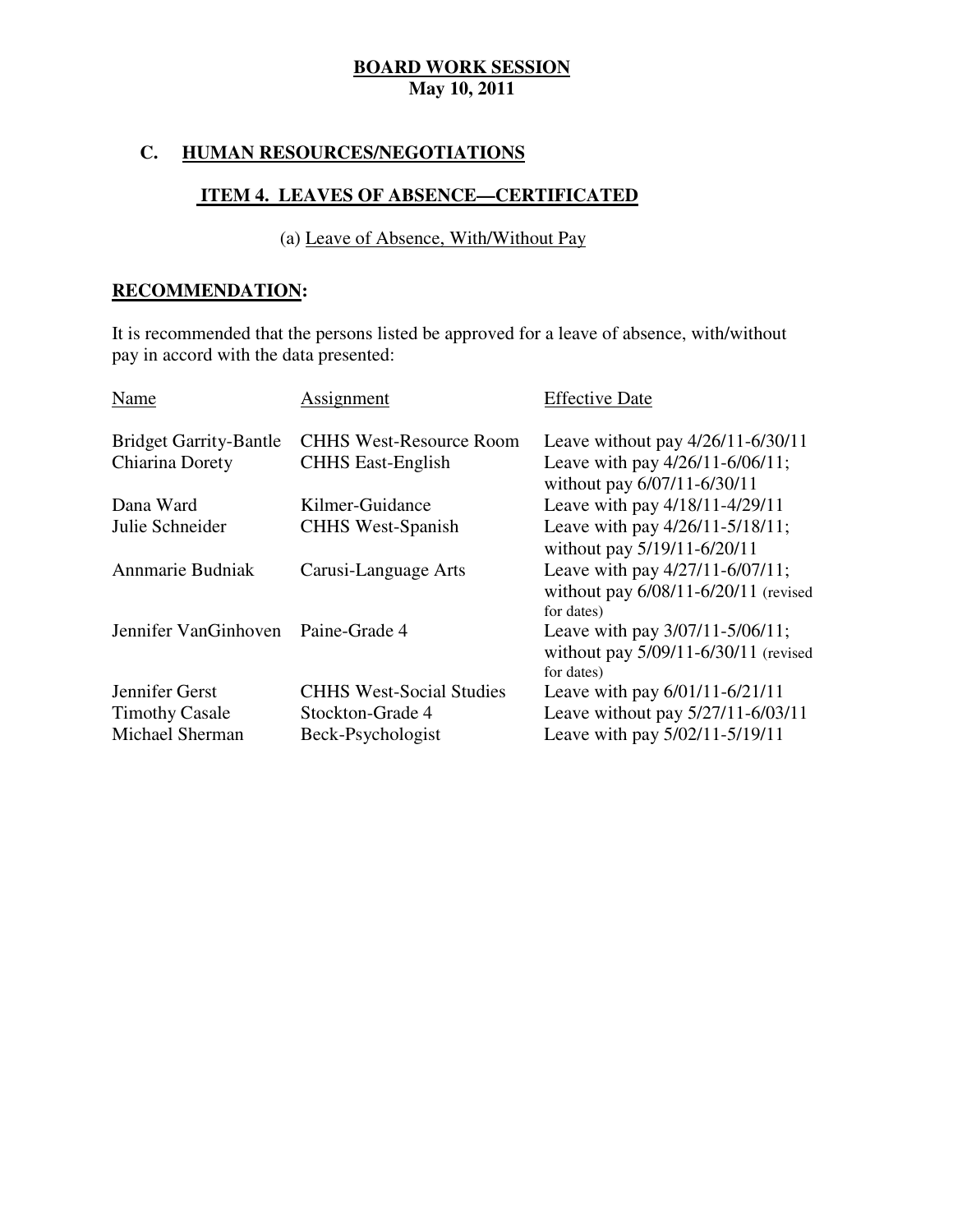### **C. HUMAN RESOURCES/NEGOTIATIONS**

### **ITEM 5. LEAVES OF ABSENCE—NON-CERTIFICATED**

### (a) Leave of Absence, With/Without Pay

### **RECOMMENDATION:**

 It is recommended that the persons listed be approved for leave of absence, with/without pay in accord with the data presented:

| Name                    | Assignment                              | <b>Effective Date</b>                                        |
|-------------------------|-----------------------------------------|--------------------------------------------------------------|
| Kimberly Phillips       | Stockton-Educational<br>Assistant       | Leave without pay $4/13/11 - 4/26/11$ (revised for<br>dates) |
| <b>Christine Sawyer</b> | <b>Barclay-Educational</b><br>Assistant | Leave with pay 4/08/11-4/22/11                               |
| Donna Tkacz             | Kilmer-Secretary                        | Leave without pay 5/03/11-5/27/11                            |
| Nadine Lamanna          | <b>Barclay-Educational</b><br>Assistant | Leave without pay 4/05/11-4/15/11                            |

### **ITEM 6. ASSIGNMENT/SALARY CHANGE—CERTIFICATED**

(a) Reassignment

### **RECOMMENDATION:**

 It is recommended that the reassignment of the persons listed be extended for the 2010-11 school year at the same salaries previously approved for the 2010-11 school year in accord with the data presented:

| Name           | From                                                                                                                     | To                                                                                                                        | <b>Effective Date</b>                                       |
|----------------|--------------------------------------------------------------------------------------------------------------------------|---------------------------------------------------------------------------------------------------------------------------|-------------------------------------------------------------|
| Nicole Overbey | Harte-ISS Teacher<br>(temporary reassignment-K.<br>Kiehner on leave of<br>absence-budget $#11-230-$<br>$100-101-09-0100$ | Harte-ISS Teacher<br>(temporary reassignment-<br>K. Kiehner on leave of<br>absence-budget $#11-230-$<br>$100-101-09-0100$ | 5/02/11-6/30/11<br>(temporary)<br>reassignment<br>extended) |
| Rachel O'Neil  | Harte-Grade 3 (budget)<br>$#11 - 120 - 100 - 101 - 09 - 0100$                                                            | Harte-Grade 3<br>(temporary reassignment of<br>N. Overbey-budget #11-<br>120-100-101-09-0100)                             | 3/17/11-6/30/11<br>(temporary<br>reassignment<br>extended)  |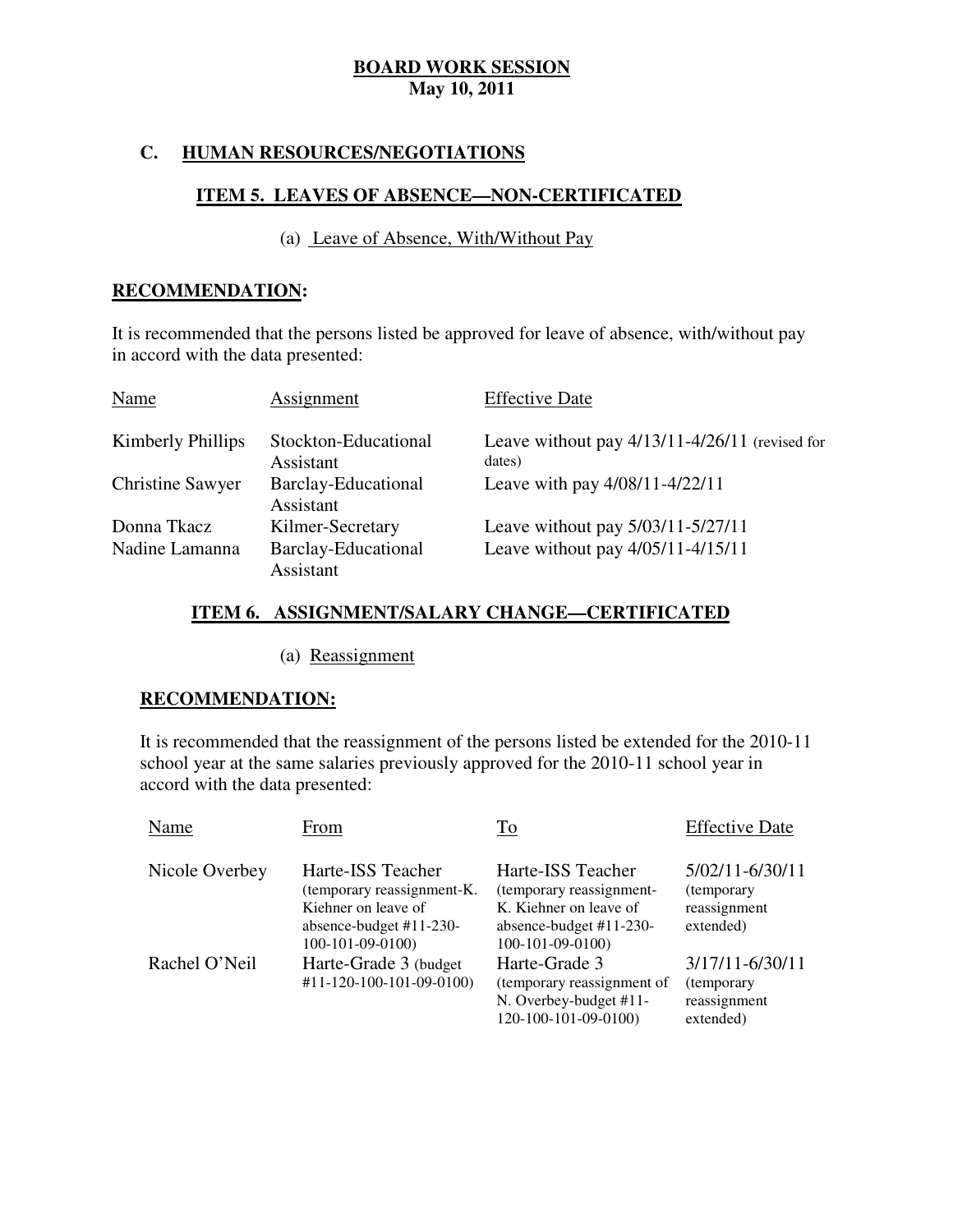### **C. HUMAN RESOURCES/NEGOTIATIONS**

### **ITEM 7. ASSIGNMENT/SALARY CHANGE—NON-CERTIFICATED**

### (a) Reassignment

### **RECOMMENDATION:**

 It is recommended that the persons listed be reassigned to the positions indicated for the 2010-11 school year and in accord with the data presented:

| Name                       | From                                                              | To                                                                                                        | <b>Effective Date</b> | Salary/Hourly<br><u>Rate</u>                                   |
|----------------------------|-------------------------------------------------------------------|-----------------------------------------------------------------------------------------------------------|-----------------------|----------------------------------------------------------------|
| Jose Castillo              | Malberg-Cleaner<br>(budget #11-000-262-<br>$100 - 60 - 0100$      | Mann-Cleaner<br>(budget #11-000-<br>262-100-24-0100)                                                      | 5/25/11-6/30/11       | \$26,883<br>prorated<br>(includes \$992 for<br>boiler license) |
| Nelida<br>Suarez<br>Rivera | <b>Woodcrest-Cleaner</b><br>(budget #11-000-262-<br>$100-36-0100$ | Barclay-<br>Cleaner<br>(Reassignment of<br>B. Germosen<br>Tavarez-<br>budget #11-000-<br>262-100-61-0100) | 5/25/11-6/30/11       | \$25,891<br>prorated                                           |
| Anibal<br>Rivera           | Johnson-Cleaner<br>(budget #11-000-262-<br>$100 - 12 - 0100$      | Woodcrest-<br>Cleaner<br>(Reassignment of<br>N. Suarez Rivera-<br>budget #11-000-<br>262-100-36-0100)     | 5/25/11-6/30/11       | \$25,891<br>prorated                                           |
| Olga Rivera<br>De Jimenez  | Harte-Lead Cleaner<br>(budget #11-000-262-<br>100-09-0100)        | Stockton-Lead<br>Cleaner<br>(Reassignment of<br>A. Phillip-<br>budget #11-000-<br>262-100-33-0100)        | 5/25/11-6/30/11       | \$27,422<br>prorated<br>(includes \$992 for<br>boiler license) |
| Francisca<br>Vega          | Malberg-Lead-<br>Cleaner (budget #11-<br>000-262-100-60-0100)     | Mann-Cleaner<br>(budget #11-000-<br>262-100-24-0100)                                                      | 5/25/11-6/30/11       | \$26,430<br>prorated                                           |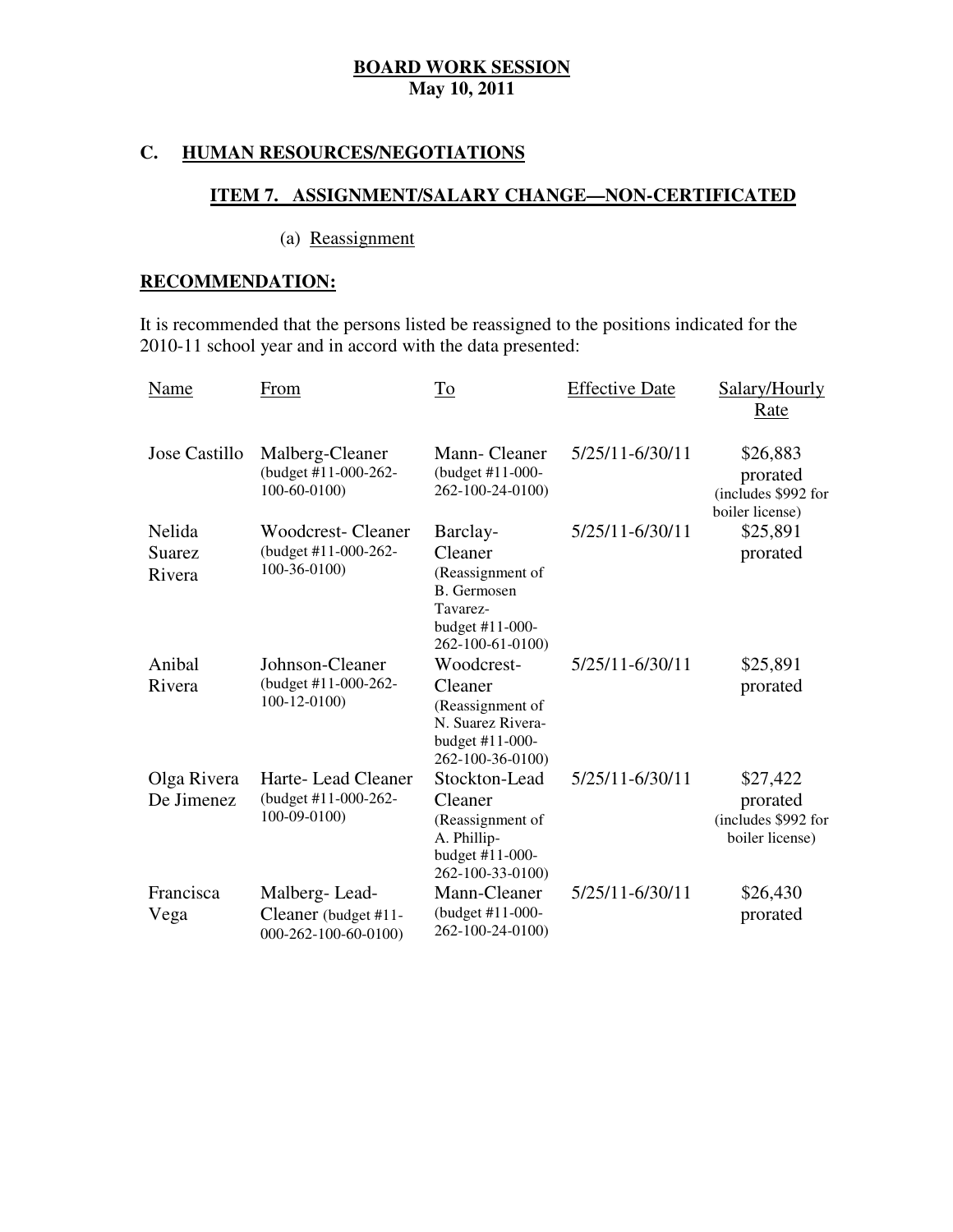### **C. HUMAN RESOURCES/NEGOTIATIONS**

### **ITEM 7. ASSIGNMENT/SALARY CHANGE—NON-CERTIFICATED** – continued

# (a) Reassignment – continued

| Name                                | From                                                               | To                                                                                                       | <b>Effective Date</b> | Salary/Hourly<br>Rate                                          |
|-------------------------------------|--------------------------------------------------------------------|----------------------------------------------------------------------------------------------------------|-----------------------|----------------------------------------------------------------|
| Walter<br>Kellogg                   | <b>Barton-Cleaner</b><br>(budget #11-000-262-<br>$100 - 03 - 0100$ | Carusi-<br>Cleaner<br>(Reassignment of<br>S. Molenkamp<br>-budget $#11-000-$<br>262-100-45-0100)         | 5/25/11-6/30/11       | \$25,891<br>prorated                                           |
| Frank Foley                         | Harte-Cleaner<br>(budget #11-000-262-<br>100-09-0100)              | <b>CHHS East-</b><br>Cleaner<br>(Reassignment of<br>C. Caraballo<br>-budget #11-000-<br>262-100-50-0100) | 5/25/11-6/30/11       | \$25,891<br>prorated                                           |
| Carmen<br>Caraballo                 | <b>CHHS East-Cleaner</b><br>(budget #11-000-262-<br>$100-50-0100$  | <b>Beck-Cleaner</b><br>(Reassignment of<br>A. Nunez<br>-budget $#11-000-$<br>262-100-40-0100)            | 5/25/11-6/30/11       | \$25,891<br>prorated                                           |
| Aurora<br><b>Nunez</b>              | <b>Beck-Cleaner</b><br>(budget #11-000-262-<br>100-40-0100)        | Sharp-Cleaner<br>(Replacement of<br>C. Pimentel-<br>budget #11-000-<br>262-100-30-0100)                  | 5/25/11-6/30/11       | \$26,235<br>prorated<br>(includes \$344 for<br>boiler license) |
| John Earl,<br>Jr.                   | Kilmer-Lead<br>Cleaner<br>(budget #11-000-262-<br>$100-15-0100$    | Knight-Lead<br>Cleaner<br>(Reassignment of<br>B. Hidlgo Cabrera<br>budget #11-000-<br>262-100-21-0100)   | 5/25/11-6/30/11       | \$27,422<br>prorated<br>(includes \$992 for<br>boiler license) |
| <b>Breilyn</b><br>Hidlgo<br>Cabrera | Knight-Lead<br>Cleaner<br>(budget #11-000-262-<br>$100-21-0100$    | Kilmer-Lead<br>Cleaner<br>(Reassignment of<br>J. Earl Jr.-budget<br>#11-000-262-100-<br>15-0100)         | 5/25/11-6/30/11       | \$27,422<br>prorated<br>(includes \$992 for<br>boiler license) |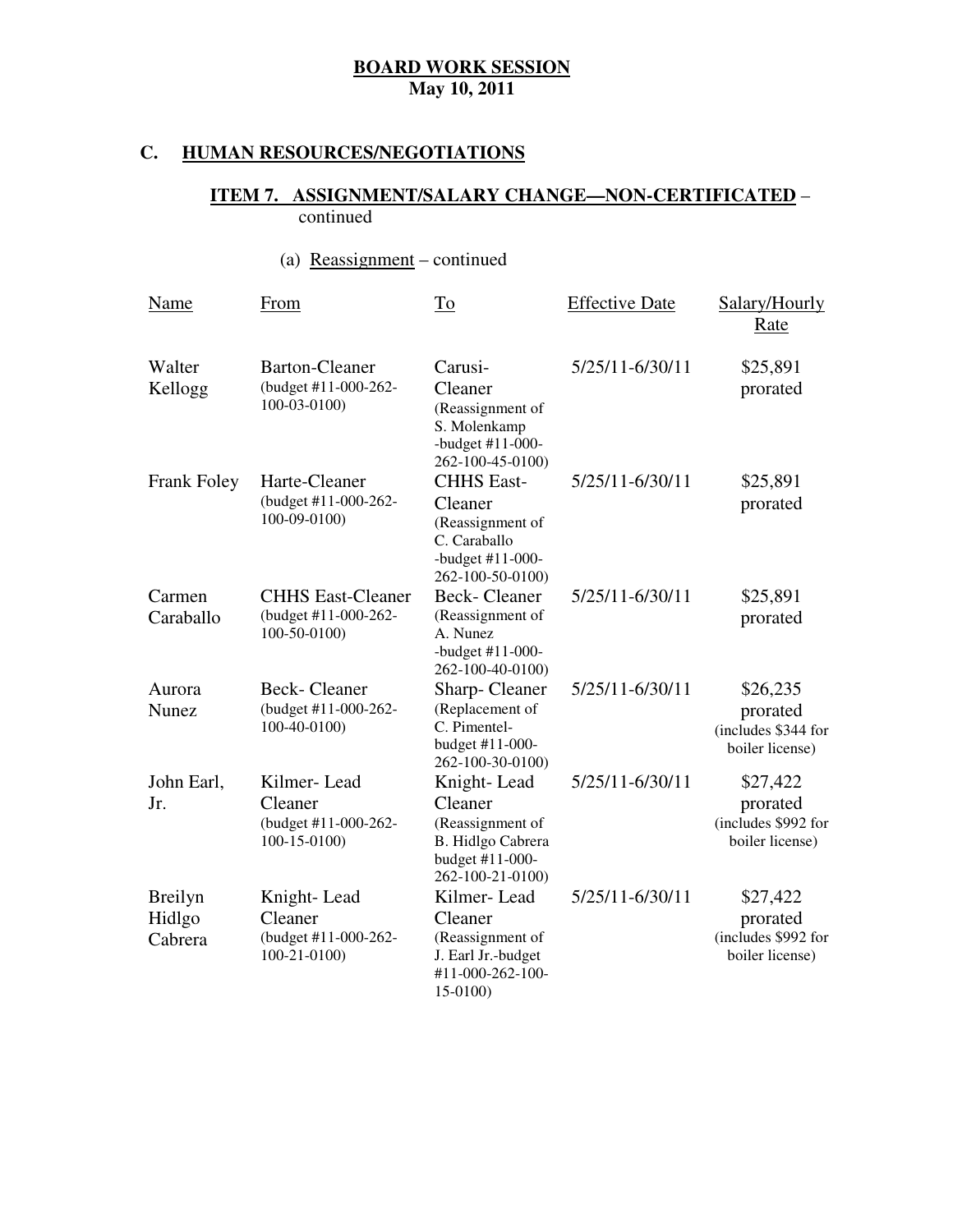# **C. HUMAN RESOURCES/NEGOTIATIONS**

### **ITEM 7. ASSIGNMENT/SALARY CHANGE—NON-CERTIFICATED** – continued

# (a) Reassignment – continued

| Name                              | <b>From</b>                                                                                                        | $\underline{\operatorname{To}}$                                                                                    | <b>Effective Date</b> | Salary/Hourly<br>Rate                                          |
|-----------------------------------|--------------------------------------------------------------------------------------------------------------------|--------------------------------------------------------------------------------------------------------------------|-----------------------|----------------------------------------------------------------|
| Sen-Bayir<br>Kutinow              | West-Cleaner<br>(budget #11-000-262-<br>$100 - 55 - 0100$                                                          | <b>Beck-Cleaner</b><br>(Reassignment of<br>D. Rodriguez<br>-budget #11-000-<br>262-100-40-0100)                    | 5/25/11-6/30/11       | \$26,235<br>prorated<br>(includes \$344 for<br>boiler license) |
| Dolores<br>Rodriguez              | <b>Beck-Cleaner</b><br>(budget #11-000-262-<br>100-40-0100)                                                        | <b>West-Cleaner</b><br>(Reassignment of<br>S. Kutinow<br>budget #11-000-<br>262-100-55-0100)                       | 5/25/11-6/30/11       | \$26,235<br>prorated<br>(includes \$344 for<br>boiler license) |
| Sally<br>Molenkamp                | Carusi-Cleaner<br>(budget #11-000-262-<br>100-45-0100-\$26,235-<br>includes \$344 for boiler<br>license)           | Carusi-Lead<br>Cleaner<br>(Reassignment of<br>J. Read-budget<br>#11-000-262-100-<br>45-0100)                       | 5/25/11-6/30/11       | \$27,422<br>prorated<br>(includes \$992 for<br>boiler license) |
| Bienvenido<br>Germosen<br>Tavarez | <b>Barclay-Cleaner</b><br>(budget #11-000-262-<br>100-61-0100-\$26,235-<br>includes \$344 for boiler<br>license)   | Harte-Lead<br>Cleaner<br>(Reassignment of<br>O. Rivera De<br>$J$ imenez $-$<br>budget #11-000-<br>262-100-09-0100) | 5/25/11 -6/30/11      | \$27,422<br>prorated<br>(includes \$992 for<br>boiler license) |
| Dragana<br>Stankovic              | <b>Barton-Lead</b><br>Cleaner<br>(budget #11-000-262-<br>100-03-0100)                                              | <b>West-Cleaner</b><br>(budget #11-000-<br>262-100-55-0100)                                                        | 5/25/11-6/30/11       | \$27,422<br>prorated<br>(includes \$992 for<br>boiler license) |
| Andrew<br>Phillip, Jr.            | Stockton-Lead<br>Cleaner<br>(budget #11-000-262-<br>100-33-0100-\$27,422-<br>includes \$992 for boiler<br>license) | <b>West-Cleaner</b><br>(budget #11-000-<br>262-100-55-0100)                                                        | 5/25/11-6/30/11       | \$26,235<br>prorated<br>(includes \$344 for<br>boiler license) |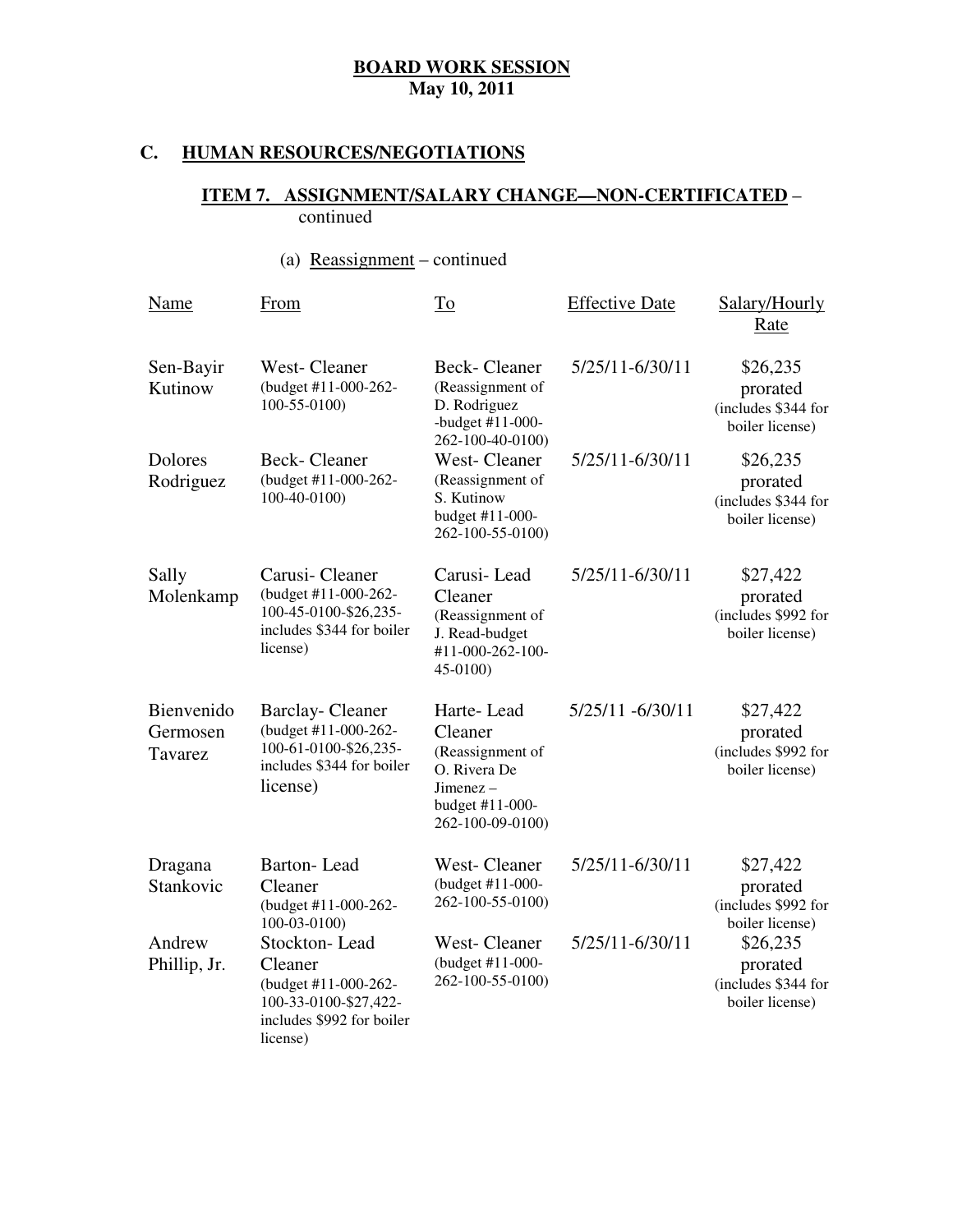### **C. HUMAN RESOURCES/NEGOTIATIONS**

### **ITEM 7. ASSIGNMENT/SALARY CHANGE—NON-CERTIFICATED** – continued

### (a) Reassignment – continued

| Name                | From                                                                     | <u>To</u>                                                                 | <b>Effective Date</b> | Salary/Hourly<br>Rate |
|---------------------|--------------------------------------------------------------------------|---------------------------------------------------------------------------|-----------------------|-----------------------|
| Shiritta<br>McBryde | Woodcrest-Program<br>Aide, SACC (budget)<br>#60-990-320-101-58-<br>0001) | Woodcrest-<br>Teacher II,<br>SACC (budget<br>#60-990-320-101-<br>58-0001) | $4/25/11 - 6/30/11$   | \$11.00               |

### **ITEM 8. OTHER COMPENSATION—CERTIFICATED**

### (a) Parent Son/Daughter Human Growth And Development

### **RECOMMENDATION:**

 It is recommended that the staff members listed be paid the sum of \$35.00 for conducting a Parent Son/Daughter Program in an elementary school in conjunction with the course on Human Development:

| Name            | School   | Date    |
|-----------------|----------|---------|
| Lee-Ann Halbert | Mann     | 4/12/11 |
| Jason Speller   | Kingston | 2/28/11 |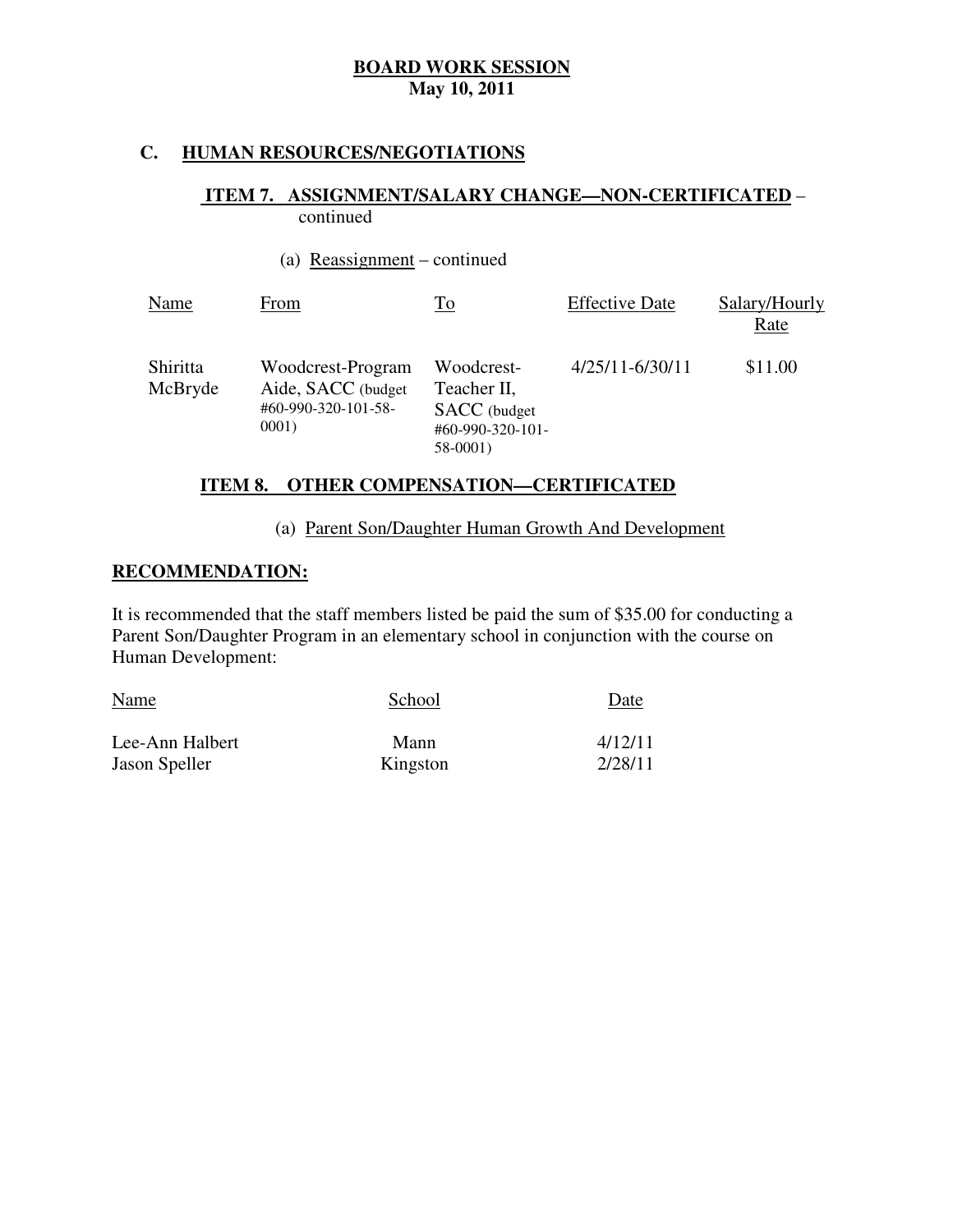### **C. HUMAN RESOURCES/NEGOTIATIONS**

### **ITEM 8. OTHER COMPENSATION—CERTIFICATED** - continued

### (b) Payment for Additional Class

### **RECOMMENDATION:**

 It is recommended that the person listed be approved for teaching an additional class at Carusi Middle School effective 4/28/11-6/30/11. Monies budgeted from account #11-130 100-101-45-0100:

Name Salary

Elizabeth Bastnagel **\$1588** 

### **ITEM 9. OTHER COMPENSATION—NON-CERTIFICATED**

### (a) Stipend for Assuming Additional Duties

### **RECOMMENDATION:**

 It is recommended that Thomas Houck and William Thompson, District Operational Supervisors be approved for assuming additional duties at a stipend of \$2500 each until the appointment of the districts Director of Facilities Management effective 4/11/11. Monies budgeted from account # 11-000-262-100-86-0100.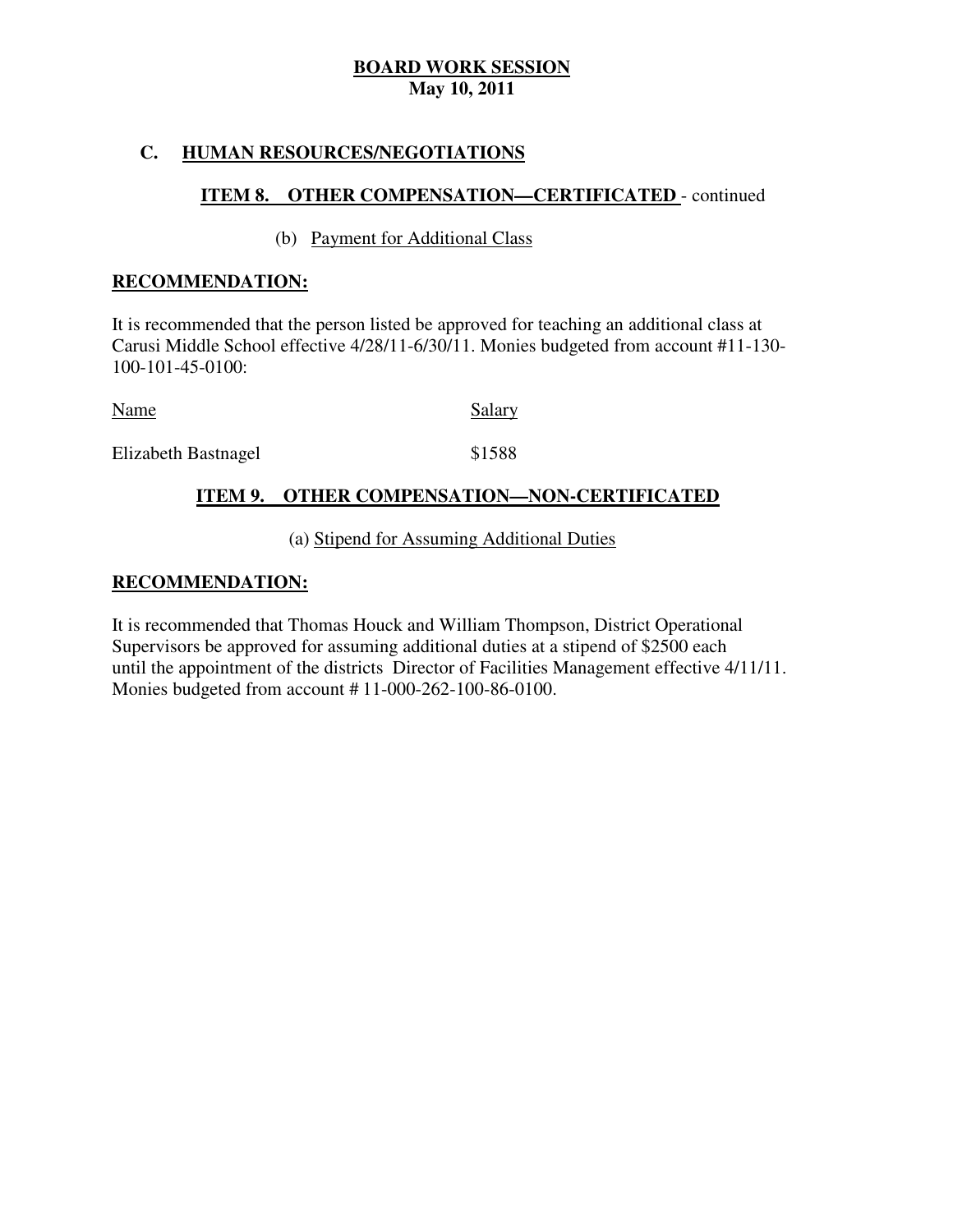### **D. POLICIES & LEGISLATION COMMITTEE**

### *Long Range Plan Goals:*

 *"Board of Education members, administrators, teachers, parents and the community work together to ensure all students are provided with academic, social and emotional support necessary to create optimal conditions for high achievement, continued growth and personal development."* 

The Superintendent recommends the following:

- 1. Approval of Second Reading and Adoption of Policies
- 2. Approval of First Reading of Revised Procedure

### **ITEM 1. APPROVAL OF SECOND READING AND ADOPTION OF POLICIES**

- Policy 1120: Board of Education Meetings
- Policy 2224: Equal Opportunity/Nondiscrimination/Harassment
- Policy 7530: Naming Facilities

### **RECOMMENDATION:**

 It is recommended that the policies listed above be approved for second reading and adoption as revised.

#### **ITEM 2. APPROVAL OF FIRST READING OF REVISED PROCEDURE**

• Procedure S-37: Substitute Teacher Salaries

### **RECOMMENDATION:**

It is recommended that the procedure listed above be approved for first reading as revised.